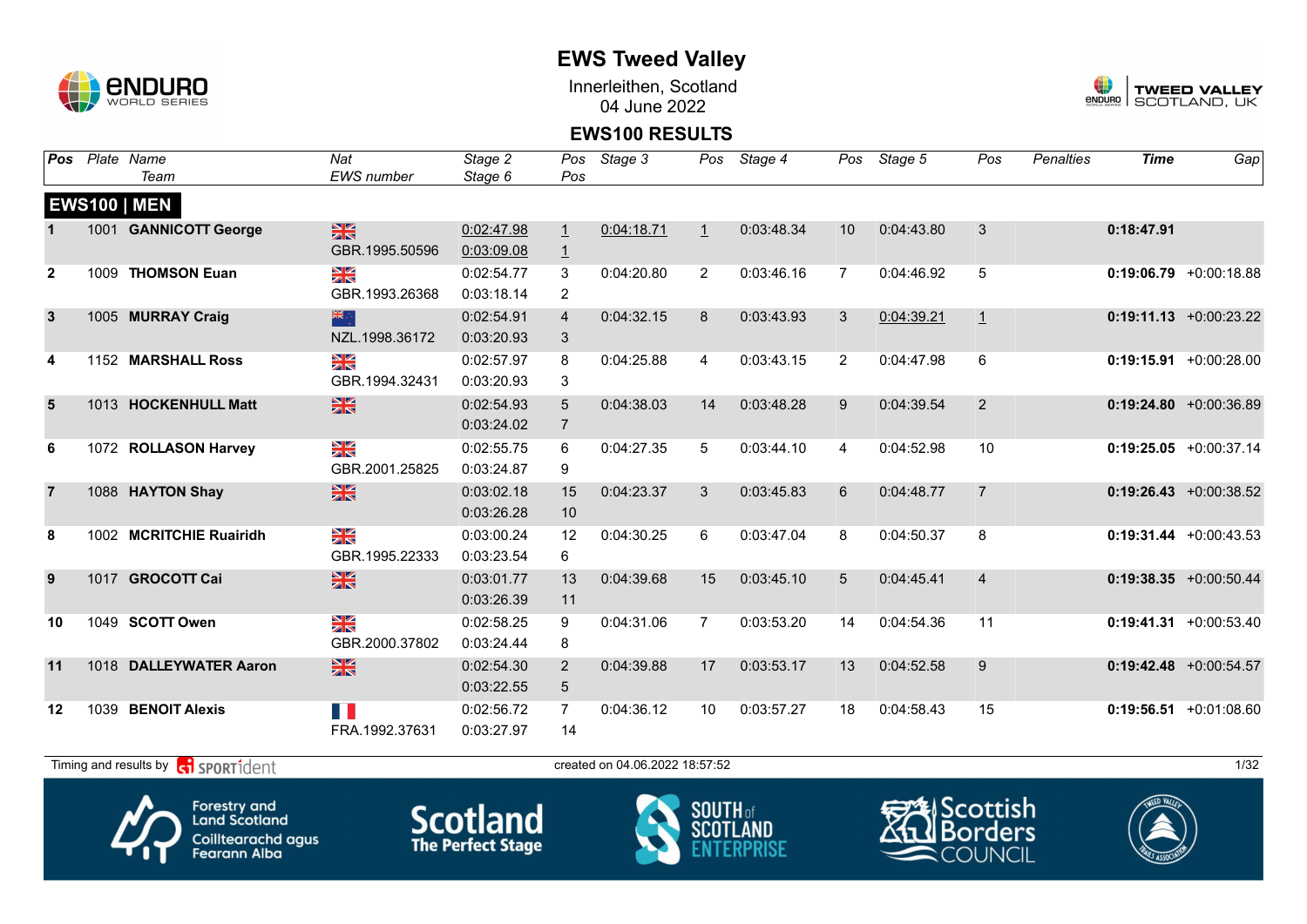

Innerleithen, Scotland 04 June 2022



#### **EWS100 RESULTS**

| Pos |      | Plate Name               | Nat                             | Stage 2    | Pos | Stage 3    |    | Pos Stage 4 |              | Pos Stage 5 | Pos | <b>Penalties</b> | <b>Time</b> | Gap                       |
|-----|------|--------------------------|---------------------------------|------------|-----|------------|----|-------------|--------------|-------------|-----|------------------|-------------|---------------------------|
|     |      | Team                     | <b>EWS</b> number               | Stage 6    | Pos |            |    |             |              |             |     |                  |             |                           |
|     |      | <b>EWS100   MEN</b>      |                                 |            |     |            |    |             |              |             |     |                  |             |                           |
| 13  |      | 1011 MEREDITH Luke       | $\frac{N}{N}$                   | 0:02:59.25 | 11  | 0:04:40.71 | 18 | 0:03:55.50  | 16           | 0:04:55.28  | 13  |                  |             | $0:19:57.94 +0:01:10.03$  |
|     |      |                          |                                 | 0:03:27.20 | 12  |            |    |             |              |             |     |                  |             |                           |
| 14  |      | 1063 KING Ethan          | XK                              | 0:03:04.03 | 18  | 0:04:37.92 | 13 | 0:03:51.27  | 11           | 0:04:54.62  | 12  |                  |             | $0:19:59.64$ +0:01:11.73  |
|     |      |                          |                                 | 0:03:31.80 | 20  |            |    |             |              |             |     |                  |             |                           |
| 15  |      | 1058 HOLONKO Caleb       | $\blacktriangleright$           | 0:02:59.18 | 10  | 0:04:33.85 | 9  | 0:03:42.22  | $\mathbf{1}$ | 0:05:15.56  | 44  |                  |             | $0:19:59.80 + 0:01:11.89$ |
|     |      |                          |                                 | 0:03:28.99 | 17  |            |    |             |              |             |     |                  |             |                           |
| 16  |      | 1122 BRADDOCK Grant      | $\frac{\mathbf{N}}{\mathbf{N}}$ | 0:03:02.98 | 17  | 0:04:37.67 | 12 | 0:03:53.86  | 15           | 0:04:59.00  | 17  |                  |             | $0:20:03.08$ +0:01:15.17  |
|     |      |                          | GBR.1994.32865                  | 0:03:29.57 | 18  |            |    |             |              |             |     |                  |             |                           |
| 17  |      | 1092 LAMPKIN Tom         | $\frac{N}{N}$                   | 0:03:02.70 | 16  | 0:04:44.25 | 22 | 0:03:51.75  | 12           | 0:05:02.32  | 20  |                  |             | $0:20:09.10 + 0:01:21.19$ |
|     |      |                          |                                 | 0:03:28.08 | 15  |            |    |             |              |             |     |                  |             |                           |
| 18  |      | 1041 MORRA Gwenael       | T.                              | 0:03:06.30 | 22  | 0:04:41.33 | 19 | 0:03:58.40  | 19           | 0:04:56.32  | 14  |                  |             | $0:20:10.69$ +0:01:22.78  |
|     |      |                          | FRA.1990.24830                  | 0:03:28.34 | 16  |            |    |             |              |             |     |                  |             |                           |
| 19  |      | 1067 SEYMOUR Lewis       | $\frac{N}{N}$                   | 0:03:06.18 | 21  | 0:04:37.15 | 11 | 0:04:01.07  | 24           | 0:04:58.88  | 16  |                  |             | $0:20:16.44 + 0:01:28.53$ |
|     |      |                          | GBR.1996.25097                  | 0:03:33.16 | 23  |            |    |             |              |             |     |                  |             |                           |
| 20  |      | 1133 DART James          | $\frac{N}{N}$                   | 0:03:08.66 | 34  | 0:04:39.87 | 16 | 0:03:58.83  | 20           | 0:05:03.28  | 21  |                  |             | $0:20:22.79$ +0:01:34.88  |
|     |      |                          | GBR.1993.21937                  | 0:03:32.15 | 21  |            |    |             |              |             |     |                  |             |                           |
| 21  |      | 1138 BALDOCK Steven      | $\frac{N}{N}$                   | 0:03:07.33 | 28  | 0:04:44.32 | 23 | 0:03:56.56  | 17           | 0:05:14.22  | 43  |                  |             | $0:20:29.73$ +0:01:41.82  |
|     |      |                          |                                 | 0:03:27.30 | 13  |            |    |             |              |             |     |                  |             |                           |
| 22  | 1091 | <b>SCOTT Ruadhan</b>     | $\frac{N}{N}$                   | 0:03:08.25 | 32  | 0:04:43.89 | 21 | 0:04:01.22  | 25           | 0:05:06.85  | 29  |                  |             | $0:20:35.73$ +0:01:47.82  |
|     |      |                          |                                 | 0:03:35.52 | 29  |            |    |             |              |             |     |                  |             |                           |
| 23  |      | 1003 FOTHERGILL Alistair | $\frac{N}{N}$                   | 0:03:07.15 | 27  | 0:04:47.45 | 27 | 0:04:01.33  | 26           | 0:05:07.55  | 31  |                  |             | $0:20:35.85$ +0:01:47.94  |
|     |      |                          | GBR.1995.26854                  | 0:03:32.37 | 22  |            |    |             |              |             |     |                  |             |                           |
| 24  | 1094 | <b>TENNANT Laurie</b>    | XK                              | 0:03:06.95 | 25  | 0:04:44.97 | 25 | 0:04:02.60  | 29           | 0:05:12.86  | 37  |                  |             | $0:20:37.40 +0:01:49.49$  |
|     |      |                          | GBR.2000.36224                  | 0:03:30.02 | 19  |            |    |             |              |             |     |                  |             |                           |
|     |      |                          |                                 |            |     |            |    |             |              |             |     |                  |             |                           |

 $T$ iming and results by  $\overline{c_1}$  SPORT1 $\overline{1}$  dentity and the created on 04.06.2022 18:57:52









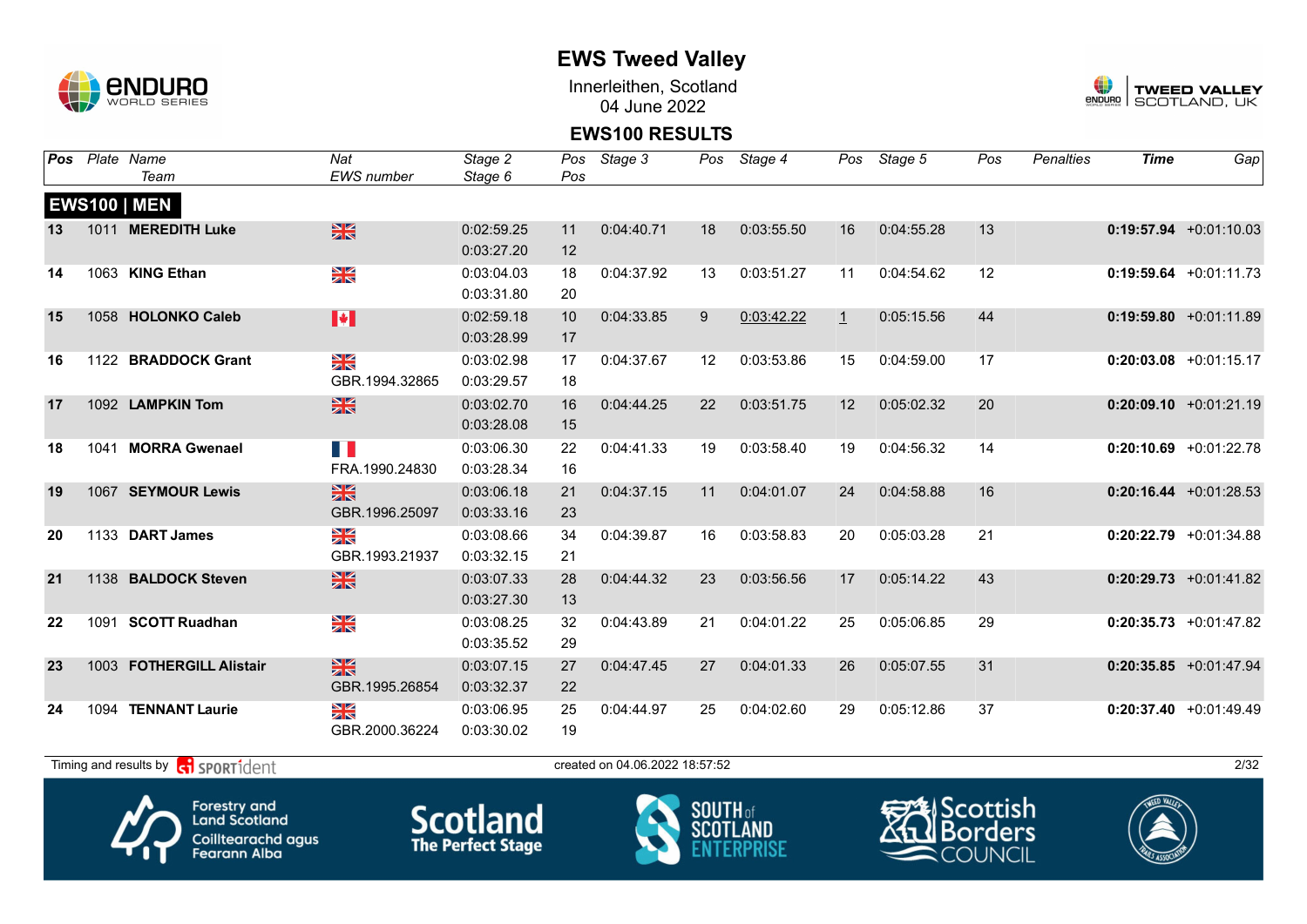

Innerleithen, Scotland 04 June 2022



#### **EWS100 RESULTS**

| Pos | Plate Name          | Nat               | Stage 2    | Pos | Stage 3    |    | Pos Stage 4 |    | Pos Stage 5 | Pos | Penalties | <b>Time</b> | Gap                      |
|-----|---------------------|-------------------|------------|-----|------------|----|-------------|----|-------------|-----|-----------|-------------|--------------------------|
|     | Team                | <b>EWS</b> number | Stage 6    | Pos |            |    |             |    |             |     |           |             |                          |
|     | <b>EWS100   MEN</b> |                   |            |     |            |    |             |    |             |     |           |             |                          |
| 25  | 1034 ANDERSEN Mads  | æ                 | 0:03:07.61 | 29  | 0:04:49.45 | 32 | 0:04:04.00  | 34 | 0:05:01.18  | 18  |           |             | $0:20:39.37$ +0:01:51.46 |
|     |                     | DEN.1996.34154    | 0:03:37.13 | 32  |            |    |             |    |             |     |           |             |                          |
| 26  | 1012 HOCKENHULL Sam | XK                | 0:03:01.93 | 14  | 0:04:47.80 | 29 | 0:04:04.82  | 38 | 0:05:06.58  | 26  |           |             | $0:20:39.63$ +0:01:51.72 |
|     |                     |                   | 0:03:38.50 | 39  |            |    |             |    |             |     |           |             |                          |
| 27  | 1004 DOHERTY Tormod | $\frac{N}{N}$     | 0:03:04.65 | 19  | 0:04:49.67 | 33 | 0:04:00.97  | 23 | 0:05:08.03  | 32  |           |             | $0:20:40.08$ +0:01:52.17 |
|     |                     | GBR.1999.37233    | 0:03:36.76 | 31  |            |    |             |    |             |     |           |             |                          |
| 28  | 1089 MUNRO Lewis    | ≥k                | 0:03:06.59 | 23  | 0:04:42.82 | 20 | 0:04:04.78  | 37 | 0:05:13.15  | 38  |           |             | $0:20:40.81$ +0:01:52.90 |
|     |                     | GBR.2001.36400    | 0:03:33.47 | 24  |            |    |             |    |             |     |           |             |                          |
| 29  | 1014 GAIGER Jason   | $\frac{N}{N}$     | 0:03:07.68 | 30  | 0:04:51.71 | 35 | 0:04:00.80  | 21 | 0:05:05.38  | 23  |           |             | $0:20:41.47$ +0:01:53.56 |
|     |                     |                   | 0:03:35.90 | 30  |            |    |             |    |             |     |           |             |                          |
| 30  | 1136 BERRY Greg     | XK                | 0:03:09.47 | 36  | 0:04:47.62 | 28 | 0:04:00.86  | 22 | 0:05:06.65  | 28  |           |             | $0:20:41.94$ +0:01:54.03 |
|     |                     | GBR.1993.34878    | 0:03:37.34 | 34  |            |    |             |    |             |     |           |             |                          |
| 31  | 1127 COWE Lewis     | $\frac{N}{N}$     | 0:03:17.74 | 61  | 0:04:46.51 | 26 | 0:04:04.35  | 36 | 0:05:05.80  | 25  |           |             | $0:20:49.15$ +0:02:01.24 |
|     |                     |                   | 0:03:34.75 | 27  |            |    |             |    |             |     |           |             |                          |
| 32  | 1191 WHANT Tom      | N<br>X            | 0:03:10.25 | 38  | 0:04:50.58 | 34 | 0:04:06.92  | 42 | 0:05:09.94  | 35  |           |             | $0:20:51.56$ +0:02:03.65 |
|     |                     |                   | 0:03:33.87 | 25  |            |    |             |    |             |     |           |             |                          |
| 33  | 1046 HOLE Dan       | $\frac{N}{N}$     | 0:03:06.97 | 26  | 0:04:52.08 | 40 | 0:04:04.23  | 35 | 0:05:12.69  | 36  |           |             | $0:20:53.34 +0:02:05.43$ |
|     |                     | GBR.1999.37797    | 0:03:37.37 | 35  |            |    |             |    |             |     |           |             |                          |
| 34  | 1007 CRESSWELL Nyle | XK                | 0:03:08.23 | 31  | 0:04:54.88 | 44 | 0:04:05.89  | 40 | 0:05:06.61  | 27  |           |             | $0:20:54.48$ +0:02:06.57 |
|     |                     |                   | 0:03:38.87 | 40  |            |    |             |    |             |     |           |             |                          |
| 35  | 1016 MURPHY Jason   | m                 | 0:03:08.93 | 35  | 0:04:51.82 | 36 | 0:04:02.65  | 30 | 0:05:07.36  | 30  |           |             | $0:20:57.05$ +0:02:09.14 |
|     |                     | IRL.1990.40458    | 0:03:46.29 | 59  |            |    |             |    |             |     |           |             |                          |
| 36  | 1006 JONES Ben      | XK                | 0:03:10.45 | 39  | 0:04:52.32 | 41 | 0:04:05.43  | 39 | 0:05:08.37  | 34  |           |             | $0:20:59.27$ +0:02:11.36 |
|     |                     | GBR.1997.26272    | 0:03:42.70 | 47  |            |    |             |    |             |     |           |             |                          |
|     |                     |                   |            |     |            |    |             |    |             |     |           |             |                          |

 $T$ iming and results by  $\overline{c_1}$  SPORT1 $\overline{d}$  enter the created on 04.06.2022 18:57:52 3/32







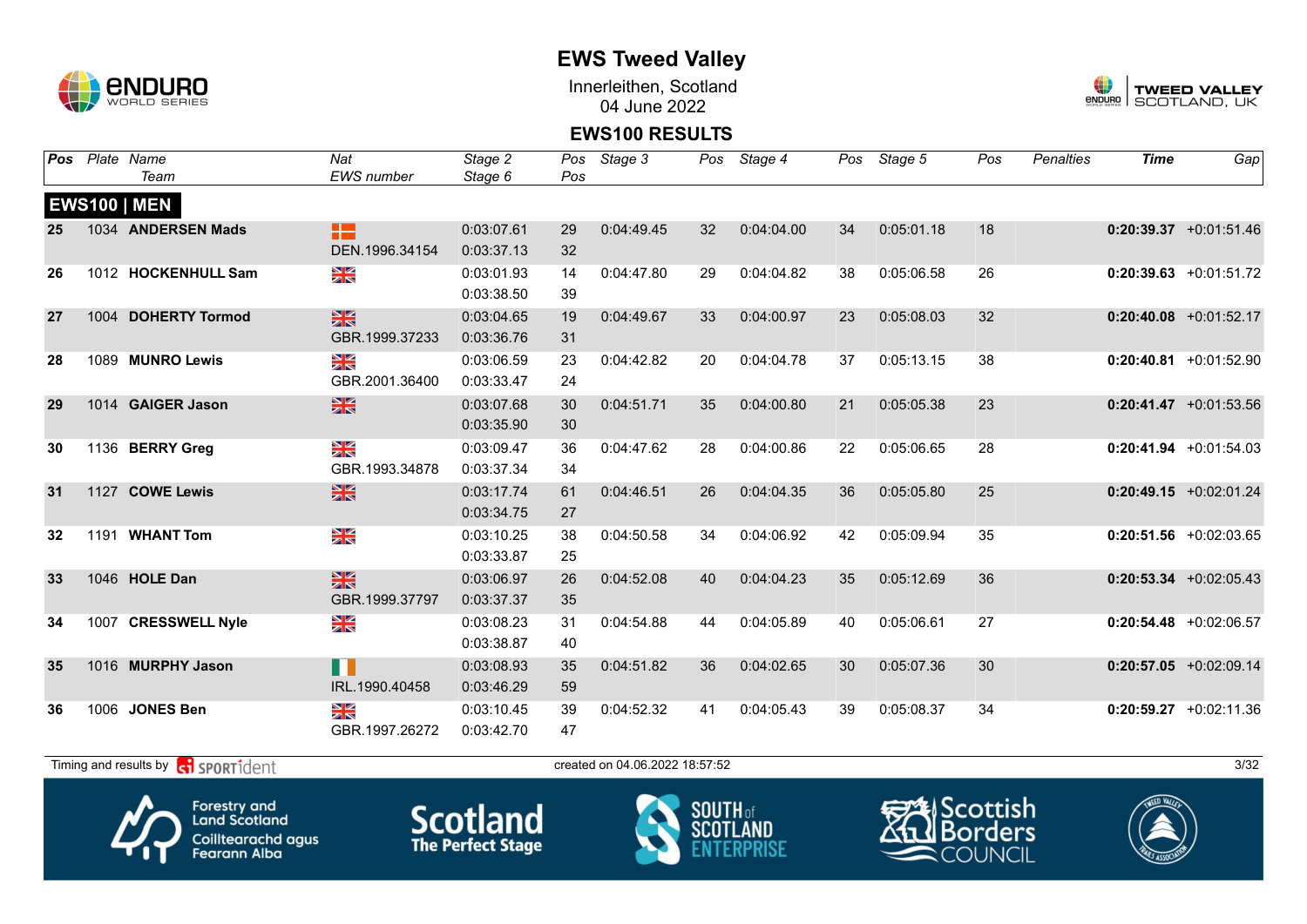

Innerleithen, Scotland 04 June 2022



#### **EWS100 RESULTS**

| Pos | Plate Name           | Nat                      | Stage 2    | Pos | Stage 3    |    | Pos Stage 4 | Pos | Stage 5    | Pos | <b>Penalties</b> | <b>Time</b> | Gap                       |
|-----|----------------------|--------------------------|------------|-----|------------|----|-------------|-----|------------|-----|------------------|-------------|---------------------------|
|     | Team                 | <b>EWS</b> number        | Stage 6    | Pos |            |    |             |     |            |     |                  |             |                           |
|     | <b>EWS100   MEN</b>  |                          |            |     |            |    |             |     |            |     |                  |             |                           |
| 37  | 1137 WELCH Matt      | $\frac{N}{N}$            | 0:03:12.43 | 47  | 0:04:52.05 | 39 | 0:04:01.67  | 28  | 0:05:17.39 | 49  |                  |             | $0:21:04.18$ +0:02:16.27  |
|     |                      |                          | 0:03:40.64 | 45  |            |    |             |     |            |     |                  |             |                           |
| 38  | 1071 SHERRIFF Owen   | N<br>X                   | 0:03:11.30 | 42  | 0:04:58.32 | 53 | 0:04:03.80  | 31  | 0:05:13.73 | 41  |                  |             | $0:21:04.92 +0:02:17.01$  |
|     |                      | GBR.2000.40196           | 0:03:37.77 | 36  |            |    |             |     |            |     |                  |             |                           |
| 39  | 1400 GREEN Ross      | $\frac{N}{N}$            | 0:03:12.62 | 48  | 0:04:48.24 | 30 | 0:04:06.31  | 41  | 0:05:14.14 | 42  |                  |             | $0:21:06.95$ +0:02:19.04  |
|     |                      |                          | 0:03:45.64 | 58  |            |    |             |     |            |     |                  |             |                           |
| 40  | 1086 JONES Ben       | N<br>X                   | 0:03:13.57 | 52  | 0:04:53.77 | 43 | 0:04:10.72  | 53  | 0:05:08.07 | 33  |                  |             | $0:21:07.05$ +0:02:19.14  |
|     |                      | GBR.2001.38851           | 0:03:40.92 | 46  |            |    |             |     |            |     |                  |             |                           |
| 41  | 1128 BENNETT Curtis  | M                        | 0:03:14.68 | 54  | 0:04:55.13 | 45 | 0:04:03.80  | 31  | 0:05:13.28 | 39  |                  |             | $0:21:11.32$ +0:02:23.41  |
|     |                      |                          | 0:03:44.43 | 53  |            |    |             |     |            |     |                  |             |                           |
| 42  | 1073 WOODCOCK Curtis | N<br>X                   | 0:03:12.65 | 49  | 0:04:58.52 | 56 | 0:04:07.85  | 45  | 0:05:19.30 | 53  |                  |             | $0:21:13.74$ +0:02:25.83  |
|     |                      | GBR.1997.39781           | 0:03:35.42 | 28  |            |    |             |     |            |     |                  |             |                           |
| 43  | 1143 METCALFE James  | $\frac{N}{N}$            | 0:03:10.93 | 40  | 0:04:53.08 | 42 | 0:04:14.63  | 65  | 0:05:21.40 | 60  |                  |             | $0:21:14.43$ +0:02:26.52  |
|     |                      |                          | 0:03:34.39 | 26  |            |    |             |     |            |     |                  |             |                           |
| 44  | 1254 HARVEY Joshua   | N<br>X                   | 0:03:11.42 | 43  | 0:04:49.16 | 31 | 0:04:08.19  | 46  | 0:05:23.12 | 64  |                  |             | $0:21:15.95 + 0:02:28.04$ |
|     |                      |                          | 0:03:44.06 | 51  |            |    |             |     |            |     |                  |             |                           |
| 45  | 1148 FORBES Grant    | $\frac{N}{N}$            | 0:03:18.07 | 63  | 0:04:51.98 | 38 | 0:04:08.40  | 48  | 0:05:21.20 | 58  |                  |             | $0:21:19.23 + 0:02:31.32$ |
|     |                      |                          | 0:03:39.58 | 41  |            |    |             |     |            |     |                  |             |                           |
| 46  | 1035 GROBL Tomas     | $\overline{\phantom{a}}$ | 0:03:08.56 | 33  | 0:04:57.70 | 49 | 0:04:08.25  | 47  | 0:05:25.72 | 72  |                  |             | $0:21:20.12$ +0:02:32.21  |
|     |                      | CZE.1998.40595           | 0:03:39.89 | 43  |            |    |             |     |            |     |                  |             |                           |
| 47  | 1115 O'DONNELL Ryan  | $\frac{N}{N}$            | 0:03:20.79 | 70  | 0:04:56.71 | 47 | 0:04:08.91  | 50  | 0:05:15.98 | 45  |                  |             | $0:21:25.71$ +0:02:37.80  |
|     |                      |                          | 0:03:43.32 | 48  |            |    |             |     |            |     |                  |             |                           |
| 48  | 1134 WARD Alex       | N<br>X                   | 0:03:12.81 | 51  | 0:05:00.12 | 58 | 0:04:14.90  | 66  | 0:05:21.18 | 57  |                  |             | $0:21:26.34 +0:02:38.43$  |
|     |                      |                          | 0:03:37.33 | 33  |            |    |             |     |            |     |                  |             |                           |

 $T$ iming and results by  $\overline{c_1}$  SPORT1 $d$ ent and the created on 04.06.2022 18:57:52







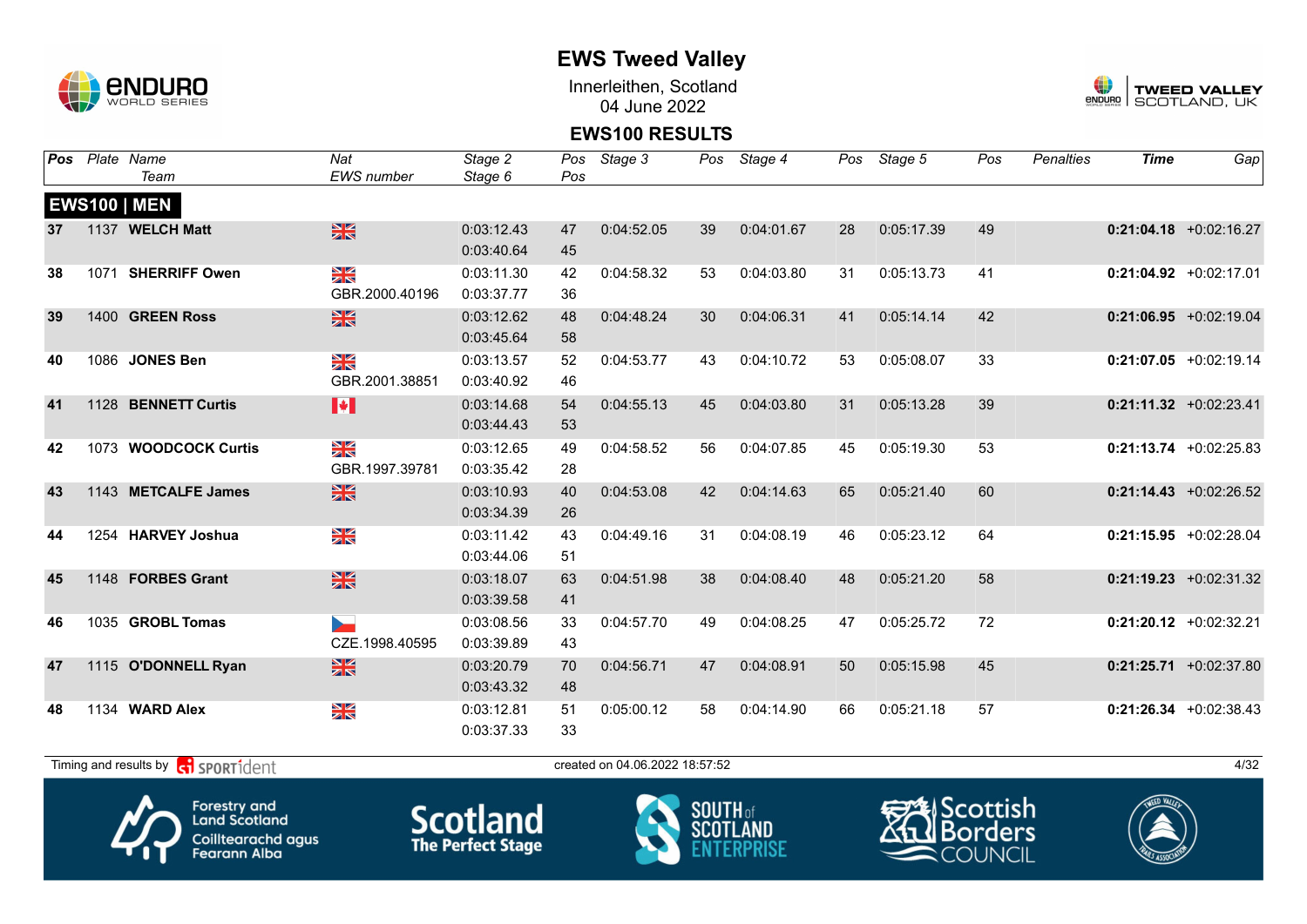

Innerleithen, Scotland 04 June 2022



#### **EWS100 RESULTS**

| Pos | Plate Name                                                  | Nat                             | Stage 2    | Pos | Stage 3                        |    | Pos Stage 4 | Pos | Stage 5    | Pos | Penalties | <b>Time</b> | Gap                       |
|-----|-------------------------------------------------------------|---------------------------------|------------|-----|--------------------------------|----|-------------|-----|------------|-----|-----------|-------------|---------------------------|
|     | Team                                                        | <b>EWS</b> number               | Stage 6    | Pos |                                |    |             |     |            |     |           |             |                           |
|     | <b>EWS100   MEN</b>                                         |                                 |            |     |                                |    |             |     |            |     |           |             |                           |
| 49  | 1043 ZANDERS Koen                                           |                                 | 0:03:19.43 | 68  | 0:04:58.00                     | 51 | 0:04:10.43  | 52  | 0:05:19.04 | 50  |           |             | $0:21:26.91 + 0:02:39.00$ |
|     |                                                             | NED.1994.26359                  | 0:03:40.01 | 44  |                                |    |             |     |            |     |           |             |                           |
| 50  | 1061 ROSS Calum                                             | $\frac{\mathbf{N}}{\mathbf{N}}$ | 0:03:14.82 | 55  | 0:05:00.18                     | 60 | 0:04:12.23  | 60  | 0:05:21.38 | 59  |           |             | $0:21:28.35$ +0:02:40.44  |
|     |                                                             |                                 | 0:03:39.74 | 42  |                                |    |             |     |            |     |           |             |                           |
| 51  | 1159 ARMSTRONG Damian                                       | 深心                              | 0:03:11.49 | 44  | 0:04:57.36                     | 48 | 0:04:09.60  | 51  | 0:05:04.11 | 22  |           |             | $0:21:31.75$ +0:02:43.84  |
|     |                                                             |                                 | 0:04:09.19 | 105 |                                |    |             |     |            |     |           |             |                           |
| 52  | 1060 KERR Bardolph                                          | XK<br>X                         | 0:03:15.25 | 57  | 0:04:55.18                     | 46 | 0:04:17.82  | 72  | 0:05:19.05 | 51  |           |             | $0:21:32.01$ +0:02:44.10  |
|     |                                                             | GBR.1996.52262                  | 0:03:44.71 | 55  |                                |    |             |     |            |     |           |             |                           |
| 53  | 1059 JONES Matt                                             | $\frac{N}{N}$                   | 0:03:18.18 | 64  | 0:05:05.07                     | 66 | 0:04:08.48  | 49  | 0:05:16.69 | 46  |           |             | $0:21:32.95$ +0:02:45.04  |
|     |                                                             |                                 | 0:03:44.53 | 54  |                                |    |             |     |            |     |           |             |                           |
| 54  | 1178 SIMONS Dean                                            | XK                              | 0:03:18.35 | 66  | 0:04:57.75                     | 50 | 0:04:15.39  | 68  | 0:05:24.74 | 70  |           |             | $0:21:34.25$ +0:02:46.34  |
|     |                                                             |                                 | 0:03:38.02 | 37  |                                |    |             |     |            |     |           |             |                           |
| 55  | 1032 MASOTTI Filippo                                        | ╻╻                              | 0:03:12.77 | 50  | 0:05:00.13                     | 59 | 0:04:11.68  | 56  | 0:05:20.00 | 54  |           |             | $0:21:35.86$ +0:02:47.95  |
|     |                                                             | ITA.2000.21391                  | 0:03:51.28 | 75  |                                |    |             |     |            |     |           |             |                           |
| 56  | 1047 WESTGARTH Josef                                        | N<br>ZK                         | 0:03:28.84 | 94  | 0:04:58.40                     | 54 | 0:04:11.83  | 58  | 0:05:19.10 | 52  |           |             | $0:21:36.44 +0:02:48.53$  |
|     |                                                             |                                 | 0:03:38.27 | 38  |                                |    |             |     |            |     |           |             |                           |
| 57  | 1090 HARING Simon                                           |                                 | 0:03:14.59 | 53  | 0:05:05.95                     | 69 | 0:04:07.68  | 44  | 0:05:24.53 | 68  |           |             | $0:21:40.80$ +0:02:52.89  |
|     |                                                             | GER.2001.36679                  | 0:03:48.05 | 63  |                                |    |             |     |            |     |           |             |                           |
| 58  | 1084 MAIDEN Michael                                         | $\frac{N}{N}$                   | 0:03:10.10 | 37  | 0:05:08.95                     | 76 | 0:04:12.39  | 61  | 0:05:29.43 | 78  |           |             | $0:21:44.50$ +0:02:56.59  |
|     |                                                             | GBR.2001.38620                  | 0:03:43.63 | 50  |                                |    |             |     |            |     |           |             |                           |
| 59  | 1114 GRANT Patrick                                          | $\frac{N}{N}$                   | 0:03:22.65 | 74  | 0:04:58.12                     | 52 | 0:04:15.99  | 69  | 0:05:20.78 | 56  |           |             | $0:21:46.21 + 0:02:58.30$ |
|     |                                                             |                                 | 0:03:48.67 | 65  |                                |    |             |     |            |     |           |             |                           |
| 60  | 1036 RENARD Bastien                                         | H.                              | 0:03:19.15 | 67  | 0:05:05.62                     | 67 | 0:04:11.98  | 59  | 0:05:22.97 | 63  |           |             | $0:21:46.27$ +0:02:58.36  |
|     |                                                             |                                 | 0:03:46.55 | 60  |                                |    |             |     |            |     |           |             |                           |
|     | Timing and results by <b>container that the SPORT1</b> dent |                                 |            |     | created on 04.06.2022 18:57:52 |    |             |     |            |     |           |             | 5/32                      |







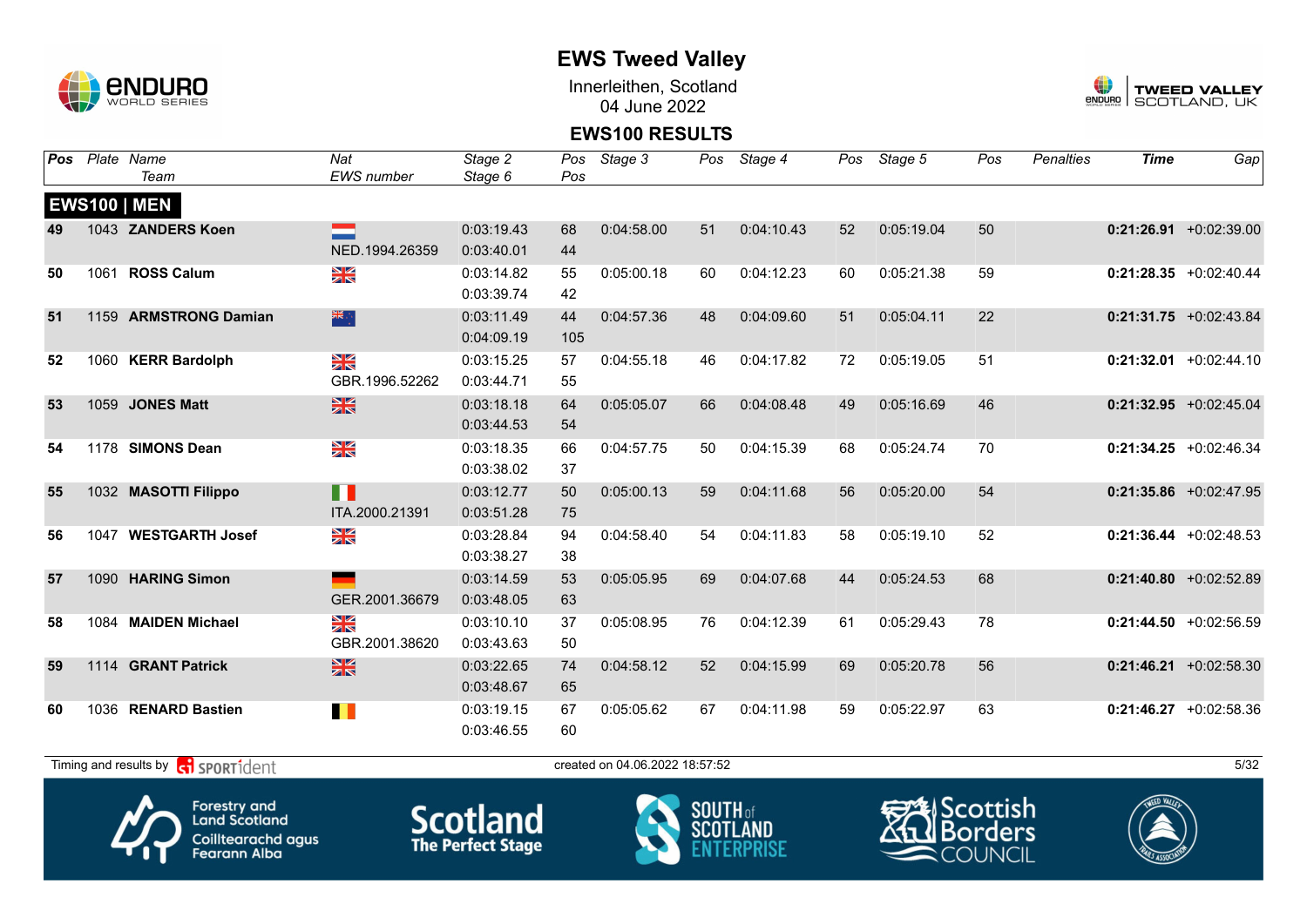

Innerleithen, Scotland 04 June 2022



#### **EWS100 RESULTS**

| Pos |      | Plate Name            | Nat               | Stage 2    | Pos | Stage 3    |    | Pos Stage 4 |    | Pos Stage 5 | Pos | Penalties | <b>Time</b> | Gap                       |
|-----|------|-----------------------|-------------------|------------|-----|------------|----|-------------|----|-------------|-----|-----------|-------------|---------------------------|
|     |      | Team                  | <b>EWS</b> number | Stage 6    | Pos |            |    |             |    |             |     |           |             |                           |
|     |      | <b>EWS100   MEN</b>   |                   |            |     |            |    |             |    |             |     |           |             |                           |
| 61  |      | 1033 HARTMANN Markus  | æ                 | 0:03:16.18 | 58  | 0:05:05.75 | 68 | 0:04:14.00  | 63 | 0:05:23.87  | 67  |           |             | $0:21:47.76$ +0:02:59.85  |
|     |      |                       | DEN.2001.37184    | 0:03:47.96 | 62  |            |    |             |    |             |     |           |             |                           |
| 62  |      | 1087 SULLIVAN Troy    | $\geqslant$       | 0:03:20.82 | 71  | 0:05:07.70 | 74 | 0:04:13.03  | 62 | 0:05:17.25  | 48  |           |             | $0:21:47.76$ +0:02:59.85  |
|     |      |                       | RSA.2001.38685    | 0:03:48.96 | 67  |            |    |             |    |             |     |           |             |                           |
| 63  |      | 1124 SALTER George    | $\frac{N}{N}$     | 0:03:16.55 | 59  | 0:04:58.85 | 57 | 0:04:14.98  | 67 | 0:05:23.58  | 65  |           |             | $0:21:49.19$ +0:03:01.28  |
|     |      |                       |                   | 0:03:55.23 | 82  |            |    |             |    |             |     |           |             |                           |
| 64  | 1227 | <b>HAUGH James</b>    | XK<br>ZK          | 0:03:19.48 | 69  | 0:05:02.13 | 61 | 0:04:17.55  | 71 | 0:05:24.90  | 71  |           |             | $0:21:54.84 + 0:03:06.93$ |
|     |      |                       | GBR.1995.37867    | 0:03:50.78 | 71  |            |    |             |    |             |     |           |             |                           |
| 65  |      | 1192 STAPLETON James  | $\frac{N}{N}$     | 0:03:23.00 | 76  | 0:05:06.33 | 72 | 0:04:19.18  | 77 | 0:05:26.04  | 73  |           |             | $0:21:58.07$ +0:03:10.16  |
|     |      |                       |                   | 0:03:43.52 | 49  |            |    |             |    |             |     |           |             |                           |
| 66  |      | 1095 BUCKLEY Jack     | $\frac{N}{N}$     | 0:03:18.21 | 65  | 0:05:03.31 | 63 | 0:04:22.94  | 85 | 0:05:23.70  | 66  |           |             | $0:22:00.28$ +0:03:12.37  |
|     |      |                       | GBR.2001.50515    | 0:03:52.12 | 78  |            |    |             |    |             |     |           |             |                           |
| 67  |      | 1085 DUNNE Ryan       | Ш                 | 0:03:23.08 | 77  | 0:05:03.10 | 62 | 0:04:21.92  | 82 | 0:05:22.72  | 62  |           |             | $0:22:01.74$ +0:03:13.83  |
|     |      |                       |                   | 0:03:50.92 | 72  |            |    |             |    |             |     |           |             |                           |
| 68  | 1250 | <b>BROOKE Connor</b>  | N<br>ZK           | 0:03:26.15 | 87  | 0:05:12.00 | 80 | 0:04:16.62  | 70 | 0:05:21.68  | 61  |           |             | $0:22:04.63$ +0:03:16.72  |
|     |      |                       |                   | 0:03:48.18 | 64  |            |    |             |    |             |     |           |             |                           |
| 69  |      | 1082 MCFARLANE Jack   | 米                 | 0:03:23.40 | 79  | 0:05:18.05 | 93 | 0:04:18.59  | 74 | 0:05:17.08  | 47  |           |             | $0:22:09.71$ +0:03:21.80  |
|     |      |                       | AUS.2001.38462    | 0:03:52.59 | 79  |            |    |             |    |             |     |           |             |                           |
| 70  |      | 1069 HARNDEN Tom      | $\frac{N}{N}$     | 0:03:23.20 | 78  | 0:05:17.55 | 91 | 0:04:11.27  | 55 | 0:05:33.57  | 82  |           |             | $0:22:11.18$ +0:03:23.27  |
|     |      |                       |                   | 0:03:45.59 | 57  |            |    |             |    |             |     |           |             |                           |
| 71  |      | 1144 BLACKWOOD Steven | $\frac{N}{N}$     | 0:03:26.35 | 88  | 0:05:06.10 | 71 | 0:04:24.85  | 89 | 0:05:24.66  | 69  |           |             | $0:22:11.36$ +0:03:23.45  |
|     |      |                       |                   | 0:03:49.40 | 68  |            |    |             |    |             |     |           |             |                           |
| 72  |      | 1230 MIESZCZAK Joshua | $\frac{N}{N}$     | 0:03:21.00 | 72  | 0:05:09.18 | 77 | 0:04:19.25  | 78 | 0:05:34.25  | 85  |           |             | $0:22:14.90 +0:03:26.99$  |
|     |      |                       |                   | 0:03:51.22 | 74  |            |    |             |    |             |     |           |             |                           |
|     |      |                       |                   |            |     |            |    |             |    |             |     |           |             |                           |

 $T$ iming and results by  $\overline{c_1}$  SPORT1 $\overline{d}$  enter the created on 04.06.2022 18:57:52 6/32







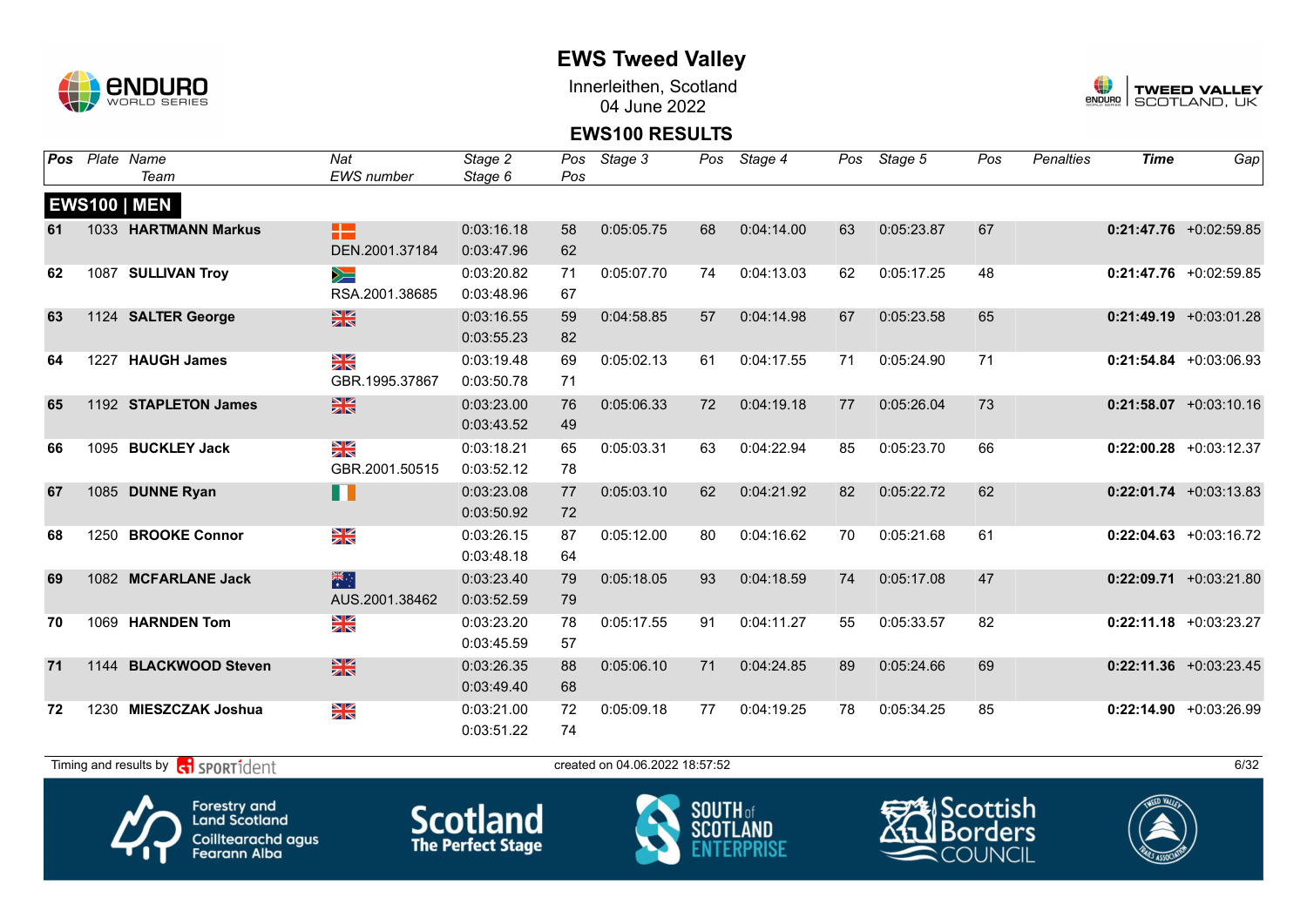

Innerleithen, Scotland 04 June 2022



#### **EWS100 RESULTS**

| Pos |      | Plate Name             | Nat               | Stage 2    | Pos | Stage 3    |    | Pos Stage 4 |     | Pos Stage 5 | Pos | <b>Penalties</b> | <b>Time</b> | Gap                       |
|-----|------|------------------------|-------------------|------------|-----|------------|----|-------------|-----|-------------|-----|------------------|-------------|---------------------------|
|     |      | Team                   | <b>EWS</b> number | Stage 6    | Pos |            |    |             |     |             |     |                  |             |                           |
|     |      | <b>EWS100   MEN</b>    |                   |            |     |            |    |             |     |             |     |                  |             |                           |
| 73  |      | 1093 LAYET Sam         | $\frac{N}{N}$     | 0:03:28.13 | 93  | 0:05:06.05 | 70 | 0:04:23.71  | 87  | 0:05:33.15  | 81  |                  |             | $0:22:26.73$ +0:03:38.82  |
|     |      |                        |                   | 0:03:55.69 | 84  |            |    |             |     |             |     |                  |             |                           |
| 74  |      | 1234 OWEN Gavin        | XK                | 0:03:21.05 | 73  | 0:05:19.25 | 96 | 0:04:27.75  | 93  | 0:05:27.07  | 75  |                  |             | $0:22:26.92$ +0:03:39.01  |
|     |      |                        |                   | 0:03:51.80 | 77  |            |    |             |     |             |     |                  |             |                           |
| 75  |      | 1149 ROBSON Lee        | $\frac{N}{N}$     | 0:03:27.88 | 91  | 0:05:10.53 | 78 | 0:04:23.73  | 88  | 0:05:34.17  | 84  |                  |             | $0:22:27.43$ +0:03:39.52  |
|     |      |                        |                   | 0:03:51.12 | 73  |            |    |             |     |             |     |                  |             |                           |
| 76  |      | 1062 HIGGINS Alec      | $\frac{N}{N}$     | 0:03:26.68 | 89  | 0:05:07.38 | 73 | 0:04:29.04  | 96  | 0:05:28.73  | 76  |                  |             | $0:22:27.48$ +0:03:39.57  |
|     |      |                        |                   | 0:03:55.65 | 83  |            |    |             |     |             |     |                  |             |                           |
| 77  |      | 1260 GURNEY Callum     | $\frac{N}{N}$     | 0:03:32.16 | 101 | 0:05:21.11 | 98 | 0:04:18.65  | 75  | 0:05:26.49  | 74  |                  |             | $0:22:30.00$ +0:03:42.09  |
|     |      |                        |                   | 0:03:51.59 | 76  |            |    |             |     |             |     |                  |             |                           |
| 78  |      | 1064 SMITH Oliver      | NK<br>ZK          | 0:03:24.95 | 85  | 0:05:04.75 | 64 | 0:04:21.78  | 81  | 0:05:38.20  | 88  |                  |             | $0:22:30.46$ +0:03:42.55  |
|     |      |                        |                   | 0:04:00.78 | 94  |            |    |             |     |             |     |                  |             |                           |
| 79  |      | 1068 THOMPSON James    | $\frac{N}{N}$     | 0:03:23.53 | 80  | 0:05:13.54 | 82 | 0:04:14.55  | 64  | 0:05:42.40  | 90  |                  |             | $0:22:35.31 + 0:03:47.40$ |
|     |      |                        | GBR.1998.36994    | 0:04:01.29 | 95  |            |    |             |     |             |     |                  |             |                           |
| 80  |      | 1040 DUFAUD Thomas     | n e               | 0:03:30.68 | 97  | 0:05:16.60 | 87 | 0:04:26.20  | 91  | 0:05:31.25  | 79  |                  |             | $0:22:38.14$ +0:03:50.23  |
|     |      |                        | FRA.1996.22335    | 0:03:53.41 | 80  |            |    |             |     |             |     |                  |             |                           |
| 81  |      | 1125 EDWARDS Ashton    | $\frac{N}{N}$     | 0:03:24.45 | 83  | 0:05:16.06 | 85 | 0:04:22.15  | 83  | 0:05:48.45  | 100 |                  |             | $0:22:38.94$ +0:03:51.03  |
|     |      |                        |                   | 0:03:47.83 | 61  |            |    |             |     |             |     |                  |             |                           |
| 82  |      | 1166 HALE Matt         | XK                | 0:03:33.60 | 104 | 0:05:11.85 | 79 | 0:04:25.38  | 90  | 0:05:29.16  | 77  |                  |             | $0:22:39.12$ +0:03:51.21  |
|     |      |                        |                   | 0:03:59.13 | 90  |            |    |             |     |             |     |                  |             |                           |
| 83  |      | 1233 ARCHER Toby       | 米                 | 0:03:15.21 | 56  | 0:05:07.78 | 75 | 0:05:07.28  | 130 | 0:05:20.22  | 55  |                  |             | $0:22:39.17$ +0:03:51.26  |
|     |      |                        | AUS.1995.25361    | 0:03:48.68 | 66  |            |    |             |     |             |     |                  |             |                           |
| 84  | 1226 | <b>JACKSON William</b> | XK<br>X           | 0:03:25.22 | 86  | 0:05:16.05 | 84 | 0:04:22.41  | 84  | 0:05:39.92  | 89  |                  |             | $0:22:42.72$ +0:03:54.81  |
|     |      |                        |                   | 0:03:59.12 | 89  |            |    |             |     |             |     |                  |             |                           |

 $T$ iming and results by  $\overline{c_1}$  SPORT1 $\overline{1}$  dent to the created on 04.06.2022 18:57:52 7/32







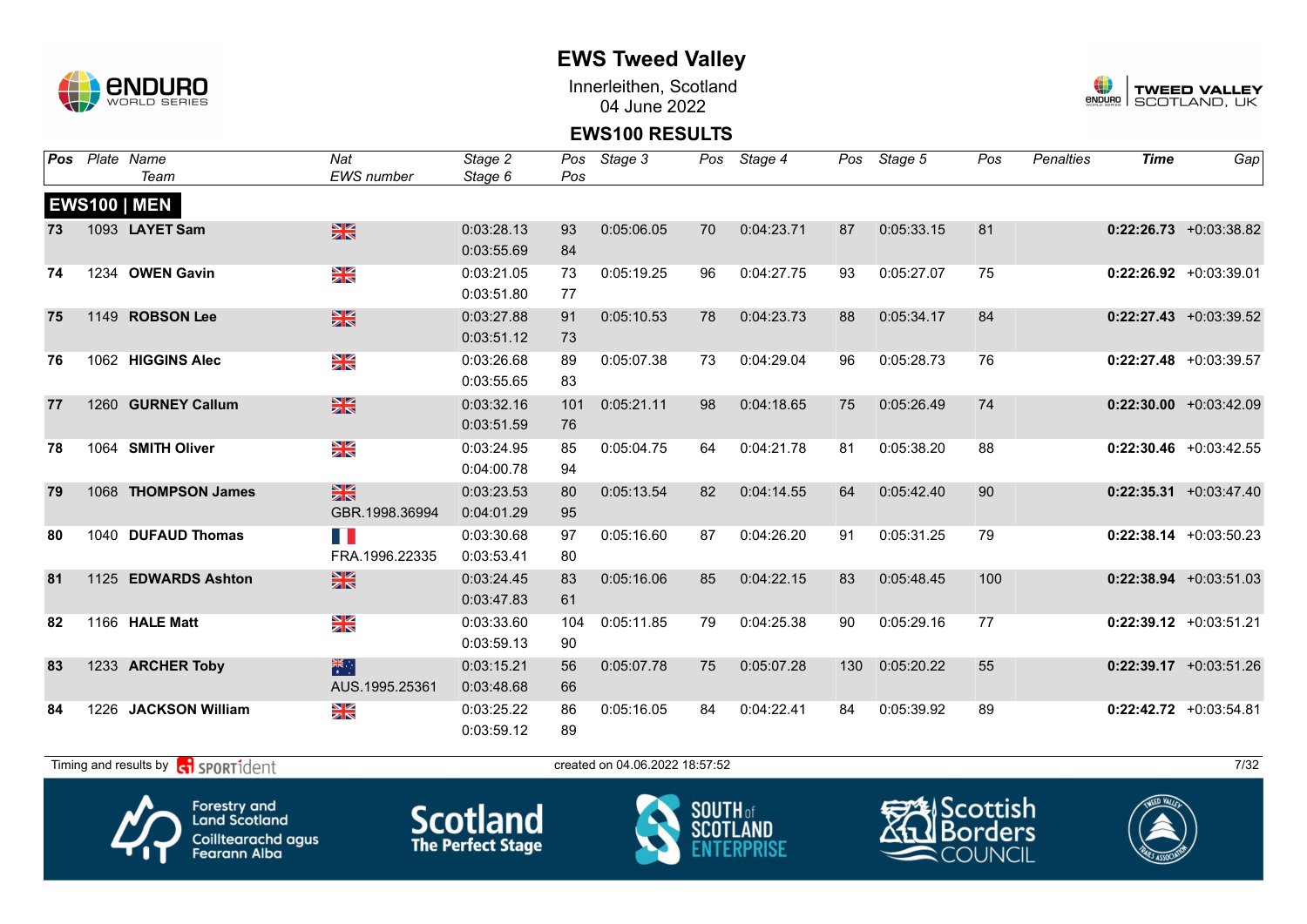

Innerleithen, Scotland 04 June 2022



#### **EWS100 RESULTS**

| Pos | Plate Name                                                  | Nat                     | Stage 2    | Pos | Stage 3                        |     | Pos Stage 4 |     | Pos Stage 5 | Pos | Penalties | <b>Time</b> | Gap                       |
|-----|-------------------------------------------------------------|-------------------------|------------|-----|--------------------------------|-----|-------------|-----|-------------|-----|-----------|-------------|---------------------------|
|     | Team                                                        | <b>EWS</b> number       | Stage 6    | Pos |                                |     |             |     |             |     |           |             |                           |
|     | <b>EWS100   MEN</b>                                         |                         |            |     |                                |     |             |     |             |     |           |             |                           |
| 85  | 1237 SANDILANDS Fraser                                      | $\frac{N}{N}$           | 0:03:27.98 | 92  | 0:05:14.01                     | 83  | 0:04:19.17  | 76  | 0:05:47.43  | 97  |           |             | $0:22:45.43$ +0:03:57.52  |
|     |                                                             |                         | 0:03:56.84 | 85  |                                |     |             |     |             |     |           |             |                           |
| 86  | 1238 RADFORD Ollie                                          | XK                      | 0:03:31.22 | 98  | 0:05:31.58                     | 109 | 0:04:20.35  | 79  | 0:05:31.35  | 80  |           |             | $0:22:52.42$ +0:04:04.51  |
|     |                                                             |                         | 0:03:57.92 | 87  |                                |     |             |     |             |     |           |             |                           |
| 87  | 1151 MACKAY Stuart                                          | $\frac{N}{N}$           | 0:03:24.77 | 84  | 0:05:04.78                     | 65  | 0:04:17.83  | 73  | 0:05:34.06  | 83  |           |             | $0:22:54.90 +0:04:06.99$  |
|     |                                                             |                         | 0:04:33.46 | 127 |                                |     |             |     |             |     |           |             |                           |
| 88  | 1126 LIMBERT James                                          | NK<br>ZK                | 0:03:26.80 | 90  | 0:05:17.90                     | 92  | 0:04:27.84  | 94  | 0:05:43.18  | 92  |           |             | $0:22:58.90 + 0:04:10.99$ |
|     |                                                             |                         | 0:04:03.18 | 98  |                                |     |             |     |             |     |           |             |                           |
| 89  | 1245 WELSH Karl                                             | $\frac{N}{N}$           | 0:03:39.32 | 112 | 0:05:13.03                     | 81  | 0:04:23.05  | 86  | 0:05:44.70  | 94  |           |             | $0:23:00.56$ +0:04:12.65  |
|     |                                                             |                         | 0:04:00.46 | 92  |                                |     |             |     |             |     |           |             |                           |
| 90  | 1075 GALE Nathan                                            | $\frac{\Delta}{\Delta}$ | 0:03:22.93 | 75  | 0:05:19.56                     | 97  | 0:04:28.50  | 95  | 0:05:49.33  | 101 |           |             | $0:23:00.92$ +0:04:13.01  |
|     |                                                             |                         | 0:04:00.60 | 93  |                                |     |             |     |             |     |           |             |                           |
| 91  | 1077 FIFE Wes                                               | $\frac{N}{N}$           | 0:03:06.94 | 24  | 0:07:06.13                     | 140 | 0:04:01.58  | 27  | 0:05:05.68  | 24  |           |             | $0:23:04.71$ +0:04:16.80  |
|     |                                                             |                         | 0:03:44.38 | 52  |                                |     |             |     |             |     |           |             |                           |
| 92  | 1199 KELLY Ben                                              | X                       | 0:03:31.42 | 99  | 0:05:23.02                     | 100 | 0:04:31.89  | 101 | 0:05:46.53  | 96  |           |             | $0:23:11.21 + 0:04:23.30$ |
|     |                                                             | GBR.1990.33479          | 0:03:58.35 | 88  |                                |     |             |     |             |     |           |             |                           |
| 93  | 1042 TAUTORAT Per                                           |                         | 0:03:24.13 | 81  | 0:05:19.16                     | 95  | 0:04:29.31  | 97  | 0:05:43.49  | 93  |           |             | $0:23:14.44 + 0:04:26.53$ |
|     |                                                             | GER.1990.33559          | 0:04:18.35 | 114 |                                |     |             |     |             |     |           |             |                           |
| 94  | 1272 MOSS Jamie                                             | NK<br>2K                | 0:03:35.15 | 107 | 0:05:17.37                     | 90  | 0:04:27.47  | 92  | 0:05:47.49  | 98  |           |             | $0:23:15.68$ +0:04:27.77  |
|     |                                                             | GBR.2000.36866          | 0:04:08.20 | 102 |                                |     |             |     |             |     |           |             |                           |
| 95  | 1232 SMITH Thomas                                           | $\frac{N}{N}$           | 0:03:35.08 | 106 | 0:05:33.10                     | 111 | 0:04:30.85  | 99  | 0:05:37.58  | 87  |           |             | $0:23:16.12$ +0:04:28.21  |
|     |                                                             |                         | 0:03:59.51 | 91  |                                |     |             |     |             |     |           |             |                           |
| 96  | 1235 GRAINGER Chris                                         | N<br>Xk                 | 0:03:24.29 | 82  | 0:05:26.15                     | 102 | 0:04:35.81  | 107 | 0:05:46.48  | 95  |           |             | $0:23:16.63 + 0:04:28.72$ |
|     |                                                             |                         | 0:04:03.90 | 99  |                                |     |             |     |             |     |           |             |                           |
|     | Timing and results by <b>container that the SPORT1</b> dent |                         |            |     | created on 04.06.2022 18:57:52 |     |             |     |             |     |           |             | 8/32                      |







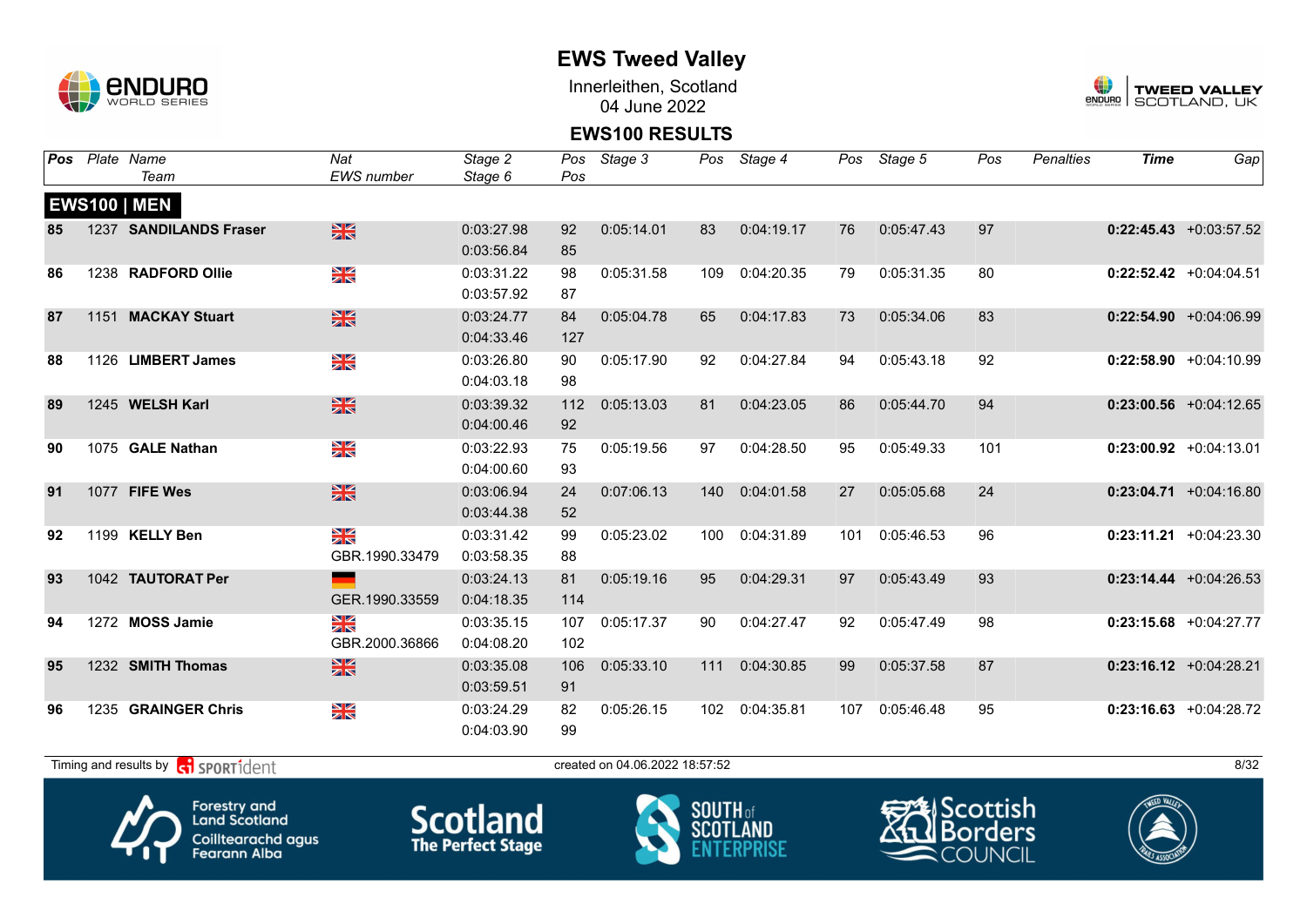

Innerleithen, Scotland 04 June 2022



#### **EWS100 RESULTS**

| Pos |      | Plate Name           | Nat               | Stage 2    | Pos | Stage 3    |     | Pos Stage 4 |     | Pos Stage 5 | Pos | <b>Penalties</b> | <b>Time</b> | Gap                       |
|-----|------|----------------------|-------------------|------------|-----|------------|-----|-------------|-----|-------------|-----|------------------|-------------|---------------------------|
|     |      | Team                 | <b>EWS</b> number | Stage 6    | Pos |            |     |             |     |             |     |                  |             |                           |
|     |      | <b>EWS100   MEN</b>  |                   |            |     |            |     |             |     |             |     |                  |             |                           |
| 97  |      | 1351 MCCARTHY Rory   | Ш                 | 0:03:32.87 | 103 | 0:05:17.17 | 88  | 0:04:30.32  | 98  | 0:05:37.50  | 86  |                  |             | $0:23:22.82$ +0:04:34.91  |
|     |      |                      |                   | 0:04:24.96 | 117 |            |     |             |     |             |     |                  |             |                           |
| 98  |      | 1225 FORTH Alex      | N<br>X            | 0:03:31.98 | 100 | 0:05:16.50 | 86  | 0:04:37.98  | 110 | 0:05:49.56  | 102 |                  |             | $0:23:27.37$ +0:04:39.46  |
|     |      |                      |                   | 0:04:11.35 | 106 |            |     |             |     |             |     |                  |             |                           |
| 99  |      | 1246 WATT Russell    | <b>SK</b>         | 0:03:36.47 | 108 | 0:05:29.93 | 106 | 0:04:34.92  | 105 | 0:05:49.60  | 103 |                  |             | $0:23:27.84$ +0:04:39.93  |
|     |      |                      |                   | 0:03:56.92 | 86  |            |     |             |     |             |     |                  |             |                           |
| 100 |      | 1374 BELLING John    | U D               | 0:03:32.23 | 102 | 0:05:18.63 | 94  | 0:04:40.04  | 112 | 0:05:52.45  | 107 |                  |             | $0:23:32.45$ +0:04:44.54  |
|     |      |                      |                   | 0:04:09.10 | 104 |            |     |             |     |             |     |                  |             |                           |
| 101 |      | 1150 ROBSON Scott    | $\frac{N}{N}$     | 0:03:30.28 | 95  | 0:05:30.27 | 107 | 0:04:31.25  | 100 | 0:05:54.68  | 109 |                  |             | $0:23:34.22$ +0:04:46.31  |
|     |      |                      |                   | 0:04:07.74 | 101 |            |     |             |     |             |     |                  |             |                           |
| 102 |      | 1065 ROBINSON Andrew | N<br>X            | 0:03:37.94 | 109 | 0:05:32.73 | 110 | 0:04:34.13  | 104 | 0:05:49.89  | 104 |                  |             | $0:23:36.00 +0:04:48.09$  |
|     |      |                      | GBR.1995.50506    | 0:04:01.31 | 96  |            |     |             |     |             |     |                  |             |                           |
| 103 |      | 1141 BOWER Tom       | <b>SK</b>         | 0:03:40.70 | 114 | 0:05:26.83 | 103 | 0:04:34.95  | 106 | 0:05:43.02  | 91  |                  |             | $0:23:37.62$ +0:04:49.71  |
|     |      |                      |                   | 0:04:12.12 | 108 |            |     |             |     |             |     |                  |             |                           |
| 104 |      | 1251 TURNER Rich     | N<br>X            | 0:03:38.71 | 111 | 0:05:27.66 | 104 | 0:04:33.95  | 103 | 0:05:51.41  | 106 |                  |             | $0:23:45.81 + 0:04:57.90$ |
|     |      |                      |                   | 0:04:14.08 | 109 |            |     |             |     |             |     |                  |             |                           |
| 105 |      | 1180 RICHARDSON Ed   | $\frac{N}{N}$     | 0:03:34.65 | 105 | 0:05:23.87 | 101 | 0:04:33.90  | 102 | 0:05:48.34  | 99  |                  |             | $0:23:47.50 + 0:04:59.59$ |
|     |      |                      |                   | 0:04:26.74 | 118 |            |     |             |     |             |     |                  |             |                           |
| 106 |      | 1247 MCGEE Mark      | <b>IMN</b>        | 0:03:40.96 | 115 | 0:05:37.91 | 116 | 0:04:40.25  | 113 | 0:05:51.18  | 105 |                  |             | $0:23:57.61$ +0:05:09.70  |
|     |      |                      |                   | 0:04:07.31 | 100 |            |     |             |     |             |     |                  |             |                           |
| 107 |      | 1217 SORRIE James    | $\frac{N}{N}$     | 0:03:30.43 | 96  | 0:05:17.30 | 89  | 0:04:36.13  | 108 | 0:06:25.98  | 121 |                  |             | $0:23:58.81 + 0:05:10.90$ |
|     |      |                      |                   | 0:04:08.97 | 103 |            |     |             |     |             |     |                  |             |                           |
| 108 | 1277 | <b>DALLING Jason</b> | XK                | 0:03:37.98 | 110 | 0:05:34.02 | 113 | 0:04:42.98  | 114 | 0:05:53.87  | 108 |                  |             | $0:24:00.77$ +0:05:12.86  |
|     |      |                      |                   | 0:04:11.92 | 107 |            |     |             |     |             |     |                  |             |                           |
|     |      |                      |                   |            |     |            |     |             |     |             |     |                  |             |                           |

 $T$ iming and results by  $\overline{c_1}$  SPORT1 $\overline{1}$  dentity and the created on 04.06.2022 18:57:52







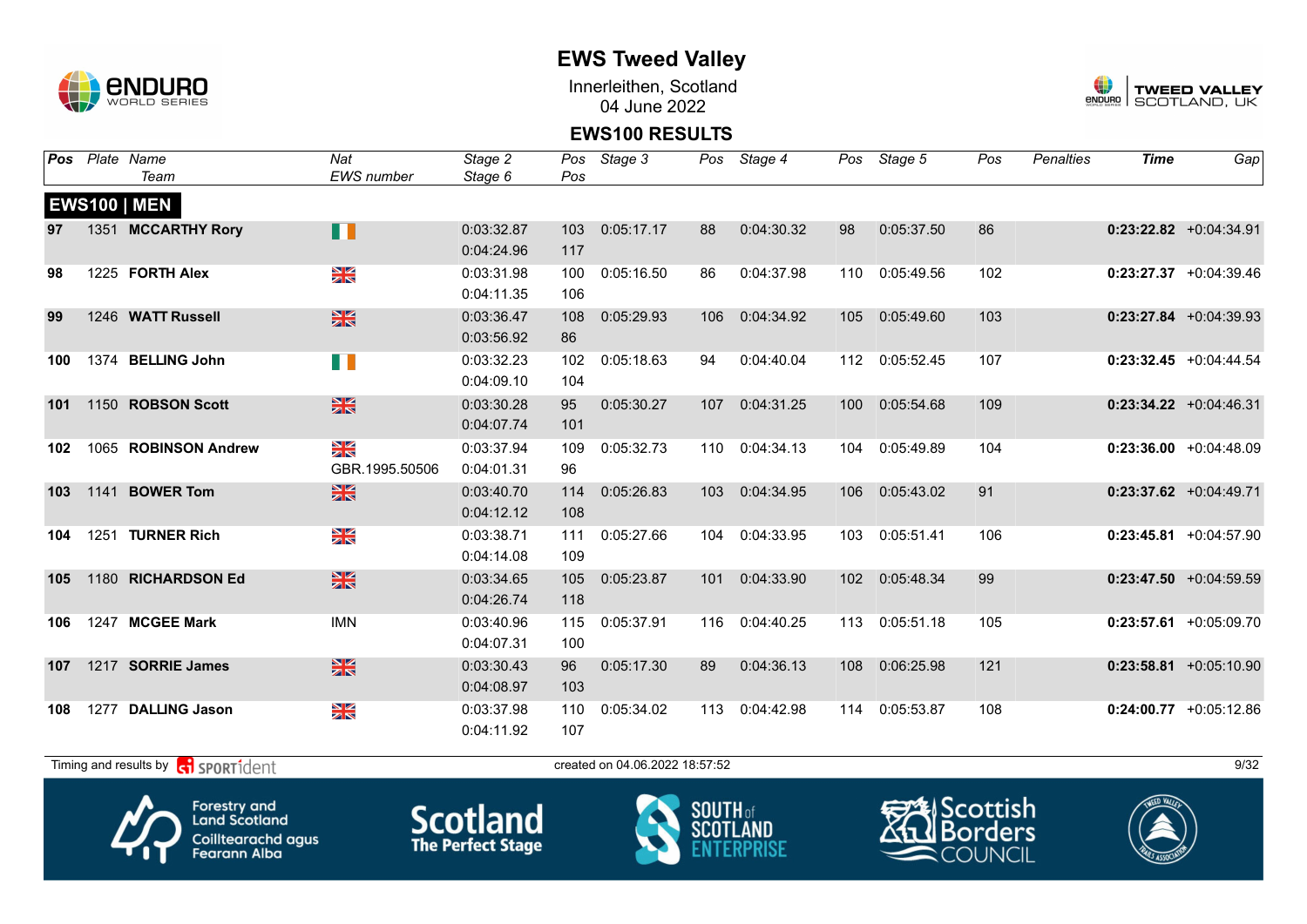

Innerleithen, Scotland 04 June 2022



### **EWS100 RESULTS**

| Pos |      | Plate Name<br>Team                                | Nat<br><b>EWS</b> number        | Stage 2<br>Stage 6                                | Pos<br>Pos | Stage 3                        |                     | Pos Stage 4    |     | Pos Stage 5            | Pos | Penalties | <b>Time</b>  | Gap                       |
|-----|------|---------------------------------------------------|---------------------------------|---------------------------------------------------|------------|--------------------------------|---------------------|----------------|-----|------------------------|-----|-----------|--------------|---------------------------|
|     |      | <b>EWS100   MEN</b>                               |                                 |                                                   |            |                                |                     |                |     |                        |     |           |              |                           |
| 109 |      | 1243 OLDRIDGE Thomas                              | $\frac{N}{N}$                   | 0:03:44.20                                        | 118        | 0:05:22.12                     | 99                  | 0:04:37.77     | 109 | 0:06:01.40             | 112 |           |              | $0:24:03.37$ +0:05:15.46  |
|     |      |                                                   |                                 | 0:04:17.88                                        | 112        |                                |                     |                |     |                        |     |           |              |                           |
| 110 |      | 1275 POTTER Danny                                 | $\frac{\mathbf{N}}{\mathbf{N}}$ | 0:03:48.53                                        | 123        | 0:05:31.38                     | 108                 | 0:04:47.25     | 116 | 0:05:56.43             | 110 |           |              | $0:24:06.08$ +0:05:18.17  |
|     |      |                                                   |                                 | 0:04:02.49                                        | 97         |                                |                     |                |     |                        |     |           |              |                           |
| 111 |      | 1074 TURNBULL James                               | $\frac{N}{N}$                   | 0:03:11.73                                        | 46         | 0:04:58.48                     | 55                  | 0:04:11.72     | 57  | 0:07:57.32             | 136 |           |              | $0:24:08.86$ +0:05:20.95  |
|     |      |                                                   |                                 | 0:03:49.61                                        | 69         |                                |                     |                |     |                        |     |           |              |                           |
| 112 |      | 1244 AHR Willi                                    | <b>State</b>                    | 0:03:41.05                                        | 116        | 0:05:35.63                     | 114                 | 0:04:44.67     | 115 | 0:06:06.65             | 115 |           |              | $0:24:26.28$ +0:05:38.37  |
|     |      |                                                   |                                 | 0:04:18.28                                        | 113        |                                |                     |                |     |                        |     |           |              |                           |
| 113 |      | 1239 PAYNE Rory                                   | $\frac{N}{N}$                   | 0:03:48.77                                        | 124        | 0:05:40.68                     | 117                 | 0:04:55.55     | 118 | 0:06:06.79             | 116 |           |              | $0:24:48.75 + 0:06:00.84$ |
|     |      |                                                   | GBR.1991.50606                  | 0:04:16.96                                        | 111        |                                |                     |                |     |                        |     |           |              |                           |
| 114 |      | 1153 LLOYD Phil                                   | $\frac{N}{N}$                   | 0:03:46.18                                        | 121        | 0:05:41.65                     | 118                 | 0:04:58.20     | 122 | 0:06:04.41             | 114 |           |              | $0:24:58.46$ +0:06:10.55  |
|     |      |                                                   |                                 | 0:04:28.02                                        | 119        |                                |                     |                |     |                        |     |           |              |                           |
| 115 |      | 1223 BULLER Tom                                   | $\frac{N}{N}$                   | 0:03:58.63                                        | 134        | 0:05:42.53                     | 120                 | 0:05:03.53     | 125 | 0:05:58.86             | 111 |           |              | $0:25:04.83$ +0:06:16.92  |
|     |      |                                                   |                                 | 0:04:21.28                                        | 115        |                                |                     |                |     |                        |     |           |              |                           |
| 116 |      | 1222 WRIGHT Jordan                                | XK                              | 0:03:11.20                                        | 41         | 0:04:51.88                     | 37                  | 0:04:07.13     | 43  | 0:09:27.70             | 138 |           |              | $0:25:22.95$ +0:06:35.04  |
|     |      |                                                   |                                 | 0:03:45.04                                        | 56         |                                |                     |                |     |                        |     |           |              |                           |
| 117 |      | 1171 MACREE James                                 | 米                               | 0:04:03.28                                        | 137        | 0:05:48.33                     | 122                 | 0:04:53.40     | 117 | 0:06:11.88             | 118 |           |              | $0:25:28.82$ +0:06:40.91  |
|     |      |                                                   | AUS.1989.33418                  | 0:04:31.93                                        | 124        |                                |                     |                |     |                        |     |           |              |                           |
| 118 |      | 1280 AUBRY Ludovic                                | TH.                             | 0:05:04.11                                        | 144        | 0:05:33.43                     |                     | 112 0:04:38.23 | 111 | 0:06:11.43             | 117 |           |              | $0:25:42.55$ +0:06:54.64  |
|     |      |                                                   |                                 | 0:04:15.35                                        | 110        |                                |                     |                |     |                        |     |           |              |                           |
| 119 |      | 1273 EVANS Jack                                   | $\frac{N}{N}$                   | 0:03:58.80                                        | 135        | 0:05:56.35                     | 127                 | 0:04:56.44     | 120 | 0:06:30.68             | 124 |           |              | $0:25:45.91$ +0:06:58.00  |
|     |      |                                                   |                                 | 0:04:23.64                                        | 116        |                                |                     |                |     |                        |     |           |              |                           |
| 120 | 1281 | <b>MEUNIER Thibaud</b>                            |                                 | 0:04:07.51                                        | 138        | 0:05:54.43                     | 125                 | 0:05:11.67     | 134 | 0:06:01.85             | 113 |           |              | $0:25:46.05 + 0:06:58.14$ |
|     |      |                                                   |                                 | 0:04:30.59                                        | 123        |                                |                     |                |     |                        |     |           |              |                           |
|     |      | Timing and results by <b>contains and results</b> |                                 |                                                   |            | created on 04.06.2022 18:57:52 |                     |                |     |                        |     |           |              | 10/32                     |
|     |      | Λ.<br><b>Forestry and</b>                         |                                 | $\mathcal{C}$ and $\mathcal{A}$ and $\mathcal{A}$ |            |                                | $S$ <b>NIITH</b> of |                |     | <del>EM</del> Scottish |     |           | TWEED VALLEY |                           |



**Land Scotland** Coilltearachd agus<br>Fearann Alba **Scotland**<br>The Perfect Stage



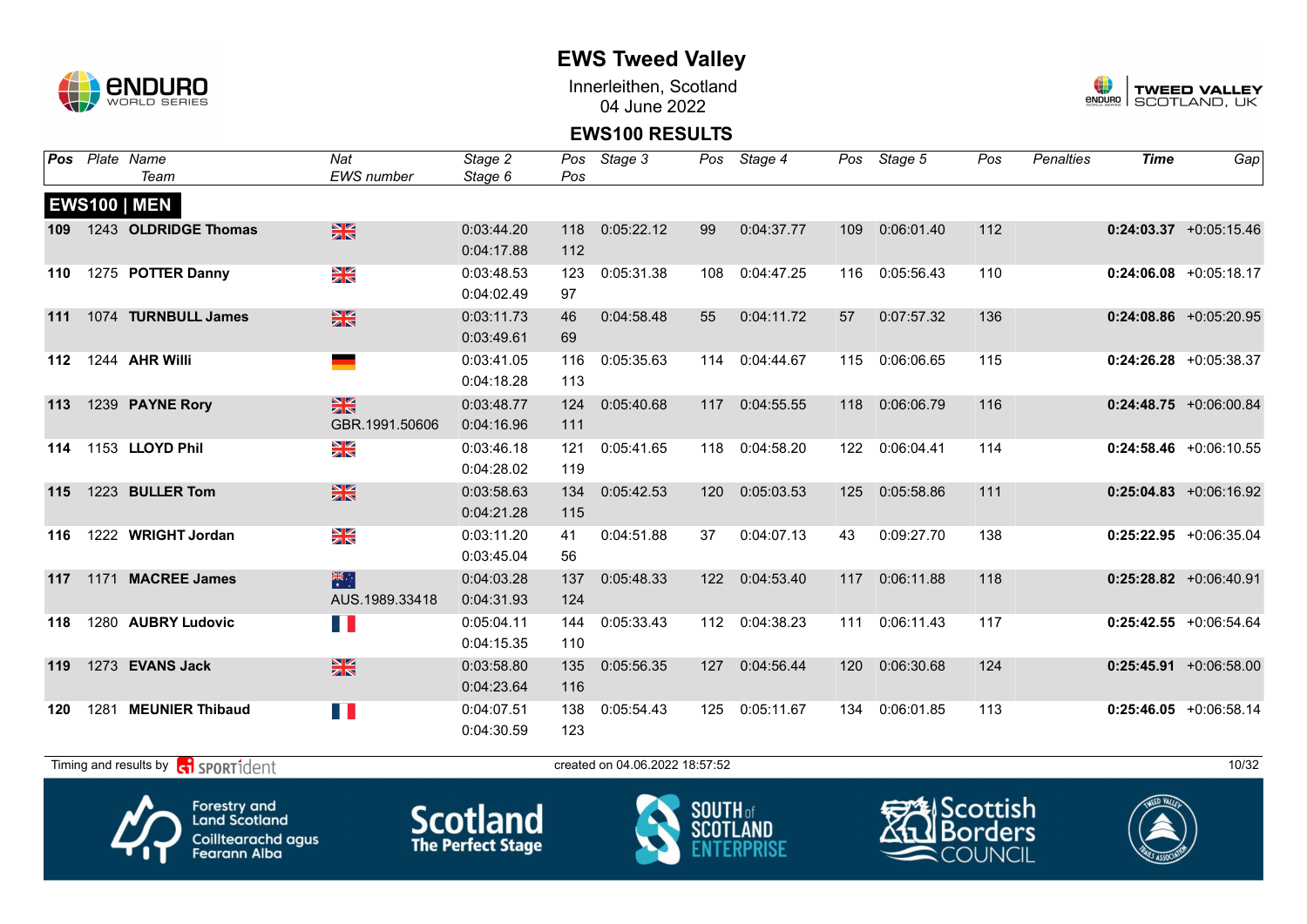

Innerleithen, Scotland 04 June 2022



#### **EWS100 RESULTS**

| Pos   | Plate Name              | Nat                       | Stage 2    | Pos | Stage 3    |     | Pos Stage 4 |     | Pos Stage 5    | Pos | <b>Penalties</b> | <b>Time</b> | Gap                       |
|-------|-------------------------|---------------------------|------------|-----|------------|-----|-------------|-----|----------------|-----|------------------|-------------|---------------------------|
|       | Team                    | <b>EWS</b> number         | Stage 6    | Pos |            |     |             |     |                |     |                  |             |                           |
|       | <b>EWS100   MEN</b>     |                           |            |     |            |     |             |     |                |     |                  |             |                           |
| $121$ | 1109 SCHONE Dominic     | n                         | 0:03:51.97 | 126 | 0:06:03.08 | 131 | 0:04:57.52  | 121 | 0:06:26.30     | 122 |                  |             | $0:25:48.88$ +0:07:00.97  |
|       |                         |                           | 0:04:30.01 | 122 |            |     |             |     |                |     |                  |             |                           |
| 122   | 1276 URQUHART Jobe      | N<br>X                    | 0:03:52.15 | 127 | 0:05:46.85 | 121 | 0:05:00.29  | 124 | 0:06:31.28     | 126 |                  |             | $0:25:53.54$ +0:07:05.63  |
|       |                         |                           | 0:04:42.97 | 132 |            |     |             |     |                |     |                  |             |                           |
| 123   | 1370 GRUNDY Kai         | 黑                         | 0:03:54.68 | 130 | 0:06:02.61 | 129 | 0:05:05.50  | 126 | 0:06:20.82     | 119 |                  |             | $0:25:55.82 +0:07:07.91$  |
|       |                         |                           | 0:04:32.21 | 125 |            |     |             |     |                |     |                  |             |                           |
| 124   | 1236 VAN DER PLOEG Adam | $\geqslant$               | 0:03:46.73 | 122 | 0:06:02.95 | 130 | 0:05:06.82  | 128 | 0:06:28.71     | 123 |                  |             | $0:25:58.52 + 0:07:10.61$ |
|       |                         |                           | 0:04:33.31 | 126 |            |     |             |     |                |     |                  |             |                           |
| 125   | 1333 KANIK Przemyslaw   |                           | 0:03:45.22 | 120 | 0:06:05.53 | 132 | 0:05:00.10  | 123 | 0:06:53.85     | 132 |                  |             | $0:26:14.38$ +0:07:26.47  |
|       |                         | POL.1989.37920            | 0:04:29.68 | 121 |            |     |             |     |                |     |                  |             |                           |
| 126   | 1274 HALL Carl          | $\frac{\Delta K}{\Delta}$ | 0:03:45.09 | 119 | 0:05:49.93 | 123 | 0:05:10.31  |     | 132 0:06:45.70 | 129 |                  |             | $0:26:14.60 + 0:07:26.69$ |
|       |                         |                           | 0:04:43.57 | 133 |            |     |             |     |                |     |                  |             |                           |
| 127   | 1242 MCCUAIG Tommy      | $\frac{N}{N}$             | 0:03:57.23 | 131 | 0:06:01.23 | 128 | 0:05:09.35  | 131 | 0:06:30.78     | 125 |                  |             | $0:26:16.54$ +0:07:28.63  |
|       |                         |                           | 0:04:37.95 | 131 |            |     |             |     |                |     |                  |             |                           |
| 128   | 1177 ARTHUR Jamie       | $\frac{N}{N}$             | 0:03:54.21 | 129 | 0:06:33.65 | 136 | 0:05:06.70  | 127 | 0:06:21.20     | 120 |                  |             | $0:26:25.42$ +0:07:37.51  |
|       |                         |                           | 0:04:29.66 | 120 |            |     |             |     |                |     |                  |             |                           |
| 129   | 1140 BELTON Louis       | $\frac{N}{N}$             | 0:03:57.68 | 133 | 0:06:05.99 | 133 | 0:05:17.98  | 136 | 0:06:38.83     | 128 |                  |             | $0:26:38.16$ +0:07:50.25  |
|       |                         |                           | 0:04:37.68 | 130 |            |     |             |     |                |     |                  |             |                           |
| 130   | 1174 STURGESS Ryan      | $\frac{N}{N}$             | 0:03:49.90 | 125 | 0:05:37.75 | 115 | 0:05:12.89  | 135 | 0:07:22.26     | 134 |                  |             | $0:26:39.80$ +0:07:51.89  |
|       |                         |                           | 0:04:37.00 | 129 |            |     |             |     |                |     |                  |             |                           |
| 131   | 1279 COLLINS Stephen    | П                         | 0:03:57.35 | 132 | 0:06:13.99 | 135 | 0:05:06.87  | 129 | 0:06:34.85     | 127 |                  |             | $0:26:39.86$ +0:07:51.95  |
|       |                         |                           | 0:04:46.80 | 134 |            |     |             |     |                |     |                  |             |                           |
| 132   | 1256 HINDS Rob          | XK                        | 0:03:17.82 | 62  | 0:05:29.53 | 105 | 0:04:21.58  | 80  | 0:10:03.37     | 139 |                  |             | $0:27:02.58$ +0:08:14.67  |
|       |                         |                           | 0:03:50.28 | 70  |            |     |             |     |                |     |                  |             |                           |
|       |                         |                           |            |     |            |     |             |     |                |     |                  |             |                           |

 $T$ iming and results by  $\left[\frac{1}{\sqrt{1}}\right]$  SPORT1 $d$ 









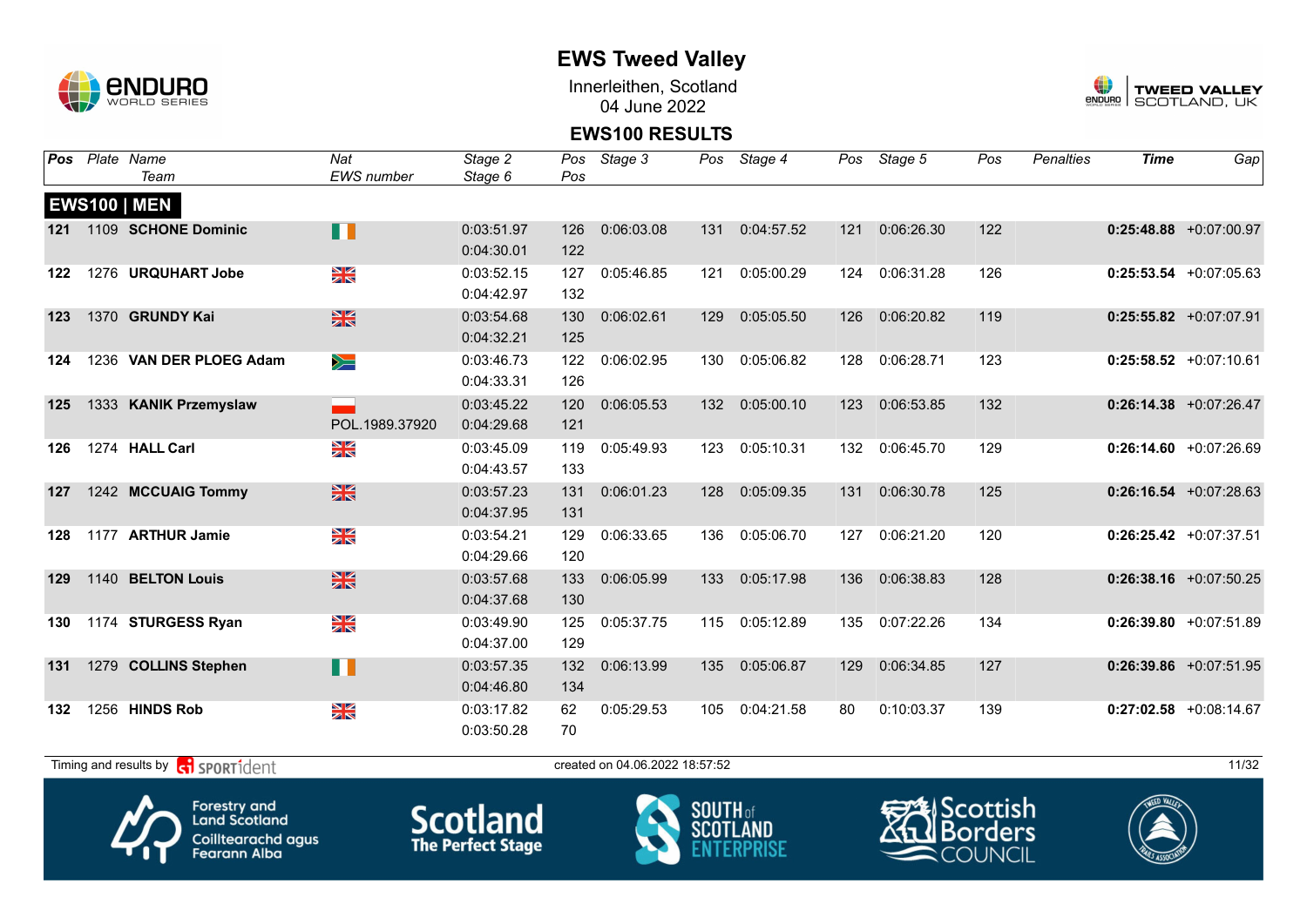

Innerleithen, Scotland 04 June 2022



#### **EWS100 RESULTS**

|     | Pos Plate Name                  | Nat                      | Stage 2    |     | Pos Stage 3 |     | Pos Stage 4 |     | Pos Stage 5    | Pos | <b>Penalties</b> | <b>Time</b> | Gap                       |
|-----|---------------------------------|--------------------------|------------|-----|-------------|-----|-------------|-----|----------------|-----|------------------|-------------|---------------------------|
|     | Team                            | EWS number               | Stage 6    | Pos |             |     |             |     |                |     |                  |             |                           |
|     | <b>EWS100   MEN</b>             |                          |            |     |             |     |             |     |                |     |                  |             |                           |
|     | 133 1121 ARANCIBIA DIAZ Joaquin | $\overline{\phantom{a}}$ | 0:04:01.83 | 136 | 0:06:13.77  | 134 | 0:05:22.54  | 137 | 0:06:52.64     | 131 |                  |             | $0:27:05.06$ +0:08:17.15  |
|     |                                 | CHI.1989.31671           | 0:04:34.28 | 128 |             |     |             |     |                |     |                  |             |                           |
| 134 | 1278 GRINYER Tom                | N<br>X                   | 0:04:19.81 | 141 | 0:06:34.83  | 137 | 0:05:30.90  | 138 | 0:06:48.85     | 130 |                  |             | $0:28:43.92$ +0:09:56.01  |
|     |                                 | GBR.1990.36962           | 0:05:29.53 | 136 |             |     |             |     |                |     |                  |             |                           |
| 135 | 1240 GURUNG Sangam              | $\triangleright$         | 0:04:23.50 | 142 | 0:06:46.93  | 139 | 0:05:42.37  | 139 | 0:07:04.70     | 133 |                  |             | $0:29:00.30 +0:10:12.39$  |
|     |                                 |                          | 0:05:02.80 | 135 |             |     |             |     |                |     |                  |             |                           |
| 136 | 1044 READ Jamie                 | XK                       | 0:04:09.18 | 139 | 0:06:45.47  | 138 | 0:05:54.35  |     | 140 0:07:58.65 | 137 |                  |             | $0:30:43.75$ +0:11:55.84  |
|     |                                 |                          | 0:05:56.10 | 138 |             |     |             |     |                |     |                  |             |                           |
| 137 | 1218 MARTIN Thomas              | $\frac{N}{N}$            | 0:04:45.11 | 143 | 0:07:26.56  | 141 | 0:06:30.35  | 141 | 0:07:37.53     | 135 |                  |             | $0:32:07.91 + 0:13:20.00$ |
|     |                                 |                          | 0:05:48.36 | 137 |             |     |             |     |                |     |                  |             |                           |
|     | DNF 1066 GASCOIGNE Wayne        | XK<br>X                  | 0:03:11.56 | 45  |             |     | 0:04:10.93  | 54  | 0:05:13.28     | 39  |                  |             |                           |
|     |                                 |                          | 0:03:55.14 | 81  |             |     |             |     |                |     |                  |             |                           |
|     | DNF 1228 MCIVER Lee             | $\frac{N}{N}$            | 0:03:05.30 | 20  | 0:04:44.88  | 24  | 0:04:03.83  | 33  | 0:05:01.82     | 19  |                  |             |                           |
|     |                                 | GBR.1999.39437           |            |     |             |     |             |     |                |     |                  |             |                           |
|     | DNF 1224 PRICE Ewan             | XK                       | 0:03:43.67 | 117 | 0:05:54.77  | 126 | 0:04:56.30  | 119 |                |     |                  |             |                           |
|     |                                 |                          |            |     |             |     |             |     |                |     |                  |             |                           |
|     | DNF 1231 DRANSFIELD Ben         | $\frac{N}{N}$            | 0:04:09.68 | 140 | 0:05:51.50  | 124 | 0:05:10.55  | 133 |                |     |                  |             |                           |
|     |                                 |                          |            |     |             |     |             |     |                |     |                  |             |                           |
|     | DNF 1216 WILSON Daniel          | ≫<br>X                   | 0:03:52.37 | 128 | 0:05:42.18  | 119 |             |     |                |     |                  |             |                           |
|     |                                 |                          |            |     |             |     |             |     |                |     |                  |             |                           |
|     | DNF 1008 HOUSMAN Leo            | $\frac{N}{N}$            | 0:03:17.20 | 60  |             |     |             |     |                |     |                  |             |                           |
|     |                                 | GBR.1994.32556           |            |     |             |     |             |     |                |     |                  |             |                           |
|     | DNF 1176 ALLAN Bob              | XK                       | 0:03:40.02 | 113 |             |     |             |     |                |     |                  |             |                           |
|     |                                 | GBR.1991.38099           |            |     |             |     |             |     |                |     |                  |             |                           |
|     |                                 |                          |            |     |             |     |             |     |                |     |                  |             |                           |

 $T$ iming and results by  $\overline{c_1}$  SPORT1 $\overline{1}$  dentity and the created on 04.06.2022 18:57:52

Forestry and<br>Land Scotland Coilltearachd agus<br>Fearann Alba

**Scotland** 





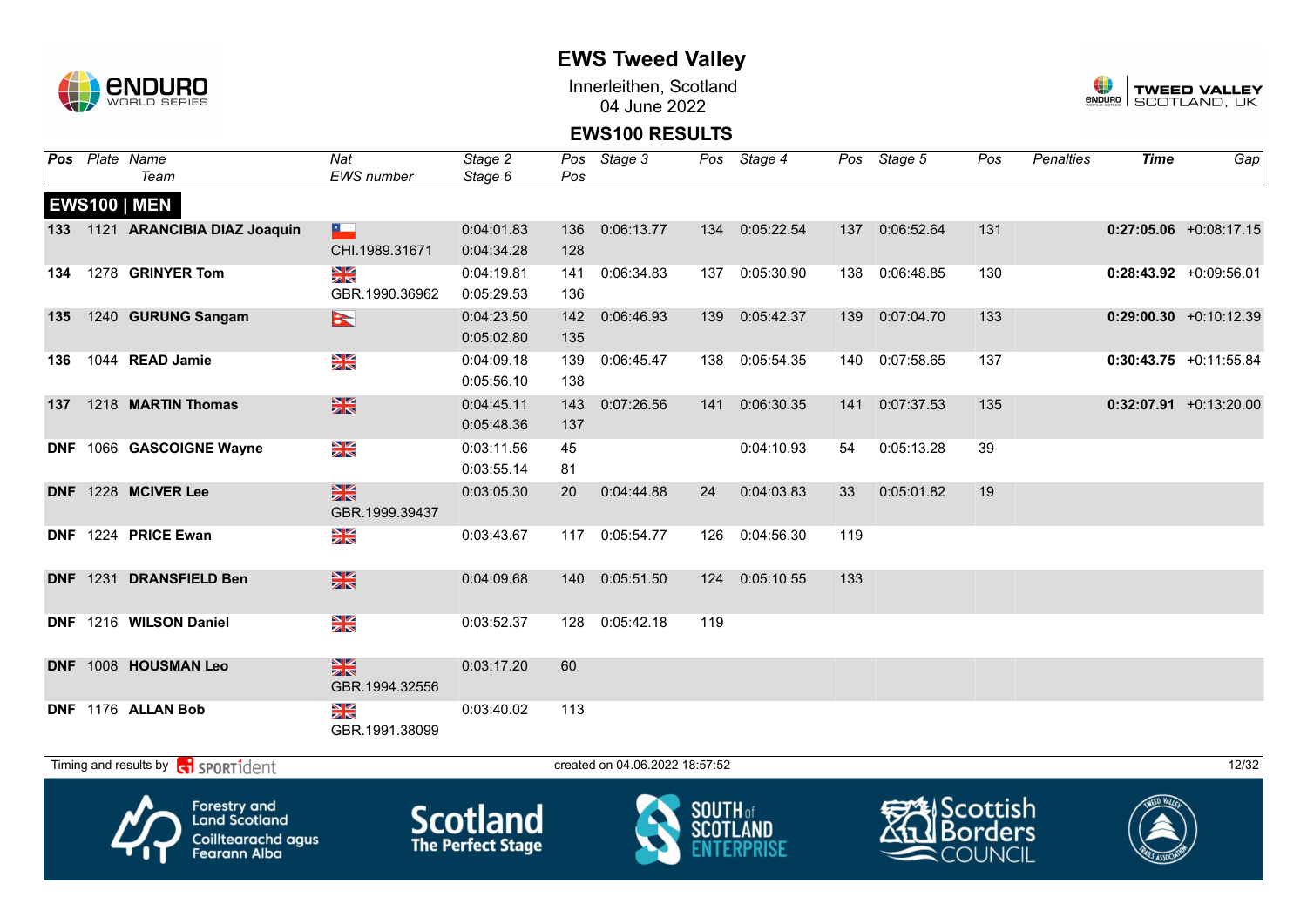

Innerleithen, Scotland 04 June 2022



#### **EWS100 RESULTS**

| Pos            |      | Plate Name                | Nat                       | Stage 2                  |                                  | Pos Stage 3 |         | Pos Stage 4 |                | Pos Stage 5 | Pos            | Penalties | <b>Time</b> | Gap                      |
|----------------|------|---------------------------|---------------------------|--------------------------|----------------------------------|-------------|---------|-------------|----------------|-------------|----------------|-----------|-------------|--------------------------|
|                |      | Team                      | <b>EWS</b> number         | Stage 6                  | Pos                              |             |         |             |                |             |                |           |             |                          |
|                |      | <b>EWS100   MEN</b>       |                           |                          |                                  |             |         |             |                |             |                |           |             |                          |
| <b>DNS</b>     |      | 1139 CUNNINGHAM James     | $\frac{N}{N}$             |                          |                                  |             |         |             |                |             |                |           |             |                          |
| <b>DNS</b>     |      | 1229 BOOTH Nathan         | $\frac{N}{N}$             |                          |                                  |             |         |             |                |             |                |           |             |                          |
| <b>DNS</b>     |      | 1175 MILLER Stephen       | $\frac{N}{N}$             |                          |                                  |             |         |             |                |             |                |           |             |                          |
|                |      | EWS100   MEN   Master 35+ |                           |                          |                                  |             |         |             |                |             |                |           |             |                          |
|                |      | 1215 MORRIS Brendan       | $\frac{N}{N}$             | 0:03:09.80<br>0:03:28.92 | $\overline{1}$<br>$\overline{1}$ | 0:04:37.02  | $\perp$ | 0:04:00.13  | $\perp$        | 0:04:58.93  | $\perp$        |           | 0:20:14.80  |                          |
| $\overline{2}$ |      | 1053 MACLENNAN Alasdair   | $\frac{\Delta}{\Delta}$   | 0:03:13.25<br>0:03:40.23 | 3<br>5                           | 0:04:51.75  | 2       | 0:04:02.62  | $\overline{2}$ | 0:05:03.11  | 2              |           |             | $0:20:50.96$ +0:00:36.16 |
| $\mathbf{3}$   |      | 1057 PEARSON Chris        | $\frac{N}{N}$             | 0:03:16.68<br>0:03:38.88 | 6<br>$\overline{4}$              | 0:04:52.92  | 3       | 0:04:13.49  | 12             | 0:05:06.41  | 3              |           |             | $0:21:08.38$ +0:00:53.58 |
| 4              |      | 1146 ROBERTSON Gavin      | ≥k<br>GBR.1985.37888      | 0:03:12.30<br>0:03:32.59 | $\overline{2}$<br>$\overline{2}$ | 0:04:57.69  | 10      | 0:04:10.47  | 8              | 0:05:16.89  | $\overline{7}$ |           |             | $0:21:09.94$ +0:00:55.14 |
| 5              |      | 1160 JACKSON Brett        | $\frac{N}{N}$             | 0:03:18.68<br>0:03:41.26 | 8<br>6                           | 0:04:56.62  | 8       | 0:04:06.52  | 3              | 0:05:12.18  | 5              |           |             | $0:21:15.26$ +0:01:00.46 |
| 6              | 1161 | <b>JOHNSON Daniel</b>     | XK                        | 0:03:18.43<br>0:03:48.77 | $\overline{7}$<br>14             | 0:04:53.60  | 4       | 0:04:10.32  | $\overline{7}$ | 0:05:12.10  | 4              |           |             | $0:21:23.22$ +0:01:08.42 |
| $\overline{7}$ |      | 1113 MULLAN Philip        | n T<br>IRL.1984.38036     | 0:03:15.69<br>0:03:45.68 | 5 <sup>5</sup><br>12             | 0:05:10.14  | 20      | 0:04:07.35  | 4              | 0:05:12.28  | $6\phantom{1}$ |           |             | $0:21:31.14 +0:01:16.34$ |
| 8              |      | 1190 COOK Kevin           | N<br>ZK<br>GBR.1984.21360 | 0:03:23.92<br>0:03:42.32 | 16<br>8                          | 0:04:54.93  | 6       | 0:04:11.53  | 10             | 0:05:19.52  | 9              |           |             | $0:21:32.22$ +0:01:17.42 |

 $T$ iming and results by  $\overline{c_1}$  SPORT1 $\overline{d}$  enter the created on 04.06.2022 18:57:52 13:57:52 Scottish Forestry and<br>Land Scotland **Scotland SOUTH** of orders SCOT Coilltearachd agus<br>Fearann Alba COUNCIL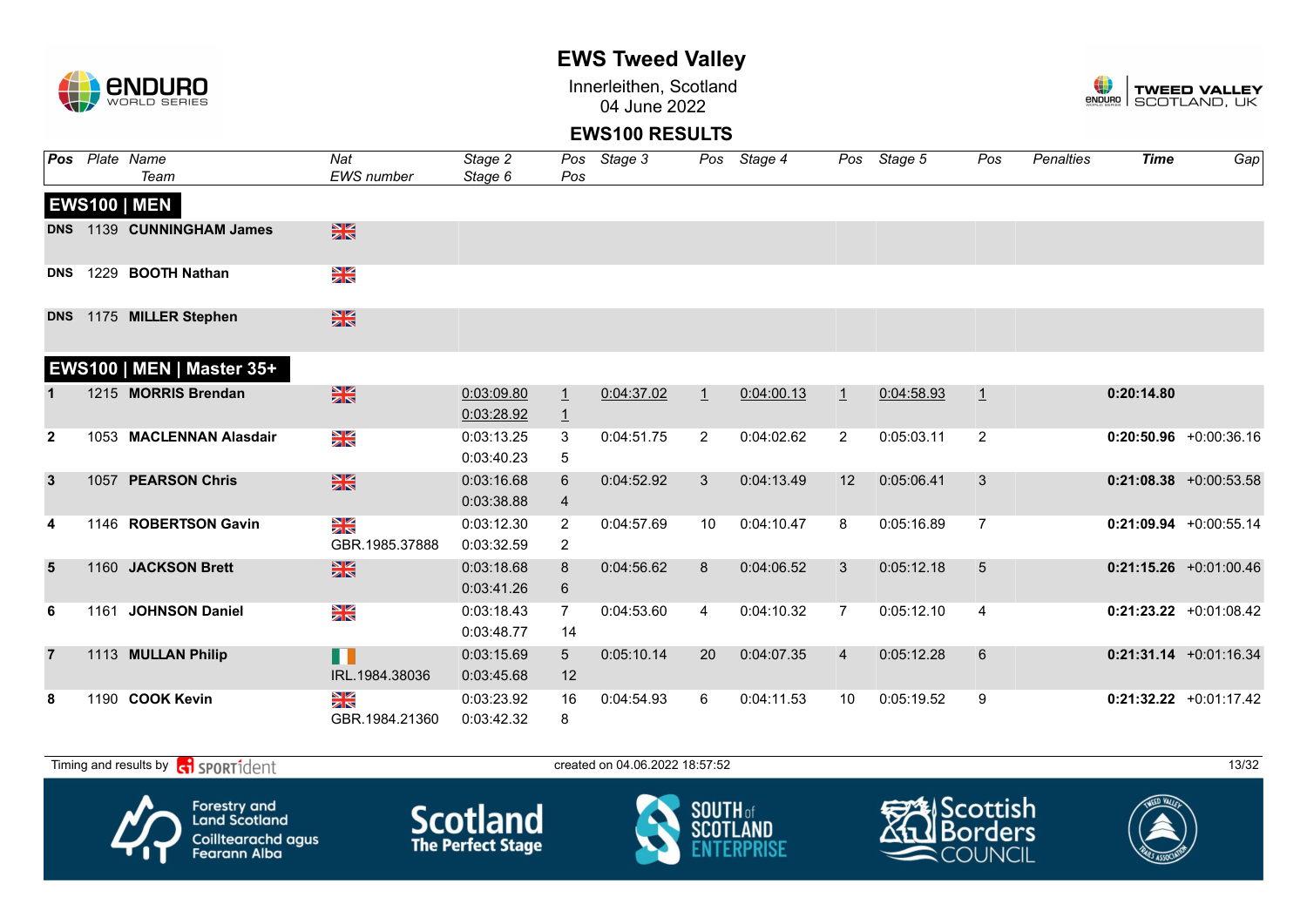

Innerleithen, Scotland 04 June 2022



#### **EWS100 RESULTS**

| Pos | Plate Name                       | Nat                                    | Stage 2    | Pos            | Stage 3    |    | Pos Stage 4 | Pos | Stage 5    | Pos | <b>Penalties</b> | <b>Time</b> | Gap                       |
|-----|----------------------------------|----------------------------------------|------------|----------------|------------|----|-------------|-----|------------|-----|------------------|-------------|---------------------------|
|     | Team                             | <b>EWS</b> number                      | Stage 6    | Pos            |            |    |             |     |            |     |                  |             |                           |
|     | <b>EWS100   MEN   Master 35+</b> |                                        |            |                |            |    |             |     |            |     |                  |             |                           |
|     | 1156 GREEN James                 | $\frac{N}{N}$                          | 0:03:19.44 | 9              | 0:05:00.55 | 12 | 0:04:09.85  | 6   | 0:05:22.28 | 13  |                  |             | $0:21:33.93 + 0:01:19.13$ |
|     |                                  |                                        | 0:03:41.81 | $\overline{7}$ |            |    |             |     |            |     |                  |             |                           |
| 10  | 1054 LAKIN Matthew               | NK<br>ZK                               | 0:03:15.03 | $\overline{4}$ | 0:05:01.77 | 13 | 0:04:12.65  | 11  | 0:05:17.20 | 8   |                  |             | $0:21:38.74$ +0:01:23.94  |
|     |                                  |                                        | 0:03:52.09 | 17             |            |    |             |     |            |     |                  |             |                           |
| 11  | 1293 THOMPSON Peter              | $\frac{N}{N}$                          | 0:03:21.02 | 11             | 0:04:54.77 | 5  | 0:04:08.10  | 5   | 0:05:26.74 | 15  |                  |             | $0:21:38.98$ +0:01:24.18  |
|     |                                  |                                        | 0:03:48.35 | 13             |            |    |             |     |            |     |                  |             |                           |
| 12  | 1165 SCOTT Gary                  | N<br>X                                 | 0:03:22.43 | 14             | 0:04:55.66 | 7  | 0:04:13.88  | 13  | 0:05:21.48 | 12  |                  |             | $0:21:43.86$ +0:01:29.06  |
|     |                                  | GBR.1986.37389                         | 0:03:50.41 | 15             |            |    |             |     |            |     |                  |             |                           |
| 13  | 1132 EVANS Ifan                  | $\frac{N}{N}$                          | 0:03:21.20 | 12             | 0:05:01.78 | 14 | 0:04:18.77  | 16  | 0:05:19.97 | 10  |                  |             | $0:21:46.79$ +0:01:31.99  |
|     |                                  |                                        | 0:03:45.07 | 10             |            |    |             |     |            |     |                  |             |                           |
| 14  | 1258 SLANEY Bob                  | N<br>X                                 | 0:03:23.74 | 15             | 0:04:59.53 | 11 | 0:04:18.50  | 15  | 0:05:25.30 | 14  |                  |             | $0:21:51.49$ +0:01:36.69  |
|     |                                  |                                        | 0:03:44.42 | 9              |            |    |             |     |            |     |                  |             |                           |
| 15  | 1142 WELLS Jonathan              | $\frac{N}{N}$                          | 0:03:27.75 | 23             | 0:05:04.60 | 15 | 0:04:10.50  | 9   | 0:05:20.69 | 11  |                  |             | $0:21:54.56$ +0:01:39.76  |
|     |                                  | GBR.1987.39543                         | 0:03:51.02 | 16             |            |    |             |     |            |     |                  |             |                           |
| 16  | 1048 SCOTT Marcus                | $\frac{\Delta \mathbf{K}}{\mathbf{K}}$ | 0:03:27.09 | 21             | 0:05:05.28 | 16 | 0:04:20.88  | 18  | 0:05:30.35 | 18  |                  |             | $0:22:02.07$ +0:01:47.27  |
|     |                                  | GBR.1979.40564                         | 0:03:38.47 | 3              |            |    |             |     |            |     |                  |             |                           |
| 17  | 1170 HARPER Gordon               | $\frac{N}{N}$                          | 0:03:20.20 | 10             | 0:04:56.67 | 9  | 0:04:22.55  | 21  | 0:05:29.12 | 16  |                  |             | $0:22:06.28$ +0:01:51.48  |
|     |                                  |                                        | 0:03:57.74 | 25             |            |    |             |     |            |     |                  |             |                           |
| 18  | 1336 ULASIUK Marcin              |                                        | 0:03:28.31 | 24             | 0:05:05.95 | 17 | 0:04:23.12  | 23  | 0:05:34.60 | 22  |                  |             | $0:22:31.50 +0:02:16.70$  |
|     |                                  | POL.1982.31057                         | 0:03:59.52 | 28             |            |    |             |     |            |     |                  |             |                           |
| 19  | 1292 PATERSON Dale               | $\frac{N}{N}$                          | 0:03:25.40 | 18             | 0:05:09.60 | 19 | 0:04:20.88  | 18  | 0:05:34.23 | 21  |                  |             | $0:22:33.75$ +0:02:18.95  |
|     |                                  |                                        | 0:04:03.64 | 33             |            |    |             |     |            |     |                  |             |                           |
| 20  | 1208 BULLEN Jason                | N<br>X                                 | 0:03:31.73 | 30             | 0:05:11.96 | 22 | 0:04:22.63  | 22  | 0:05:33.03 | 20  |                  |             | $0:22:35.26$ +0:02:20.46  |
|     |                                  |                                        | 0:03:55.91 | 21             |            |    |             |     |            |     |                  |             |                           |

Forestry and<br>Land Scotland Coilltearachd agus<br>Fearann Alba

**Scotland** 





 $T$ iming and results by  $\overline{c_1}$  SPORT1 $\overline{d}$  enter the created on 04.06.2022 18:57:52 14/32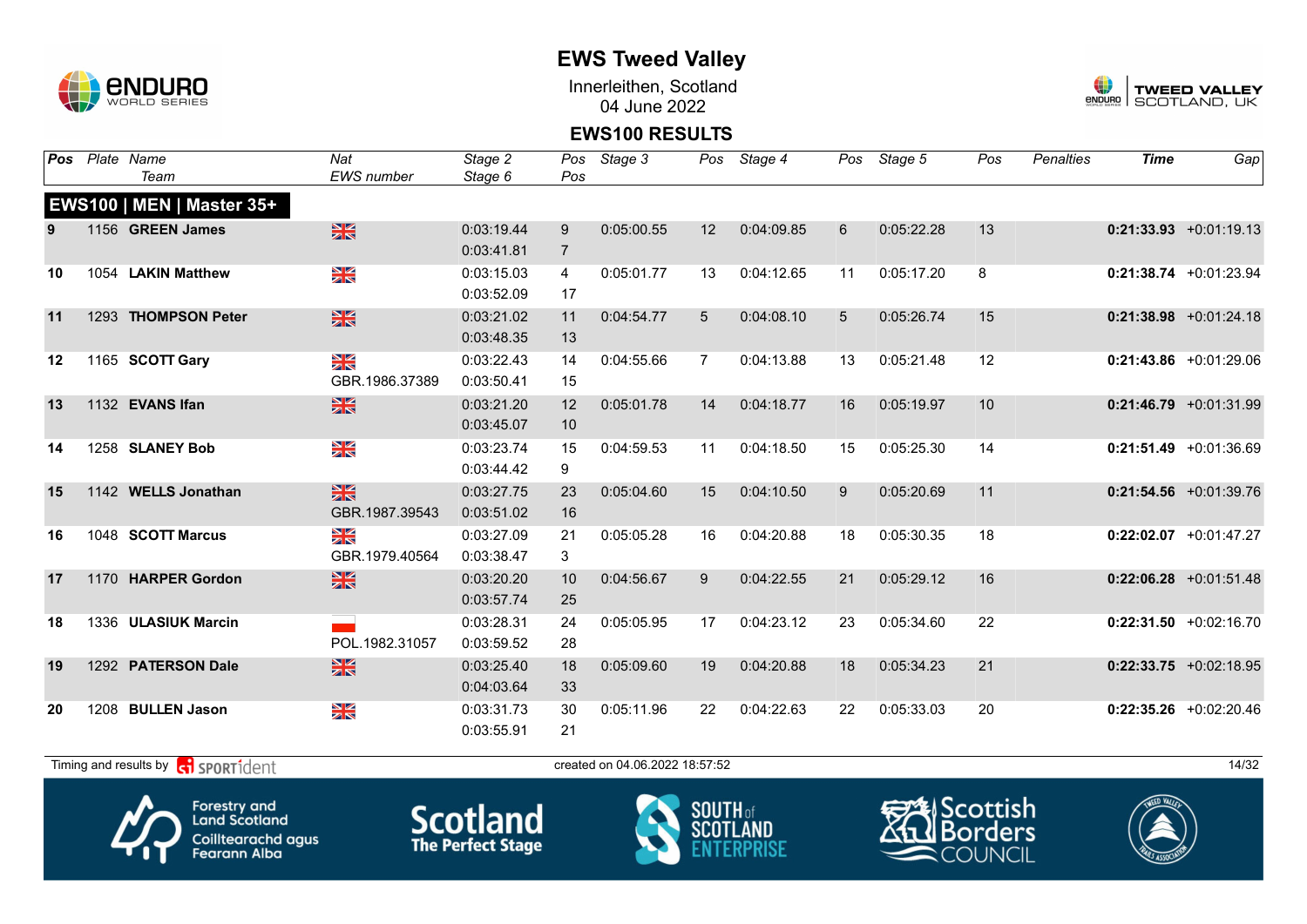

Innerleithen, Scotland 04 June 2022



#### **EWS100 RESULTS**

| Pos | Plate Name                       | Nat            | Stage 2    | Pos | Stage 3    |    | Pos Stage 4 |    | Pos Stage 5 | Pos | Penalties | <b>Time</b> | Gap                       |
|-----|----------------------------------|----------------|------------|-----|------------|----|-------------|----|-------------|-----|-----------|-------------|---------------------------|
|     | Team                             | EWS number     | Stage 6    | Pos |            |    |             |    |             |     |           |             |                           |
|     | <b>EWS100   MEN   Master 35+</b> |                |            |     |            |    |             |    |             |     |           |             |                           |
| 21  | 1211 DIXON Chris                 | $\frac{N}{N}$  | 0:03:24.40 | 17  | 0:05:07.72 | 18 | 0:04:22.40  | 20 | 0:05:48.13  | 33  |           |             | $0:22:37.69$ +0:02:22.89  |
|     |                                  |                | 0:03:55.04 | 20  |            |    |             |    |             |     |           |             |                           |
| 22  | 1145 WILLIAMSON Jon              | N<br>X         | 0:03:29.68 | 25  | 0:05:16.27 | 27 | 0:04:23.60  | 24 | 0:05:36.65  | 24  |           |             | $0:22:42.33 + 0:02:27.53$ |
|     |                                  |                | 0:03:56.13 | 22  |            |    |             |    |             |     |           |             |                           |
| 23  | 1157 CUNNINGHAM Scott            | $\frac{N}{N}$  | 0:03:29.87 | 26  | 0:05:13.38 | 24 | 0:04:25.32  | 26 | 0:05:31.49  | 19  |           |             | $0:22:43.59$ +0:02:28.79  |
|     |                                  |                | 0:04:03.53 | 32  |            |    |             |    |             |     |           |             |                           |
| 24  | 1298 CARNE Danny                 | XK             | 0:03:22.20 | 13  | 0:05:11.98 | 23 | 0:04:25.75  | 28 | 0:05:47.08  | 31  |           |             | $0:22:43.92$ +0:02:29.12  |
|     |                                  |                | 0:03:56.91 | 24  |            |    |             |    |             |     |           |             |                           |
| 25  | 1201 HENDERSON Glen              | <b>SK</b>      | 0:03:34.75 | 33  | 0:05:16.55 | 28 | 0:04:17.65  | 14 | 0:05:44.80  | 30  |           |             | $0:22:48.45 + 0:02:33.65$ |
|     |                                  | GBR.1985.36690 | 0:03:54.70 | 19  |            |    |             |    |             |     |           |             |                           |
| 26  | 1163 DAVIDSON James              | XK             | 0:03:35.52 | 35  | 0:05:11.73 | 21 | 0:04:25.43  | 27 | 0:05:30.06  | 17  |           |             | $0:22:48.50 + 0:02:33.70$ |
|     |                                  |                | 0:04:05.76 | 36  |            |    |             |    |             |     |           |             |                           |
| 27  | 1155 JONES Oliver                | $\frac{N}{N}$  | 0:03:26.13 | 19  | 0:05:16.19 | 26 | 0:04:29.65  | 31 | 0:05:41.23  | 27  |           |             | $0:22:52.58$ +0:02:37.78  |
|     |                                  |                | 0:03:59.38 | 26  |            |    |             |    |             |     |           |             |                           |
| 28  | 1296 MCCORMICK Laurence          | XK             | 0:03:38.00 | 41  | 0:05:17.80 | 30 | 0:04:28.98  | 30 | 0:05:37.93  | 25  |           |             | $0:22:59.59$ +0:02:44.79  |
|     |                                  |                | 0:03:56.88 | 23  |            |    |             |    |             |     |           |             |                           |
| 29  | 1219 NEVISON Guy                 | $\frac{N}{N}$  | 0:03:37.05 | 38  | 0:05:23.36 | 35 | 0:04:26.50  | 29 | 0:05:35.33  | 23  |           |             | $0:23:01.67$ +0:02:46.87  |
|     |                                  |                | 0:03:59.43 | 27  |            |    |             |    |             |     |           |             |                           |
| 30  | 1203 ARMSTRONG David             | N<br>X         | 0:03:38.77 | 42  | 0:05:31.89 | 45 | 0:04:32.07  | 34 | 0:05:38.43  | 26  |           |             | $0:23:06.59$ +0:02:51.79  |
|     |                                  |                | 0:03:45.43 | 11  |            |    |             |    |             |     |           |             |                           |
| 31  | 1184 GOULDING Ben                | $\frac{N}{N}$  | 0:03:30.08 | 27  | 0:05:15.47 | 25 | 0:04:31.65  | 32 | 0:05:58.33  | 43  |           |             | $0:23:20.33$ +0:03:05.53  |
|     |                                  |                | 0:04:04.80 | 35  |            |    |             |    |             |     |           |             |                           |
| 32  | 1154 JONES Dominic               | XK<br>X        | 0:03:33.09 | 32  | 0:05:22.44 | 34 | 0:04:34.30  | 37 | 0:05:49.78  | 36  |           |             | $0:23:22.81$ +0:03:08.01  |
|     |                                  |                | 0:04:03.20 | 31  |            |    |             |    |             |     |           |             |                           |
|     |                                  |                |            |     |            |    |             |    |             |     |           |             |                           |

 $T$ iming and results by  $\left[\frac{1}{\sqrt{1}}\right]$  SPORT1 $d$ 









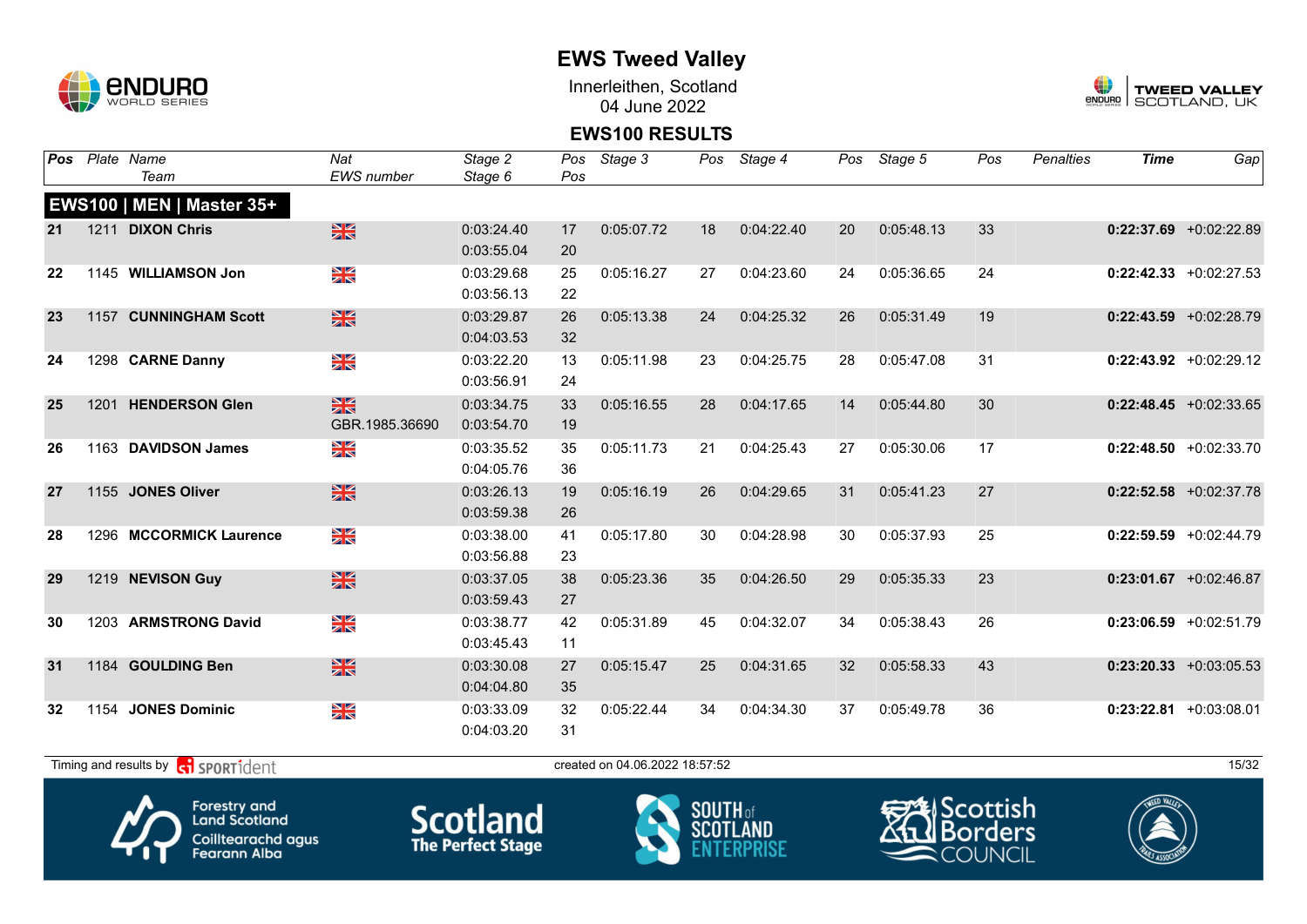

Innerleithen, Scotland 04 June 2022



#### **EWS100 RESULTS**

| Pos             | Plate Name                                  | Nat                      | Stage 2    | Pos | Stage 3                        |    | Pos Stage 4 |    | Pos Stage 5 | Pos | Penalties | <b>Time</b> | Gap                       |
|-----------------|---------------------------------------------|--------------------------|------------|-----|--------------------------------|----|-------------|----|-------------|-----|-----------|-------------|---------------------------|
|                 | Team                                        | <b>EWS</b> number        | Stage 6    | Pos |                                |    |             |    |             |     |           |             |                           |
|                 | <b>EWS100   MEN   Master 35+</b>            |                          |            |     |                                |    |             |    |             |     |           |             |                           |
| 33 <sup>3</sup> | 1147 LAIDLAW Stuart                         | $\frac{N}{N}$            | 0:03:32.36 | 31  | 0:05:19.47                     | 31 | 0:04:37.98  | 44 | 0:05:58.53  | 44  |           |             | $0:23:22.97$ +0:03:08.17  |
|                 |                                             |                          | 0:03:54.63 | 18  |                                |    |             |    |             |     |           |             |                           |
| 34              | 1209 FERRIS Dom                             | XK                       | 0:03:30.41 | 28  | 0:05:34.78                     | 50 | 0:04:25.25  | 25 | 0:05:44.69  | 29  |           |             | $0:23:22.99$ +0:03:08.19  |
|                 |                                             |                          | 0:04:07.86 | 39  |                                |    |             |    |             |     |           |             |                           |
| 35              | 1338 GRAHAM Ricky                           | $\frac{N}{N}$            | 0:03:37.07 | 39  | 0:05:16.90                     | 29 | 0:04:31.68  | 33 | 0:05:53.96  | 38  |           |             | $0:23:23.39$ +0:03:08.59  |
|                 |                                             |                          | 0:04:03.78 | 34  |                                |    |             |    |             |     |           |             |                           |
| 36              | 1210 GREATOREX Luke                         | $\frac{N}{N}$            | 0:03:37.62 | 40  | 0:05:23.38                     | 36 | 0:04:32.34  | 35 | 0:05:48.90  | 34  |           |             | $0:23:36.05$ +0:03:21.25  |
|                 |                                             | GBR.1981.36331           | 0:04:13.81 | 50  |                                |    |             |    |             |     |           |             |                           |
| 37              | 1319 JEFFRIE Chris                          | $\frac{N}{2}$            | 0:03:31.60 | 29  | 0:05:24.37                     | 37 | 0:04:38.30  | 46 | 0:06:02.60  | 51  |           |             | $0:23:36.92$ +0:03:22.12  |
|                 |                                             |                          | 0:04:00.05 | 29  |                                |    |             |    |             |     |           |             |                           |
| 38              | 1200 CUNNINGHAM Johnpaul                    | $\frac{\Delta}{\Delta}$  | 0:03:41.90 | 46  | 0:05:28.88                     | 40 | 0:04:35.10  | 38 | 0:05:47.50  | 32  |           |             | $0:23:39.19$ +0:03:24.39  |
|                 |                                             |                          | 0:04:05.81 | 37  |                                |    |             |    |             |     |           |             |                           |
| 39              | 1158 ROBINSON Andrew                        | $\frac{N}{N}$            | 0:03:44.90 | 53  | 0:05:30.16                     | 41 | 0:04:36.57  | 39 | 0:05:50.01  | 37  |           |             | $0:23:49.72$ +0:03:34.92  |
|                 |                                             |                          | 0:04:08.08 | 40  |                                |    |             |    |             |     |           |             |                           |
| 40              | 1257 TODD Patrick                           | ▀                        | 0:03:54.05 | 63  | 0:05:30.70                     | 42 | 0:04:33.57  | 36 | 0:05:43.90  | 28  |           |             | $0:23:50.55$ +0:03:35.75  |
|                 |                                             |                          | 0:04:08.33 | 43  |                                |    |             |    |             |     |           |             |                           |
| 41              | 1295 MCAVOY Andrew                          | $\frac{N}{N}$            | 0:03:36.75 | 36  | 0:05:28.79                     | 39 | 0:04:37.25  | 43 | 0:05:57.48  | 42  |           |             | $0:23:51.36$ +0:03:36.56  |
|                 |                                             |                          | 0:04:11.09 | 48  |                                |    |             |    |             |     |           |             |                           |
| 42              | 1241 MCNEE Stewart                          | $\frac{N}{N}$            | 0:03:39.58 | 44  | 0:05:25.98                     | 38 | 0:04:41.03  | 50 | 0:06:00.95  | 49  |           |             | $0:23:55.80 + 0:03:41.00$ |
|                 |                                             |                          | 0:04:08.26 | 42  |                                |    |             |    |             |     |           |             |                           |
| 43              | 1179 MACE Lee                               | $\frac{N}{N}$            | 0:03:43.20 | 47  | 0:05:32.25                     | 46 | 0:04:39.02  | 47 | 0:05:59.91  | 48  |           |             | $0:24:03.61$ +0:03:48.81  |
|                 |                                             |                          | 0:04:09.23 | 45  |                                |    |             |    |             |     |           |             |                           |
| 44              | 1168 RAZEK Pavel                            | $\overline{\phantom{a}}$ | 0:03:39.39 | 43  | 0:05:36.40                     | 52 | 0:04:36.98  | 41 | 0:06:02.45  | 50  |           |             | $0:24:05.68$ +0:03:50.88  |
|                 |                                             |                          | 0:04:10.46 | 46  |                                |    |             |    |             |     |           |             |                           |
|                 | Timing and results by <b>CO</b> SPORT1 dent |                          |            |     | created on 04.06.2022 18:57:52 |    |             |    |             |     |           |             | 16/32                     |







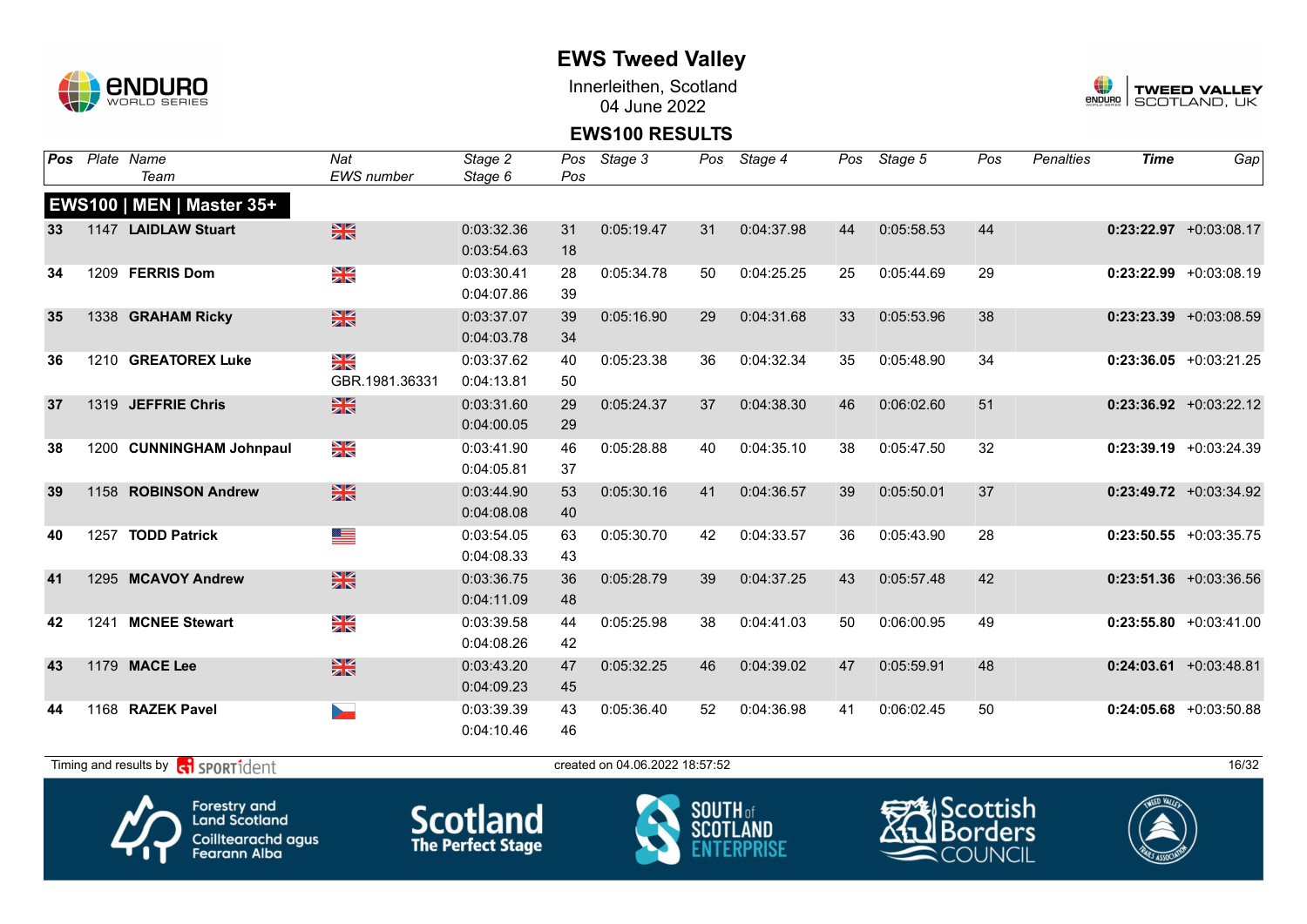

Innerleithen, Scotland 04 June 2022



#### **EWS100 RESULTS**

| EWS number<br>Team<br>Stage 6<br>Pos<br><b>EWS100   MEN   Master 35+</b><br>$\frac{N}{N}$<br>35<br>1112 THWAITE Daniel<br>0:03:43.73<br>0:05:46.29<br>0:04:42.77<br>0:05:48.91<br>$0:24:09.14$ +0:03:54.34<br>50<br>61<br>52<br>45<br>0:04:07.44<br>38<br>NK<br>ZK<br>1261 PEAK Martin<br>52<br>$0:24:13.79 + 0:03:58.99$<br>0:03:41.28<br>0:05:32.93<br>0:04:45.50<br>0:06:03.60<br>46<br>45<br>49<br>55<br>0:04:10.48<br>47<br>$\frac{N}{N}$<br>41<br>1189 BURRILL Aidan<br>0:03:27.40<br>0:05:30.93<br>0:04:37.15<br>0:05:57.15<br>$0:24:16.42$ +0:04:01.62<br>47<br>22<br>43<br>42<br>0:04:43.79<br>74<br>NK<br>ZK<br>1173 ERSKINE James<br>0:04:44.18<br>0:05:57.00<br>40<br>0:03:44.86<br>0:05:40.00<br>54<br>$0:24:17.40 + 0:04:02.60$<br>48<br>52<br>58<br>0:04:11.36<br>49<br>米亭<br>1172 CLELAND William<br>0:03:26.47<br>0:05:39.23<br>0:04:45.62<br>55<br>$0:24:18.79$ +0:04:03.99<br>49<br>20<br>56<br>56<br>0:06:05.85<br>0:04:21.62<br>57<br>NK<br>ZK<br>1300 DICKSON Alex<br>0:03:48.98<br>0:05:32.33<br>0:04:48.31<br>0:06:03.80<br>53<br>$0:24:21.52$ +0:04:06.72<br>57<br>47<br>50<br>58<br>0:04:08.10<br>41<br>體<br>0:05:37.77<br>0:06:07.00<br>56<br>$0:24:23.96$ +0:04:09.16<br>51<br>1206 BRATLIE Bjorn Kristian<br>0:03:36.90<br>37<br>54<br>0:04:40.08<br>49<br>0:04:22.21<br>58<br>61<br>1116 BACHVAROV Emil<br>0:03:44.40<br>0:05:32.42<br>0:04:19.46<br>0:06:12.00<br>$0:24:30.65$ +0:04:15.85<br>48<br>17<br>52<br>51<br>-<br>0:04:42.37<br>72<br>$\frac{N}{N}$<br>1299 MOSS Jon<br>0:03:50.38<br>58<br>0:05:51.75<br>0:04:43.28<br>0:05:58.75<br>46<br>$0:24:33.32 +0:04:18.52$<br>53<br>69<br>53<br>GBR.1983.37721<br>0:04:09.16<br>44<br>N<br>ZK<br>1015 PURVES Alan<br>0:03:43.72<br>0:05:37.98<br>0:04:49.47<br>0:06:12.58<br>64<br>$0:24:39.00 +0:04:24.20$<br>54<br>55<br>59<br>49<br>0:04:15.25<br>51<br>1334 ISKRA Nikodem<br>47<br>0:03:51.60<br>0:05:37.70<br>0:04:39.49<br>0:05:59.00<br>$0:24:48.81 + 0:04:34.01$<br>55<br>60<br>53<br>48<br>POL.1978.30293<br>0:04:41.02<br>70<br>N<br>ZK<br>72<br>1131 THOMPSON Jonny<br>0:05:39.26<br>0:04:38.15<br>0:06:23.10<br>$0:24:51.16$ +0:04:36.36<br>0:03:51.88<br>57<br>56<br>61<br>45<br>0:04:18.77<br>55 | Pos | Plate Name | Nat | Stage 2 | Pos | Stage 3 | Pos Stage 4 | Pos | Stage 5 | Pos | <b>Penalties</b> | <b>Time</b> | Gap |
|--------------------------------------------------------------------------------------------------------------------------------------------------------------------------------------------------------------------------------------------------------------------------------------------------------------------------------------------------------------------------------------------------------------------------------------------------------------------------------------------------------------------------------------------------------------------------------------------------------------------------------------------------------------------------------------------------------------------------------------------------------------------------------------------------------------------------------------------------------------------------------------------------------------------------------------------------------------------------------------------------------------------------------------------------------------------------------------------------------------------------------------------------------------------------------------------------------------------------------------------------------------------------------------------------------------------------------------------------------------------------------------------------------------------------------------------------------------------------------------------------------------------------------------------------------------------------------------------------------------------------------------------------------------------------------------------------------------------------------------------------------------------------------------------------------------------------------------------------------------------------------------------------------------------------------------------------------------------------------------------------------------------------------------------------------------------------------------------------------------------------------------------------------------------------------------------------|-----|------------|-----|---------|-----|---------|-------------|-----|---------|-----|------------------|-------------|-----|
|                                                                                                                                                                                                                                                                                                                                                                                                                                                                                                                                                                                                                                                                                                                                                                                                                                                                                                                                                                                                                                                                                                                                                                                                                                                                                                                                                                                                                                                                                                                                                                                                                                                                                                                                                                                                                                                                                                                                                                                                                                                                                                                                                                                                  |     |            |     |         |     |         |             |     |         |     |                  |             |     |
|                                                                                                                                                                                                                                                                                                                                                                                                                                                                                                                                                                                                                                                                                                                                                                                                                                                                                                                                                                                                                                                                                                                                                                                                                                                                                                                                                                                                                                                                                                                                                                                                                                                                                                                                                                                                                                                                                                                                                                                                                                                                                                                                                                                                  |     |            |     |         |     |         |             |     |         |     |                  |             |     |
|                                                                                                                                                                                                                                                                                                                                                                                                                                                                                                                                                                                                                                                                                                                                                                                                                                                                                                                                                                                                                                                                                                                                                                                                                                                                                                                                                                                                                                                                                                                                                                                                                                                                                                                                                                                                                                                                                                                                                                                                                                                                                                                                                                                                  |     |            |     |         |     |         |             |     |         |     |                  |             |     |
|                                                                                                                                                                                                                                                                                                                                                                                                                                                                                                                                                                                                                                                                                                                                                                                                                                                                                                                                                                                                                                                                                                                                                                                                                                                                                                                                                                                                                                                                                                                                                                                                                                                                                                                                                                                                                                                                                                                                                                                                                                                                                                                                                                                                  |     |            |     |         |     |         |             |     |         |     |                  |             |     |
|                                                                                                                                                                                                                                                                                                                                                                                                                                                                                                                                                                                                                                                                                                                                                                                                                                                                                                                                                                                                                                                                                                                                                                                                                                                                                                                                                                                                                                                                                                                                                                                                                                                                                                                                                                                                                                                                                                                                                                                                                                                                                                                                                                                                  |     |            |     |         |     |         |             |     |         |     |                  |             |     |
|                                                                                                                                                                                                                                                                                                                                                                                                                                                                                                                                                                                                                                                                                                                                                                                                                                                                                                                                                                                                                                                                                                                                                                                                                                                                                                                                                                                                                                                                                                                                                                                                                                                                                                                                                                                                                                                                                                                                                                                                                                                                                                                                                                                                  |     |            |     |         |     |         |             |     |         |     |                  |             |     |
|                                                                                                                                                                                                                                                                                                                                                                                                                                                                                                                                                                                                                                                                                                                                                                                                                                                                                                                                                                                                                                                                                                                                                                                                                                                                                                                                                                                                                                                                                                                                                                                                                                                                                                                                                                                                                                                                                                                                                                                                                                                                                                                                                                                                  |     |            |     |         |     |         |             |     |         |     |                  |             |     |
|                                                                                                                                                                                                                                                                                                                                                                                                                                                                                                                                                                                                                                                                                                                                                                                                                                                                                                                                                                                                                                                                                                                                                                                                                                                                                                                                                                                                                                                                                                                                                                                                                                                                                                                                                                                                                                                                                                                                                                                                                                                                                                                                                                                                  |     |            |     |         |     |         |             |     |         |     |                  |             |     |
|                                                                                                                                                                                                                                                                                                                                                                                                                                                                                                                                                                                                                                                                                                                                                                                                                                                                                                                                                                                                                                                                                                                                                                                                                                                                                                                                                                                                                                                                                                                                                                                                                                                                                                                                                                                                                                                                                                                                                                                                                                                                                                                                                                                                  |     |            |     |         |     |         |             |     |         |     |                  |             |     |
|                                                                                                                                                                                                                                                                                                                                                                                                                                                                                                                                                                                                                                                                                                                                                                                                                                                                                                                                                                                                                                                                                                                                                                                                                                                                                                                                                                                                                                                                                                                                                                                                                                                                                                                                                                                                                                                                                                                                                                                                                                                                                                                                                                                                  |     |            |     |         |     |         |             |     |         |     |                  |             |     |
|                                                                                                                                                                                                                                                                                                                                                                                                                                                                                                                                                                                                                                                                                                                                                                                                                                                                                                                                                                                                                                                                                                                                                                                                                                                                                                                                                                                                                                                                                                                                                                                                                                                                                                                                                                                                                                                                                                                                                                                                                                                                                                                                                                                                  |     |            |     |         |     |         |             |     |         |     |                  |             |     |
|                                                                                                                                                                                                                                                                                                                                                                                                                                                                                                                                                                                                                                                                                                                                                                                                                                                                                                                                                                                                                                                                                                                                                                                                                                                                                                                                                                                                                                                                                                                                                                                                                                                                                                                                                                                                                                                                                                                                                                                                                                                                                                                                                                                                  |     |            |     |         |     |         |             |     |         |     |                  |             |     |
|                                                                                                                                                                                                                                                                                                                                                                                                                                                                                                                                                                                                                                                                                                                                                                                                                                                                                                                                                                                                                                                                                                                                                                                                                                                                                                                                                                                                                                                                                                                                                                                                                                                                                                                                                                                                                                                                                                                                                                                                                                                                                                                                                                                                  |     |            |     |         |     |         |             |     |         |     |                  |             |     |
|                                                                                                                                                                                                                                                                                                                                                                                                                                                                                                                                                                                                                                                                                                                                                                                                                                                                                                                                                                                                                                                                                                                                                                                                                                                                                                                                                                                                                                                                                                                                                                                                                                                                                                                                                                                                                                                                                                                                                                                                                                                                                                                                                                                                  |     |            |     |         |     |         |             |     |         |     |                  |             |     |
|                                                                                                                                                                                                                                                                                                                                                                                                                                                                                                                                                                                                                                                                                                                                                                                                                                                                                                                                                                                                                                                                                                                                                                                                                                                                                                                                                                                                                                                                                                                                                                                                                                                                                                                                                                                                                                                                                                                                                                                                                                                                                                                                                                                                  |     |            |     |         |     |         |             |     |         |     |                  |             |     |
|                                                                                                                                                                                                                                                                                                                                                                                                                                                                                                                                                                                                                                                                                                                                                                                                                                                                                                                                                                                                                                                                                                                                                                                                                                                                                                                                                                                                                                                                                                                                                                                                                                                                                                                                                                                                                                                                                                                                                                                                                                                                                                                                                                                                  |     |            |     |         |     |         |             |     |         |     |                  |             |     |
|                                                                                                                                                                                                                                                                                                                                                                                                                                                                                                                                                                                                                                                                                                                                                                                                                                                                                                                                                                                                                                                                                                                                                                                                                                                                                                                                                                                                                                                                                                                                                                                                                                                                                                                                                                                                                                                                                                                                                                                                                                                                                                                                                                                                  |     |            |     |         |     |         |             |     |         |     |                  |             |     |
|                                                                                                                                                                                                                                                                                                                                                                                                                                                                                                                                                                                                                                                                                                                                                                                                                                                                                                                                                                                                                                                                                                                                                                                                                                                                                                                                                                                                                                                                                                                                                                                                                                                                                                                                                                                                                                                                                                                                                                                                                                                                                                                                                                                                  |     |            |     |         |     |         |             |     |         |     |                  |             |     |
|                                                                                                                                                                                                                                                                                                                                                                                                                                                                                                                                                                                                                                                                                                                                                                                                                                                                                                                                                                                                                                                                                                                                                                                                                                                                                                                                                                                                                                                                                                                                                                                                                                                                                                                                                                                                                                                                                                                                                                                                                                                                                                                                                                                                  |     |            |     |         |     |         |             |     |         |     |                  |             |     |
|                                                                                                                                                                                                                                                                                                                                                                                                                                                                                                                                                                                                                                                                                                                                                                                                                                                                                                                                                                                                                                                                                                                                                                                                                                                                                                                                                                                                                                                                                                                                                                                                                                                                                                                                                                                                                                                                                                                                                                                                                                                                                                                                                                                                  |     |            |     |         |     |         |             |     |         |     |                  |             |     |
|                                                                                                                                                                                                                                                                                                                                                                                                                                                                                                                                                                                                                                                                                                                                                                                                                                                                                                                                                                                                                                                                                                                                                                                                                                                                                                                                                                                                                                                                                                                                                                                                                                                                                                                                                                                                                                                                                                                                                                                                                                                                                                                                                                                                  |     |            |     |         |     |         |             |     |         |     |                  |             |     |
|                                                                                                                                                                                                                                                                                                                                                                                                                                                                                                                                                                                                                                                                                                                                                                                                                                                                                                                                                                                                                                                                                                                                                                                                                                                                                                                                                                                                                                                                                                                                                                                                                                                                                                                                                                                                                                                                                                                                                                                                                                                                                                                                                                                                  |     |            |     |         |     |         |             |     |         |     |                  |             |     |
|                                                                                                                                                                                                                                                                                                                                                                                                                                                                                                                                                                                                                                                                                                                                                                                                                                                                                                                                                                                                                                                                                                                                                                                                                                                                                                                                                                                                                                                                                                                                                                                                                                                                                                                                                                                                                                                                                                                                                                                                                                                                                                                                                                                                  |     |            |     |         |     |         |             |     |         |     |                  |             |     |
|                                                                                                                                                                                                                                                                                                                                                                                                                                                                                                                                                                                                                                                                                                                                                                                                                                                                                                                                                                                                                                                                                                                                                                                                                                                                                                                                                                                                                                                                                                                                                                                                                                                                                                                                                                                                                                                                                                                                                                                                                                                                                                                                                                                                  |     |            |     |         |     |         |             |     |         |     |                  |             |     |
|                                                                                                                                                                                                                                                                                                                                                                                                                                                                                                                                                                                                                                                                                                                                                                                                                                                                                                                                                                                                                                                                                                                                                                                                                                                                                                                                                                                                                                                                                                                                                                                                                                                                                                                                                                                                                                                                                                                                                                                                                                                                                                                                                                                                  |     |            |     |         |     |         |             |     |         |     |                  |             |     |
|                                                                                                                                                                                                                                                                                                                                                                                                                                                                                                                                                                                                                                                                                                                                                                                                                                                                                                                                                                                                                                                                                                                                                                                                                                                                                                                                                                                                                                                                                                                                                                                                                                                                                                                                                                                                                                                                                                                                                                                                                                                                                                                                                                                                  |     |            |     |         |     |         |             |     |         |     |                  |             |     |
| Timing and results by <b>CO</b> SPORT1 dent<br>17/32<br>created on 04.06.2022 18:57:52                                                                                                                                                                                                                                                                                                                                                                                                                                                                                                                                                                                                                                                                                                                                                                                                                                                                                                                                                                                                                                                                                                                                                                                                                                                                                                                                                                                                                                                                                                                                                                                                                                                                                                                                                                                                                                                                                                                                                                                                                                                                                                           |     |            |     |         |     |         |             |     |         |     |                  |             |     |







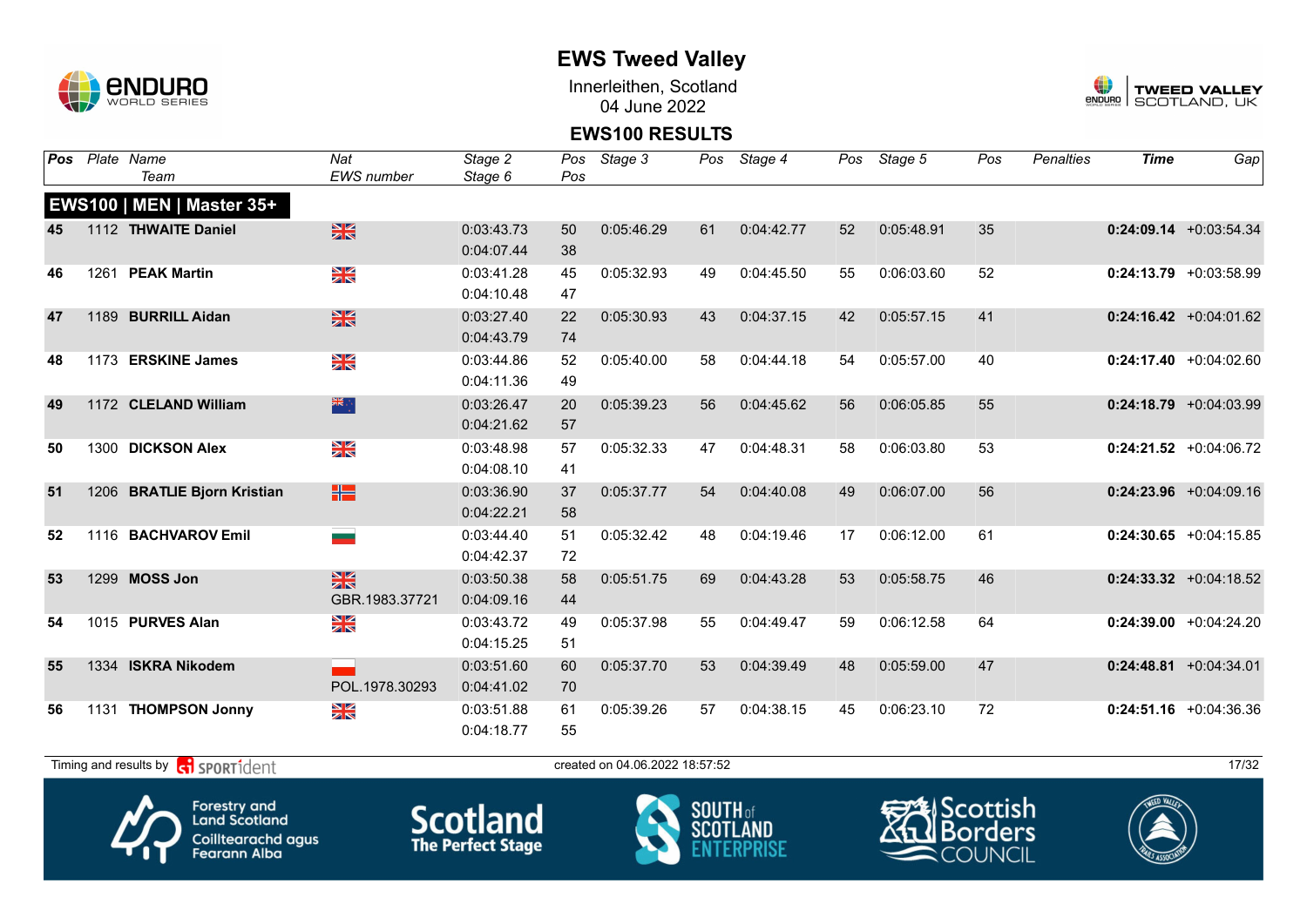

Innerleithen, Scotland 04 June 2022



#### **EWS100 RESULTS**

| Pos |      | Plate Name                          | Nat            | Stage 2    | Pos | Stage 3                        |    | Pos Stage 4 |    | Pos Stage 5 | Pos | <b>Penalties</b> | <b>Time</b> | Gap                       |
|-----|------|-------------------------------------|----------------|------------|-----|--------------------------------|----|-------------|----|-------------|-----|------------------|-------------|---------------------------|
|     |      | Team                                | EWS number     | Stage 6    | Pos |                                |    |             |    |             |     |                  |             |                           |
|     |      | <b>EWS100   MEN   Master 35+</b>    |                |            |     |                                |    |             |    |             |     |                  |             |                           |
| 57  |      | 1291 BRAITHWAITE James              | $\frac{N}{N}$  | 0:03:47.33 | 56  | 0:05:31.81                     | 44 | 0:04:59.78  | 67 | 0:06:12.00  | 61  |                  |             | $0:24:55.14$ +0:04:40.34  |
|     |      |                                     |                | 0:04:24.22 | 59  |                                |    |             |    |             |     |                  |             |                           |
| 58  | 1220 | <b>EDDON Marc</b>                   | XK<br>X        | 0:04:52.65 | 86  | 0:05:21.48                     | 32 | 0:04:42.10  | 51 | 0:05:58.58  | 45  |                  |             | $0:24:55.52$ +0:04:40.72  |
|     |      |                                     |                | 0:04:00.71 | 30  |                                |    |             |    |             |     |                  |             |                           |
| 59  |      | 1305 MEUNIER Fabien                 | $\frac{N}{N}$  | 0:03:45.43 | 55  | 0:05:53.38                     | 71 | 0:04:52.92  | 62 | 0:06:11.75  | 59  |                  |             | $0:24:58.76$ +0:04:43.96  |
|     |      |                                     |                | 0:04:15.28 | 52  |                                |    |             |    |             |     |                  |             |                           |
| 60  |      | 1309 SKINNER Andrew                 | XK             | 0:03:57.28 | 67  | 0:05:40.47                     | 59 | 0:04:56.05  | 65 | 0:06:13.68  | 65  |                  |             | $0:25:03.31$ +0:04:48.51  |
|     |      |                                     |                | 0:04:15.83 | 54  |                                |    |             |    |             |     |                  |             |                           |
| 61  |      | 1130 ZAFFKE Dain                    | ■              | 0:03:59.23 | 70  | 0:05:49.37                     | 63 | 0:04:54.99  | 64 | 0:06:08.78  | 57  |                  |             | $0:25:07.98$ +0:04:53.18  |
|     |      |                                     |                | 0:04:15.61 | 53  |                                |    |             |    |             |     |                  |             |                           |
| 62  |      | 1347 STANLEY Peter                  | U D            | 0:03:45.34 | 54  | 0:05:51.25                     | 68 | 0:04:54.37  | 63 | 0:06:12.01  | 63  |                  |             | $0:25:08.47$ +0:04:53.67  |
|     |      |                                     |                | 0:04:25.50 | 61  |                                |    |             |    |             |     |                  |             |                           |
| 63  |      | 1335 SYK Damain                     |                | 0:03:55.17 | 64  | 0:05:49.50                     | 64 | 0:04:58.07  | 66 | 0:06:14.92  | 66  |                  |             | $0:25:17.82$ +0:05:03.02  |
|     |      |                                     | POL.1982.37946 | 0:04:20.16 | 56  |                                |    |             |    |             |     |                  |             |                           |
| 64  |      | 1221 HARTLEY Craig                  | NK<br>ZK       | 0:04:00.52 | 71  | 0:05:44.00                     | 60 | 0:05:01.77  | 69 | 0:06:04.10  | 54  |                  |             | $0:25:19.19$ +0:05:04.39  |
|     |      |                                     |                | 0:04:28.80 | 63  |                                |    |             |    |             |     |                  |             |                           |
| 65  |      | 1294 HALL Doug                      | $\frac{N}{N}$  | 0:03:43.50 | 48  | 0:05:35.73                     | 51 | 0:05:08.05  | 76 | 0:06:11.63  | 58  |                  |             | $0:25:24.49$ +0:05:09.69  |
|     |      |                                     |                | 0:04:45.58 | 76  |                                |    |             |    |             |     |                  |             |                           |
| 66  |      | 1348 GALINDO Yannick                | H N            | 0:03:56.48 | 66  | 0:05:56.17                     | 72 | 0:04:46.40  | 57 | 0:06:15.60  | 67  |                  |             | $0:25:24.52$ +0:05:09.72  |
|     |      |                                     |                | 0:04:29.87 | 65  |                                |    |             |    |             |     |                  |             |                           |
| 67  |      | 1304 RENNIE Allan                   | $\frac{N}{N}$  | 0:04:01.09 | 72  | 0:05:57.13                     | 73 | 0:04:50.63  | 60 | 0:06:16.00  | 68  |                  |             | $0:25:31.33 + 0:05:16.53$ |
|     |      |                                     |                | 0:04:26.48 | 62  |                                |    |             |    |             |     |                  |             |                           |
| 68  |      | 1183 LAPIDGE Lloyd                  | $\frac{N}{N}$  | 0:03:52.62 | 62  | 0:05:50.23                     | 66 | 0:05:04.71  | 73 | 0:06:11.82  | 60  |                  |             | $0:25:32.06$ +0:05:17.26  |
|     |      |                                     |                | 0:04:32.68 | 67  |                                |    |             |    |             |     |                  |             |                           |
|     |      |                                     |                |            |     |                                |    |             |    |             |     |                  |             |                           |
|     |      | Timing and results by ci SPORT1dent |                |            |     | created on 04.06.2022 18:57:52 |    |             |    |             |     |                  |             | 18/32                     |



Forestry and<br>Land Scotland Coilltearachd agus<br>Fearann Alba

**Scotland** 



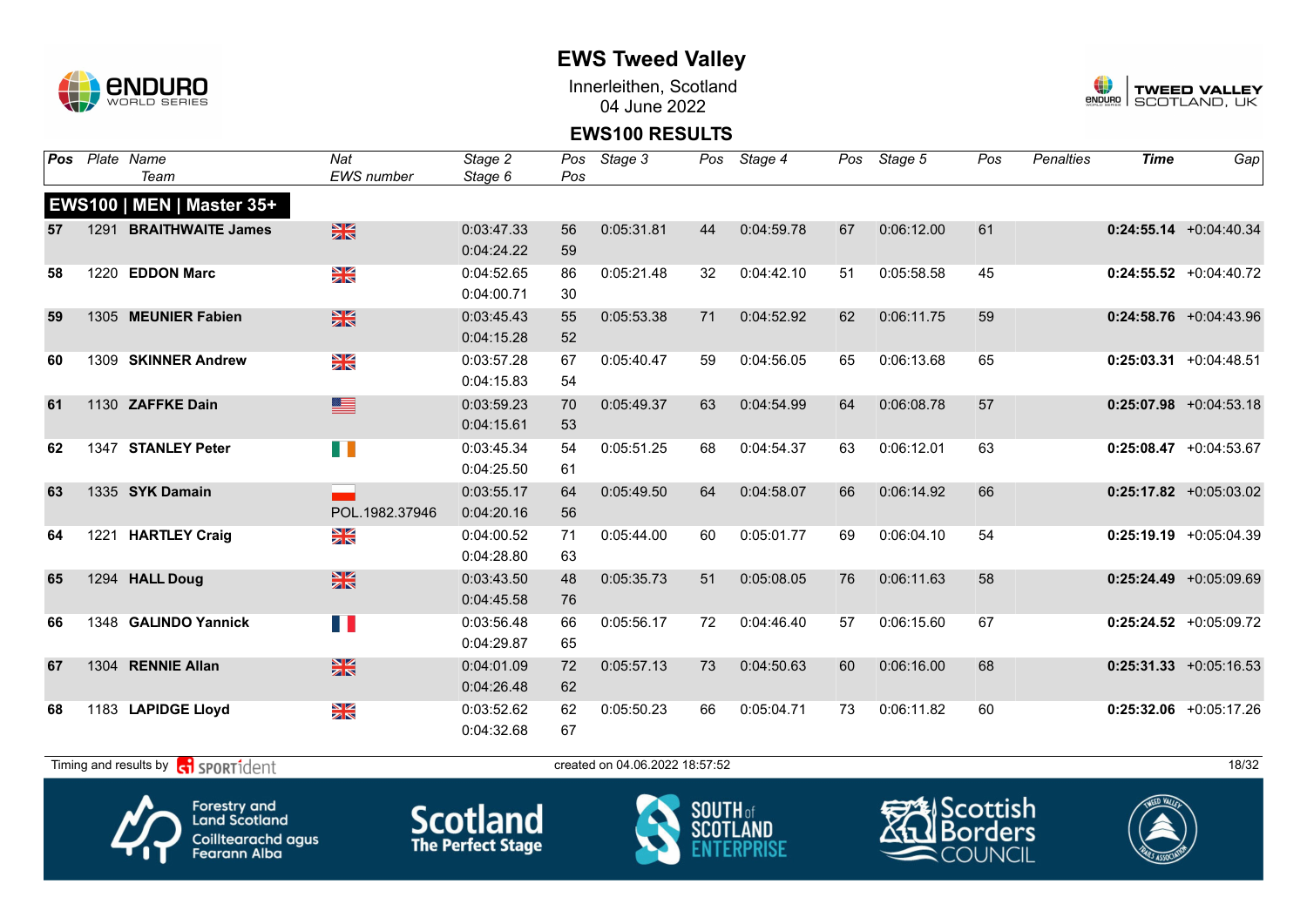

Innerleithen, Scotland 04 June 2022



#### **EWS100 RESULTS**

| <b>Pos</b> | Plate Name                       | Nat               | Stage 2    | Pos | Stage 3    |    | Pos Stage 4 | Pos | Stage 5    | Pos | <b>Penalties</b> | <b>Time</b> | Gap                       |
|------------|----------------------------------|-------------------|------------|-----|------------|----|-------------|-----|------------|-----|------------------|-------------|---------------------------|
|            | Team                             | <b>EWS</b> number | Stage 6    | Pos |            |    |             |     |            |     |                  |             |                           |
|            | <b>EWS100   MEN   Master 35+</b> |                   |            |     |            |    |             |     |            |     |                  |             |                           |
| 69         | 1350 MCMANUS Shane               | <b>II</b>         | 0:04:05.60 | 76  | 0:05:51.83 | 70 | 0:04:52.77  | 61  | 0:06:20.61 | 70  |                  |             | $0:25:35.06$ +0:05:20.26  |
|            |                                  |                   | 0:04:24.25 | 60  |            |    |             |     |            |     |                  |             |                           |
| 70         | 1337 KIECOK Michal               |                   | 0:03:51.38 | 59  | 0:05:47.10 | 62 | 0:05:03.37  | 71  | 0:06:27.48 | 73  |                  |             | $0:25:51.84$ +0:05:37.04  |
|            |                                  |                   | 0:04:42.51 | 73  |            |    |             |     |            |     |                  |             |                           |
| 71         | 1310 HALL Chris                  | $\frac{N}{N}$     | 0:03:56.05 | 65  | 0:05:59.50 | 75 | 0:05:02.51  | 70  | 0:06:20.08 | 69  |                  |             | $0:25:59.35 + 0:05:44.55$ |
|            |                                  |                   | 0:04:41.21 | 71  |            |    |             |     |            |     |                  |             |                           |
| 72         | 1198 ZAFFIRO Alex                | NK<br>ZK          | 0:03:59.03 | 69  | 0:05:51.00 | 67 | 0:05:00.13  | 68  | 0:06:31.78 | 75  |                  |             | $0:25:59.76$ +0:05:44.96  |
|            |                                  |                   | 0:04:37.82 | 69  |            |    |             |     |            |     |                  |             |                           |
| 73         | 1186 KENYON Gareth               | $\frac{N}{N}$     | 0:03:34.78 | 34  | 0:05:22.31 | 33 | 0:04:36.85  | 40  | 0:05:54.84 | 39  |                  |             | $0:26:16.62 + 0:06:01.82$ |
|            |                                  |                   | 0:06:47.84 | 85  |            |    |             |     |            |     |                  |             |                           |
| 74         | 1297 ZAJAC Leszek                |                   | 0:04:03.88 | 73  | 0:05:49.54 | 65 | 0:05:03.85  | 72  | 0:06:33.92 | 76  |                  |             | $0:26:16.68$ +0:06:01.88  |
|            |                                  |                   | 0:04:45.49 | 75  |            |    |             |     |            |     |                  |             |                           |
| 75         | 1308 HAIN Dougie                 | $\frac{N}{N}$     | 0:04:06.48 | 77  | 0:06:04.90 | 78 | 0:05:10.76  | 77  | 0:06:30.33 | 74  |                  |             | $0:26:24.30 + 0:06:09.50$ |
|            |                                  | GBR.1978.37864    | 0:04:31.83 | 66  |            |    |             |     |            |     |                  |             |                           |
| 76         | 1343 THOMAS Will                 | NK<br>ZK          | 0:04:08.92 | 78  | 0:05:59.27 | 74 | 0:05:06.55  | 74  | 0:06:45.72 | 79  |                  |             | $0:26:37.96$ +0:06:23.16  |
|            |                                  |                   | 0:04:37.50 | 68  |            |    |             |     |            |     |                  |             |                           |
| 77         | 1055 SHAW Ryan                   | $\frac{N}{N}$     | 0:04:05.20 | 75  | 0:06:13.42 | 79 | 0:05:12.66  | 79  | 0:06:40.58 | 78  |                  |             | $0:26:41.50 + 0:06:26.70$ |
|            |                                  | GBR.1979.39495    | 0:04:29.64 | 64  |            |    |             |     |            |     |                  |             |                           |
| 78         | 1120 METCALF Richard             | XX                | 0:03:58.40 | 68  | 0:06:00.67 | 76 | 0:05:10.99  | 78  | 0:06:39.82 | 77  |                  |             | $0:26:46.88$ +0:06:32.08  |
|            |                                  |                   | 0:04:57.00 | 79  |            |    |             |     |            |     |                  |             |                           |
| 79         | 1185 AYRES Richard               | $\frac{N}{N}$     | 0:04:04.87 | 74  | 0:06:02.18 | 77 | 0:05:07.35  | 75  | 0:06:22.33 | 71  |                  |             | $0:28:06.05$ +0:07:51.25  |
|            |                                  |                   | 0:06:29.32 | 84  |            |    |             |     |            |     |                  |             |                           |
| 80         | 1252 CALLIS James                | XX                | 0:04:14.22 | 79  | 0:06:33.90 | 82 | 0:05:40.38  | 85  | 0:06:57.80 | 80  |                  |             | $0:28:18.79$ +0:08:03.99  |
|            |                                  |                   | 0:04:52.49 | 77  |            |    |             |     |            |     |                  |             |                           |

 $T$ iming and results by  $\overline{c_1}$  SPORT1 $\overline{1}$  dentity that the created on 04.06.2022 18:57:52









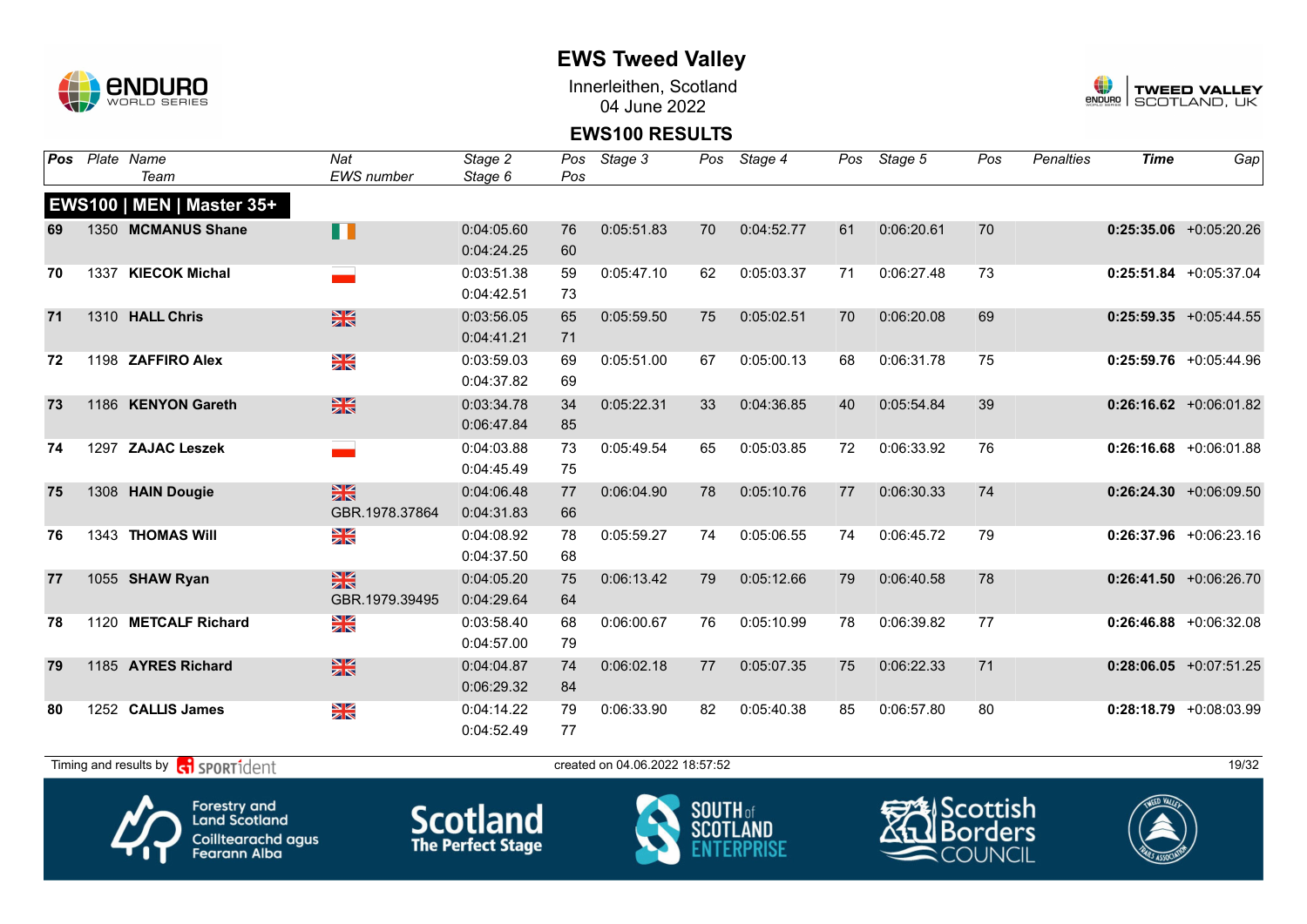

Innerleithen, Scotland 04 June 2022



### **EWS100 RESULTS**

| Pos        |      | Plate Name<br>Team                                                                       | Nat<br>EWS number               | Stage 2<br>Stage 6                          | Pos                              | Pos Stage 3                    | Pos             | Stage 4    | Pos          | Stage 5    | Pos                            | <b>Penalties</b> | <b>Time</b> | Gap                       |
|------------|------|------------------------------------------------------------------------------------------|---------------------------------|---------------------------------------------|----------------------------------|--------------------------------|-----------------|------------|--------------|------------|--------------------------------|------------------|-------------|---------------------------|
|            |      | EWS100   MEN   Master 35+                                                                |                                 |                                             |                                  |                                |                 |            |              |            |                                |                  |             |                           |
| 81         |      | 1193 SMITH Michael                                                                       | $\frac{N}{N}$                   | 0:04:15.00                                  | 80                               | 0:06:44.07                     | 83              | 0:05:34.45 | 82           | 0:07:09.75 | 82                             |                  |             | $0:28:38.39$ +0:08:23.59  |
|            |      |                                                                                          |                                 | 0:04:55.12                                  | 78                               |                                |                 |            |              |            |                                |                  |             |                           |
| 82         |      | 1306 THIRD Gavin                                                                         | NK<br>Ak                        | 0:04:17.98<br>0:05:08.21                    | 83<br>82                         | 0:06:17.51                     | 80              | 0:05:35.79 | 84           | 0:07:28.48 | 83                             |                  |             | $0:28:47.97$ +0:08:33.17  |
| 83         |      | 1332 JOSS Andy                                                                           | XK                              | 0:04:17.29<br>0:05:00.66                    | 81<br>80                         | 0:06:57.50                     | 86              | 0:05:41.82 | 86           | 0:07:05.34 | 81                             |                  |             | $0:29:02.61$ +0:08:47.81  |
| 84         |      | 1307 MCDOUGALL George                                                                    | N<br>X                          | 0:04:26.62<br>0:05:21.14                    | 85<br>83                         | 0:06:33.15                     | 81              | 0:05:31.53 | 81           | 0:07:43.31 | 84                             |                  |             | $0:29:35.75$ +0:09:20.95  |
| 85         |      | 1182 ORTON Steve                                                                         | $\frac{2}{3}$                   | 0:04:25.81<br>0:05:02.16                    | 84<br>81                         | 0:06:49.47                     | 85              | 0:05:28.67 | 80           | 0:07:50.22 | 85                             |                  |             | $0:29:36.33 + 0:09:21.53$ |
| <b>DNF</b> | 1301 | <b>VAN CAPPELLEN Jan-</b><br>Willem                                                      | $\equiv$<br>NED.1984.50635      | 0:10:20.63                                  | 87                               | 0:19:43.45                     | 87              | 0:21:48.35 | 87           | 0:19:07.92 | 86                             |                  |             |                           |
| <b>DNF</b> |      | 1303 ROBERTSON Mike                                                                      | $\frac{2}{3}$<br>GBR.1985.40579 | 0:04:17.75                                  | 82                               | 0:06:44.53                     | 84              | 0:05:35.09 | 83           |            |                                |                  |             |                           |
| <b>DNS</b> |      | 1207 MACKIE Nick                                                                         | NK<br>ZK                        |                                             |                                  |                                |                 |            |              |            |                                |                  |             |                           |
| <b>DNS</b> |      | 1285 RIESTRA BELTRAN Manuel                                                              | <b>B</b><br>MEX.1979.25342      |                                             |                                  |                                |                 |            |              |            |                                |                  |             |                           |
| <b>DNS</b> |      | 1129 WARDELL Robert                                                                      | NK<br>ZK                        |                                             |                                  |                                |                 |            |              |            |                                |                  |             |                           |
|            |      | EWS100   MEN   Master 45+                                                                |                                 |                                             |                                  |                                |                 |            |              |            |                                |                  |             |                           |
| 1          |      | 1195 TITLEY Andrew                                                                       | X<br>GBR.1975.27790             | 0:03:12.71<br>0:03:37.82                    | $\overline{1}$<br>$\overline{1}$ | 0:04:52.13                     | $\overline{1}$  | 0:04:05.85 | $\mathbf{1}$ | 0:05:16.85 | $\perp$                        |                  | 0:21:05.36  |                           |
|            |      | Timing and results by <b>contract</b> sport ident                                        |                                 |                                             |                                  | created on 04.06.2022 18:57:52 |                 |            |              |            |                                |                  |             | 20/32                     |
|            |      | <b>Forestry and</b><br><b>Land Scotland</b><br>Coilltearachd agus<br><b>Fearann Alba</b> |                                 | <b>Scotland</b><br><b>The Perfect Stage</b> |                                  |                                | <b>SOUTH</b> of |            |              |            | Scottish<br>Borders<br>:OUNCIL |                  |             |                           |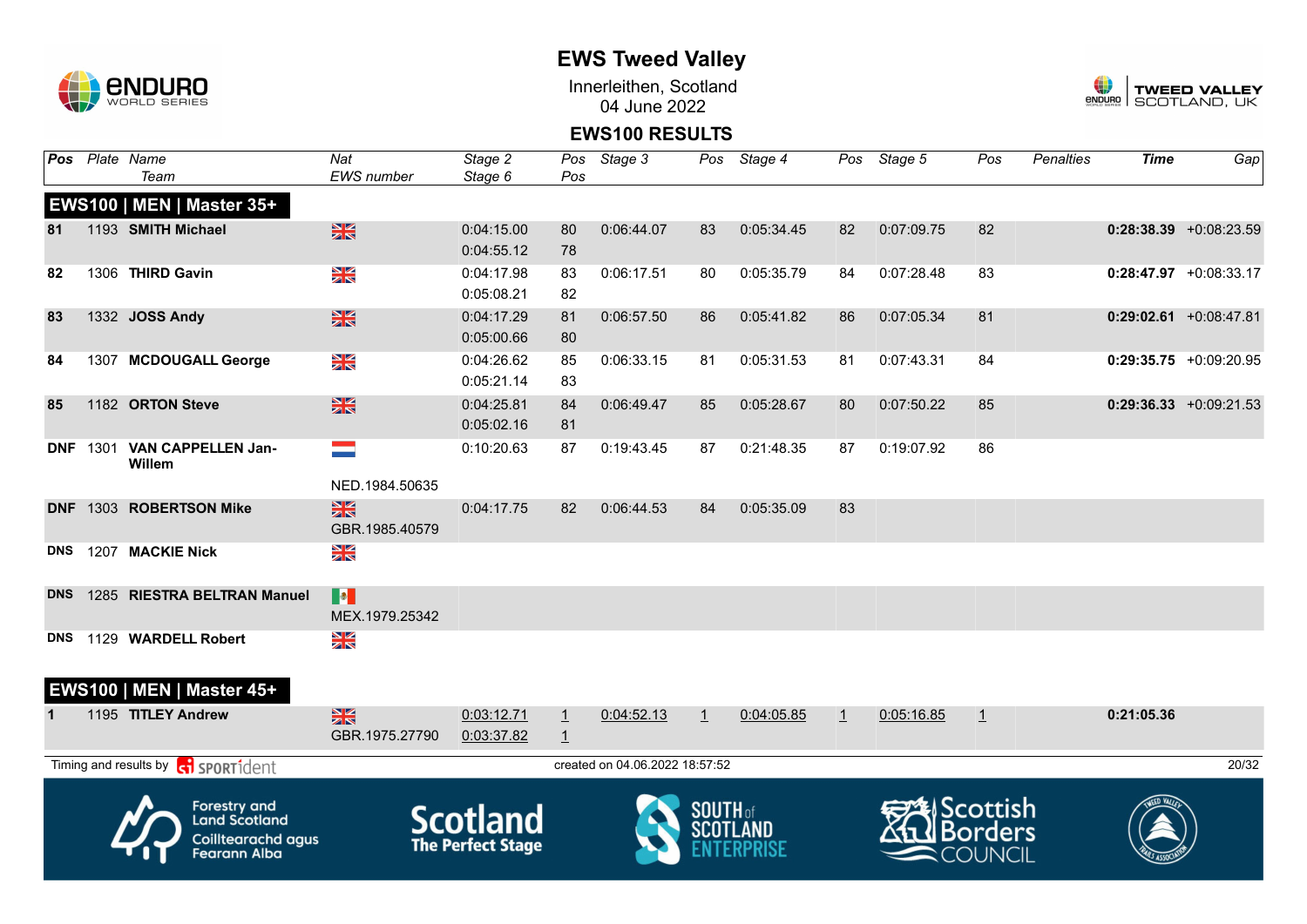

Innerleithen, Scotland 04 June 2022



#### **EWS100 RESULTS**

| Pos            | Plate Name                                | Nat            | Stage 2    | Pos            | Stage 3                        |                | Pos Stage 4 | Pos            | Stage 5    | Pos            | Penalties | <b>Time</b> | Gap                       |
|----------------|-------------------------------------------|----------------|------------|----------------|--------------------------------|----------------|-------------|----------------|------------|----------------|-----------|-------------|---------------------------|
|                | Team                                      | EWS number     | Stage 6    | Pos            |                                |                |             |                |            |                |           |             |                           |
|                | EWS100   MEN   Master 45+                 |                |            |                |                                |                |             |                |            |                |           |             |                           |
|                | 1320 HUBERY Zac                           | $\frac{N}{N}$  | 0:03:23.33 | 6              | 0:05:02.52                     | 4              | 0:04:16.93  | 5              | 0:05:25.78 | 5              |           |             | $0:21:47.73 + 0:00:42.37$ |
|                |                                           |                | 0:03:39.17 | 2              |                                |                |             |                |            |                |           |             |                           |
| $\mathbf{3}$   | 1045 HOLE Woody                           | $\frac{N}{N}$  | 0:03:18.64 | 2              | 0:05:10.08                     | $\overline{7}$ | 0:04:10.52  | $\overline{2}$ | 0:05:25.71 | $\overline{4}$ |           |             | $0:21:50.70$ +0:00:45.34  |
|                |                                           | GBR.1968.38246 | 0:03:45.75 | 6              |                                |                |             |                |            |                |           |             |                           |
| 4              | 1204 RICHARDS James                       | $\frac{N}{N}$  | 0:03:21.52 | 4              | 0:05:02.08                     | 3              | 0:04:21.38  | 8              | 0:05:25.08 | 3              |           |             | $0:21:54.81$ +0:00:49.45  |
|                |                                           |                | 0:03:44.75 | 5              |                                |                |             |                |            |                |           |             |                           |
| $5\phantom{1}$ | 1313 MCLAREN Phillip                      | $\frac{N}{N}$  | 0:03:23.71 | $\overline{7}$ | 0:05:05.20                     | 5              | 0:04:22.53  | 10             | 0:05:31.26 | 10             |           |             | $0:22:06.98$ +0:01:01.62  |
|                |                                           |                | 0:03:44.28 | $\overline{4}$ |                                |                |             |                |            |                |           |             |                           |
| 6              | 1117 HARDY Stephen                        | XK<br>X        | 0:03:21.92 | 5              | 0:05:00.53                     | 2              | 0:04:17.33  | 6              | 0:05:48.13 | 17             |           |             | $0:22:17.64$ +0:01:12.28  |
|                |                                           | GBR.1973.37831 | 0:03:49.73 | $\overline{7}$ |                                |                |             |                |            |                |           |             |                           |
|                | 1212 HINCHLIFFE Simon                     | $\frac{N}{N}$  | 0:03:36.90 | 16             | 0:05:08.00                     | 6              | 0:04:13.83  | 3              | 0:05:30.85 | 9              |           |             | $0:22:23.76$ +0:01:18.40  |
|                |                                           |                | 0:03:54.18 | 10             |                                |                |             |                |            |                |           |             |                           |
| 8              | 1194 LEACH Ben                            | XK<br>X        | 0:03:28.72 | 9              | 0:05:16.23                     | 12             | 0:04:20.03  | $\overline{7}$ | 0:05:30.40 | $\overline{7}$ |           |             | $0:22:28.49$ +0:01:23.13  |
|                |                                           |                | 0:03:53.11 | 8              |                                |                |             |                |            |                |           |             |                           |
| 9              | 1164 OGDEN David                          | 米              | 0:03:29.41 | 10             | 0:05:11.54                     | 8              | 0:04:26.05  | 13             | 0:05:36.90 | 11             |           |             | $0:22:38.47$ +0:01:33.11  |
|                |                                           | GBR.1977.32558 | 0:03:54.57 | 11             |                                |                |             |                |            |                |           |             |                           |
| 10             | 1056 WILCOX Mark                          | $\frac{N}{N}$  | 0:03:31.40 | 11             | 0:05:27.17                     | 17             | 0:04:22.35  | 9              | 0:05:30.40 | $\overline{7}$ |           |             | $0:22:45.28$ +0:01:39.92  |
|                |                                           |                | 0:03:53.96 | 9              |                                |                |             |                |            |                |           |             |                           |
| 11             | 1118 NEWLAND Stephen                      | $\frac{N}{N}$  | 0:03:26.25 | 8              | 0:05:18.28                     | 14             | 0:04:23.13  | 11             | 0:05:40.19 | 13             |           |             | $0:22:46.82$ +0:01:41.46  |
|                |                                           |                | 0:03:58.97 | 13             |                                |                |             |                |            |                |           |             |                           |
| 12             | 1169 COULL Barry                          | $\frac{N}{N}$  | 0:03:35.47 | 13             | 0:05:19.33                     | 15             | 0:04:27.95  | 14             | 0:05:30.25 | 6              |           |             | $0:22:50.02$ +0:01:44.66  |
|                |                                           |                | 0:03:57.02 | 12             |                                |                |             |                |            |                |           |             |                           |
| 13             | 1050 CARR Rob                             | $\frac{N}{N}$  | 0:03:32.05 | 12             | 0:05:22.67                     | 16             | 0:04:25.60  | 12             | 0:05:43.57 | 16             |           |             | $0:23:07.72$ +0:02:02.36  |
|                |                                           |                | 0:04:03.83 | 17             |                                |                |             |                |            |                |           |             |                           |
|                |                                           |                |            |                |                                |                |             |                |            |                |           |             |                           |
|                | Timing and results by <b>R</b> SPORT1dent |                |            |                | created on 04.06.2022 18:57:52 |                |             |                |            |                |           |             | 21/32                     |



Forestry and<br>Land Scotland Coilltearachd agus<br>Fearann Alba **Scotland** 



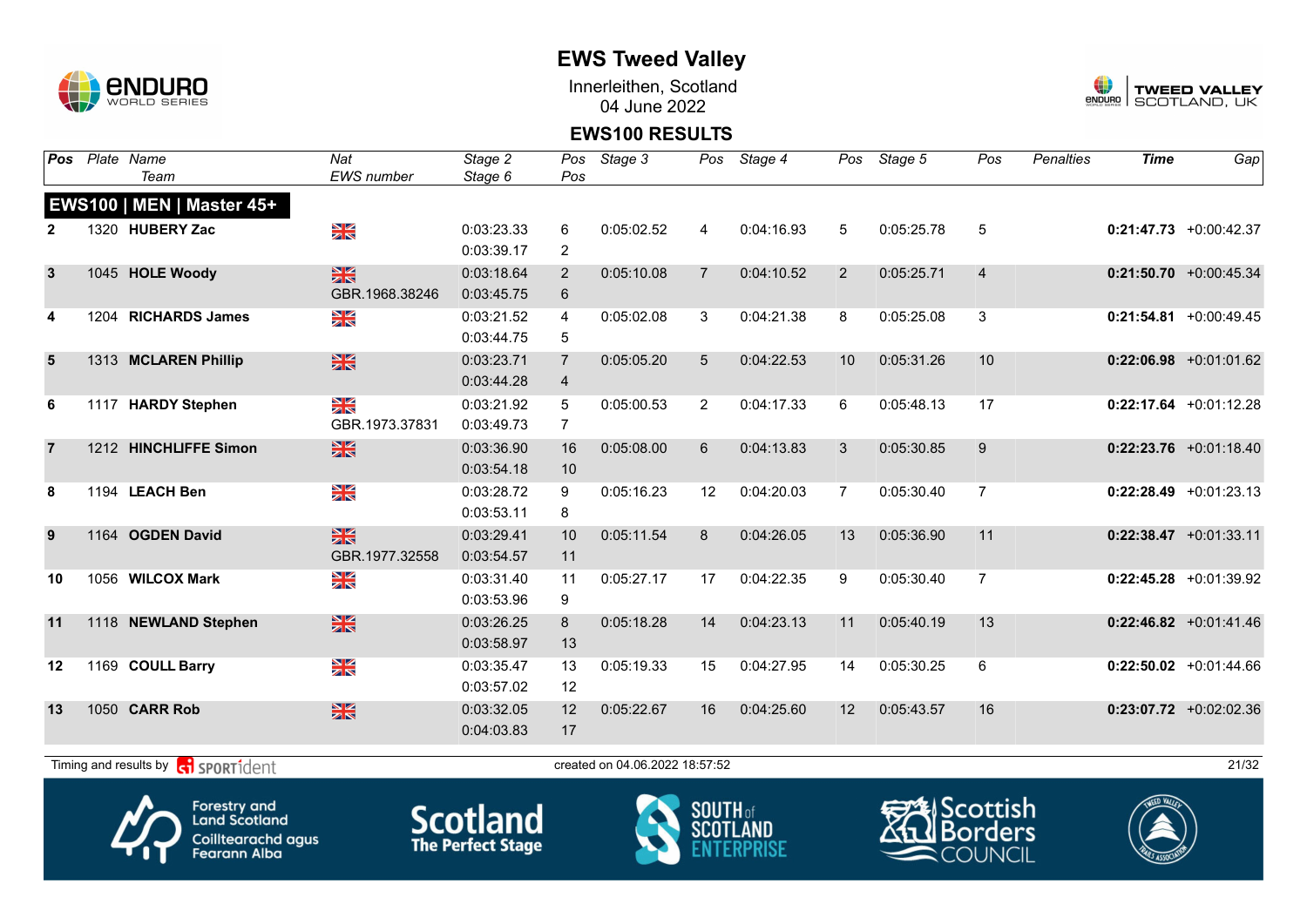

Innerleithen, Scotland 04 June 2022



### **EWS100 RESULTS**

| Pos |      | Plate Name<br>Team                                        | $\overline{Nat}$<br><b>EWS</b> number | Stage 2         | Pos | Stage 3                        | Pos             | Stage 4          | Pos | Stage 5             | Pos | <b>Penalties</b> | <b>Time</b>      | Gap                       |
|-----|------|-----------------------------------------------------------|---------------------------------------|-----------------|-----|--------------------------------|-----------------|------------------|-----|---------------------|-----|------------------|------------------|---------------------------|
|     |      |                                                           |                                       | Stage 6         | Pos |                                |                 |                  |     |                     |     |                  |                  |                           |
|     |      | EWS100   MEN   Master 45+                                 |                                       |                 |     |                                |                 |                  |     |                     |     |                  |                  |                           |
| 14  |      | 1327 VEZEY Matthew                                        | NK<br>ZK                              | 0:03:41.56      | 21  | 0:05:14.18                     | 11              | 0:04:30.30       | 18  | 0:05:41.68          | 14  |                  |                  | $0:23:11.16$ +0:02:05.80  |
|     |      |                                                           |                                       | 0:04:03.44      | 16  |                                |                 |                  |     |                     |     |                  |                  |                           |
| 15  |      | 1286 LAUDER Allan                                         | $\frac{N}{N}$                         | 0:03:39.15      | 18  | 0:05:18.27                     | 13              | 0:04:29.97       | 16  | 0:05:43.00          | 15  |                  |                  | $0:23:12.13 + 0:02:06.77$ |
|     |      |                                                           |                                       | 0:04:01.74      | 15  |                                |                 |                  |     |                     |     |                  |                  |                           |
| 16  | 1324 | <b>SINCLAIR Mark</b>                                      | NK<br>ZK                              | 0:03:37.70      | 17  | 0:05:13.15                     | 10              | 0:04:30.22       | 17  | 0:05:48.77          | 18  |                  |                  | $0:23:16.44 +0:02:11.08$  |
|     |      |                                                           |                                       | 0:04:06.60      | 20  |                                |                 |                  |     |                     |     |                  |                  |                           |
| 17  |      | 1289 DOUGHTY Mark                                         | $\frac{N}{N}$                         | 0:03:36.60      | 15  | 0:05:12.47                     | 9               | 0:04:36.68       | 21  | 0:05:49.04          | 19  |                  |                  | $0:23:19.94 +0:02:14.58$  |
|     |      |                                                           |                                       | 0:04:05.15      | 19  |                                |                 |                  |     |                     |     |                  |                  |                           |
| 18  |      | 1162 MCGOWAN Duncan                                       | NK<br>ZK                              | 0:03:42.73      | 24  | 0:05:28.67                     | 19              | 0:04:29.80       | 15  | 0:05:40.06          | 12  |                  |                  | $0:23:29.29 + 0:02:23.93$ |
|     |      |                                                           |                                       | 0:04:08.03      | 21  |                                |                 |                  |     |                     |     |                  |                  |                           |
| 19  |      | 1196 GALE Jody                                            | $\frac{N}{N}$                         | 0:03:35.63      | 14  | 0:05:30.72                     | 21              | 0:04:39.98       | 23  | 0:05:56.84          | 23  |                  |                  | $0:23:44.57$ +0:02:39.21  |
|     |      |                                                           |                                       | 0:04:01.40      | 14  |                                |                 |                  |     |                     |     |                  |                  |                           |
| 20  |      | 1123 SANDERS lan                                          | NK<br>ZK                              | 0:03:42.48      | 22  | 0:05:39.56                     | 28              | 0:04:31.50       | 19  | 0:05:56.22          | 22  |                  |                  | $0:23:58.27 +0:02:52.91$  |
|     |      |                                                           |                                       | 0:04:08.51      | 22  |                                |                 |                  |     |                     |     |                  |                  |                           |
| 21  |      | 1311 TURNER Cy                                            | $\frac{N}{N}$                         | 0:03:48.70      | 29  | 0:05:37.95                     | 27              | 0:04:36.53       | 20  | 0:05:53.39          | 21  |                  |                  | $0:24:01.33 + 0:02:55.97$ |
|     |      |                                                           |                                       | 0:04:04.76      | 18  |                                |                 |                  |     |                     |     |                  |                  |                           |
| 22  |      | 1202 WILSON Gavin                                         | N<br>X                                | 0:03:39.43      | 19  | 0:05:31.02                     | 22              | 0:04:39.73       | 22  | 0:06:03.12          | 26  |                  |                  | $0:24:07.23 +0:03:01.87$  |
|     |      |                                                           |                                       | 0:04:13.93      | 24  |                                |                 |                  |     |                     |     |                  |                  |                           |
| 23  |      | 1328 WEIR Drew                                            | $\frac{N}{N}$                         | 0:03:41.47      | 20  | 0:05:27.30                     | 18              | 0:04:42.73       | 26  | 0:05:58.95          | 24  |                  |                  | $0:24:12.57$ +0:03:07.21  |
|     |      |                                                           |                                       | 0:04:22.12      | 30  |                                |                 |                  |     |                     |     |                  |                  |                           |
| 24  |      | 1197 WRIGHT Keith                                         | X                                     | 0:03:42.61      | 23  | 0:05:34.20                     | 24              | 0:04:47.50       | 30  | 0:05:53.07          | 20  |                  |                  | $0:24:24.02$ +0:03:18.66  |
|     |      |                                                           | GBR.1976.26117                        | 0:04:26.64      | 32  |                                |                 |                  |     |                     |     |                  |                  |                           |
| 25  | 1331 | <b>CALLAGHAN Stanley</b>                                  | n                                     | 0:03:44.34      | 25  | 0:05:33.77                     | 23              | 0:04:50.75       | 31  | 0:06:07.02          | 28  |                  |                  | $0:24:30.54$ +0:03:25.18  |
|     |      |                                                           |                                       | 0:04:14.66      | 26  |                                |                 |                  |     |                     |     |                  |                  |                           |
|     |      |                                                           |                                       |                 |     |                                |                 |                  |     |                     |     |                  |                  |                           |
|     |      | Timing and results by <b>container to the SPORT1</b> dent |                                       |                 |     | created on 04.06.2022 18:57:52 |                 |                  |     |                     |     |                  |                  | 22/32                     |
|     |      | <b>Forestry and</b>                                       |                                       |                 |     |                                |                 |                  |     |                     |     |                  |                  |                           |
|     |      | <b>Land Scotland</b>                                      |                                       | <b>Scotland</b> |     |                                | <b>SOUTH</b> of | <b>CCOTI AND</b> |     | <b>SAI Scottish</b> |     |                  | $\blacktriangle$ |                           |



Coilltearachd agus<br>Fearann Alba





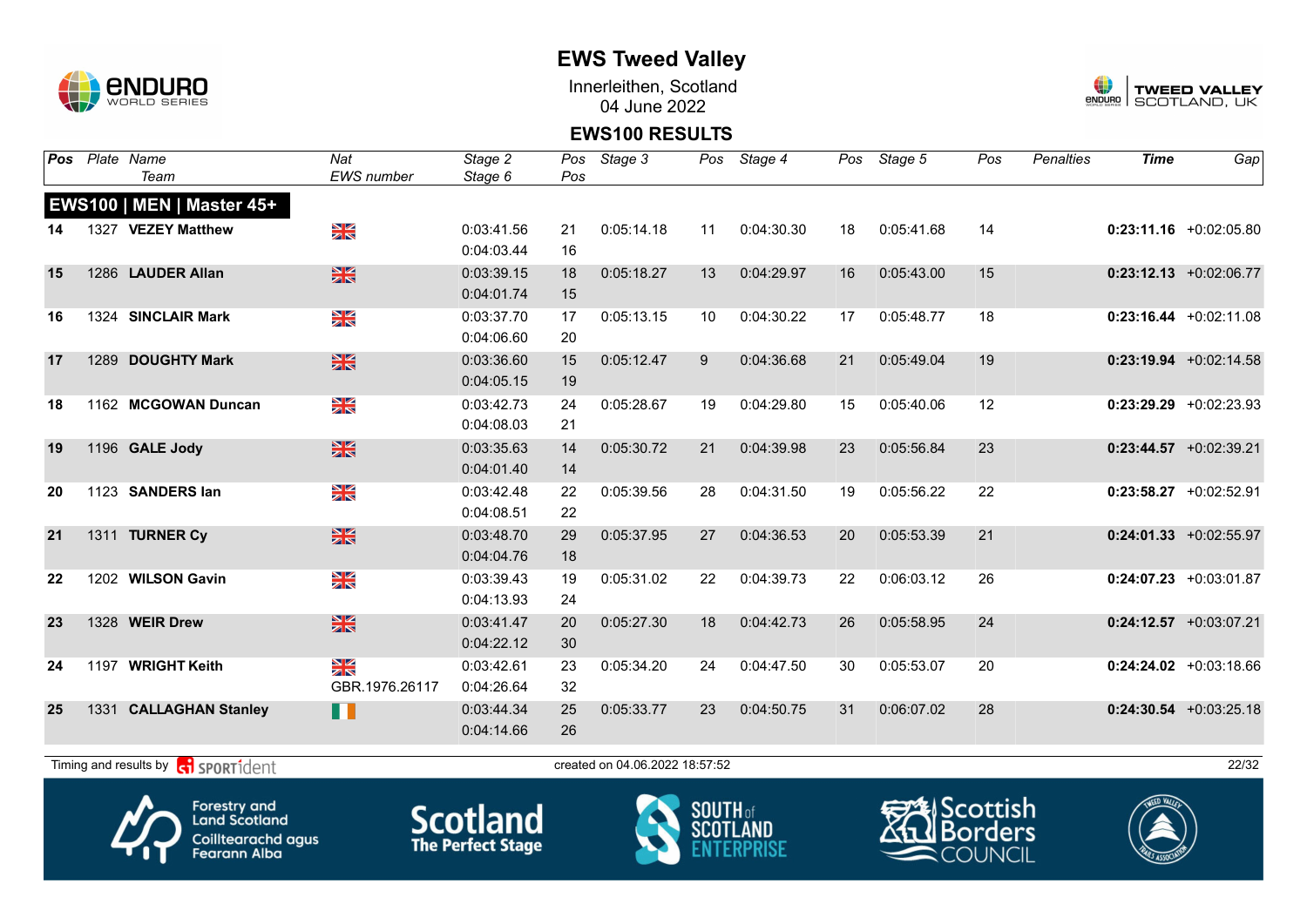

Innerleithen, Scotland 04 June 2022



### **EWS100 RESULTS**

| Pos | Plate Name<br>Team                         | Nat<br><b>EWS</b> number | Stage 2<br>Stage 6 | Pos<br>Pos | Stage 3                        | Pos          | Stage 4    | Pos | Stage 5                 | Pos | <b>Penalties</b> | <b>Time</b> | Gap                       |
|-----|--------------------------------------------|--------------------------|--------------------|------------|--------------------------------|--------------|------------|-----|-------------------------|-----|------------------|-------------|---------------------------|
|     |                                            |                          |                    |            |                                |              |            |     |                         |     |                  |             |                           |
|     | EWS100   MEN   Master 45+                  |                          |                    |            |                                |              |            |     |                         |     |                  |             |                           |
| 26  | 1205 NYHUUS Anders                         | ╬                        | 0:03:44.44         | 26         | 0:05:54.37                     | 34           | 0:04:41.25 | 25  | 0:06:01.79              | 25  |                  |             | $0:24:35.86 + 0:03:30.50$ |
|     |                                            |                          | 0:04:14.01         | 25         |                                |              |            |     |                         |     |                  |             |                           |
| 27  | 1317 MCNAB Chris                           | 米村                       | 0:03:46.75         | 27         | 0:05:37.37                     | 25           | 0:04:40.75 | 24  | 0:06:09.73              | 29  |                  |             | $0:24:39.24 +0:03:33.88$  |
|     |                                            | AUS.1972.21585           | 0:04:24.64         | 31         |                                |              |            |     |                         |     |                  |             |                           |
| 28  | 1119 HRYNISZAK Steven                      | XK<br>X                  | 0:03:48.13         | 28         | 0:05:30.41                     | 20           | 0:04:55.41 | 33  | 0:06:12.10              | 31  |                  |             | $0:24:44.15$ +0:03:38.79  |
|     |                                            |                          | 0:04:18.10         | 29         |                                |              |            |     |                         |     |                  |             |                           |
| 29  | 1288 JORDAN Martin                         | $\frac{N}{N}$            | 0:03:50.93         | 32         | 0:05:41.23                     | 29           | 0:04:44.58 | 27  | 0:06:11.23              | 30  |                  |             | $0:24:44.48$ +0:03:39.12  |
|     |                                            | GBR.1971.40231           | 0:04:16.51         | 27         |                                |              |            |     |                         |     |                  |             |                           |
| 30  | 1315 PARKER David                          | XK<br>X                  | 0:03:55.47         | 36         | 0:05:43.27                     | 30           | 0:04:45.90 | 29  | 0:06:03.32              | 27  |                  |             | $0:24:44.95 +0:03:39.59$  |
|     |                                            |                          | 0:04:16.99         | 28         |                                |              |            |     |                         |     |                  |             |                           |
| 31  | 1312 COXHEAD Matthew                       | ※                        | 0:03:50.66         | 31         | 0:05:37.58                     | 26           | 0:04:55.87 | 34  | 0:06:15.24              | 32  |                  |             | $0:24:49.91$ +0:03:44.55  |
|     |                                            |                          | 0:04:10.56         | 23         |                                |              |            |     |                         |     |                  |             |                           |
| 32  | 1323 SUMNER Kurt                           | XK<br>X                  | 0:03:54.11         | 35         | 0:05:54.80                     | 36           | 0:04:53.00 | 32  | 0:06:20.78              | 35  |                  |             | $0:25:35.46 + 0:04:30.10$ |
|     |                                            |                          | 0:04:32.77         | 35         |                                |              |            |     |                         |     |                  |             |                           |
| 33  | 1325 ACKERMAN Paul                         | $\frac{N}{N}$            | 0:03:51.25         | 33         | 0:05:46.30                     | 31           | 0:04:56.44 | 35  | 0:06:35.07              | 40  |                  |             | $0:25:52.88$ +0:04:47.52  |
|     |                                            |                          | 0:04:43.82         | 42         |                                |              |            |     |                         |     |                  |             |                           |
| 34  | 1314 WHITE Chris                           | H                        | 0:04:05.92         | 44         | 0:05:57.08                     | 37           | 0:05:08.03 | 39  | 0:06:23.42              | 36  |                  |             | $0:26:08.08$ +0:05:02.72  |
|     |                                            |                          | 0:04:33.63         | 36         |                                |              |            |     |                         |     |                  |             |                           |
| 35  | 1346 MULLALLY Simon                        | H                        | 0:04:00.08         | 37         | 0:05:51.25                     | 32           | 0:04:45.00 | 28  | 0:06:59.72              | 52  |                  |             | $0:26:12.82$ +0:05:07.46  |
|     |                                            |                          | 0:04:36.77         | 40         |                                |              |            |     |                         |     |                  |             |                           |
| 36  | 1322 OBRIEN Paul                           | N<br>X                   | 0:04:03.05         | 38         | 0:06:02.45                     | 40           | 0:05:02.22 | 36  | 0:06:36.45              | 41  |                  |             | $0:26:15.52 + 0:05:10.16$ |
|     |                                            |                          | 0:04:31.35         | 34         |                                |              |            |     |                         |     |                  |             |                           |
| 37  | 1213 WARD Gary                             | $\frac{N}{N}$            | 0:03:50.25         | 30         | 0:05:58.68                     | 38           | 0:05:04.19 | 37  | 0:06:18.22              | 33  |                  |             | $0:26:21.51 + 0:05:16.15$ |
|     |                                            |                          | 0:05:10.17         | 50         |                                |              |            |     |                         |     |                  |             |                           |
|     |                                            |                          |                    |            |                                |              |            |     |                         |     |                  |             |                           |
|     | Timing and results by <b>CO</b> SPORT1dent |                          |                    |            | created on 04.06.2022 18:57:52 |              |            |     |                         |     |                  |             | 23/32                     |
|     |                                            |                          |                    |            |                                |              |            |     | $\mathcal{L}$ (Contrict |     |                  | WEED VALLEY |                           |
|     | А<br><b>Forestry and</b>                   |                          |                    |            |                                | <b>COUTH</b> |            |     |                         |     |                  |             |                           |



**Land Scotland** Coilltearachd agus<br>Fearann Alba





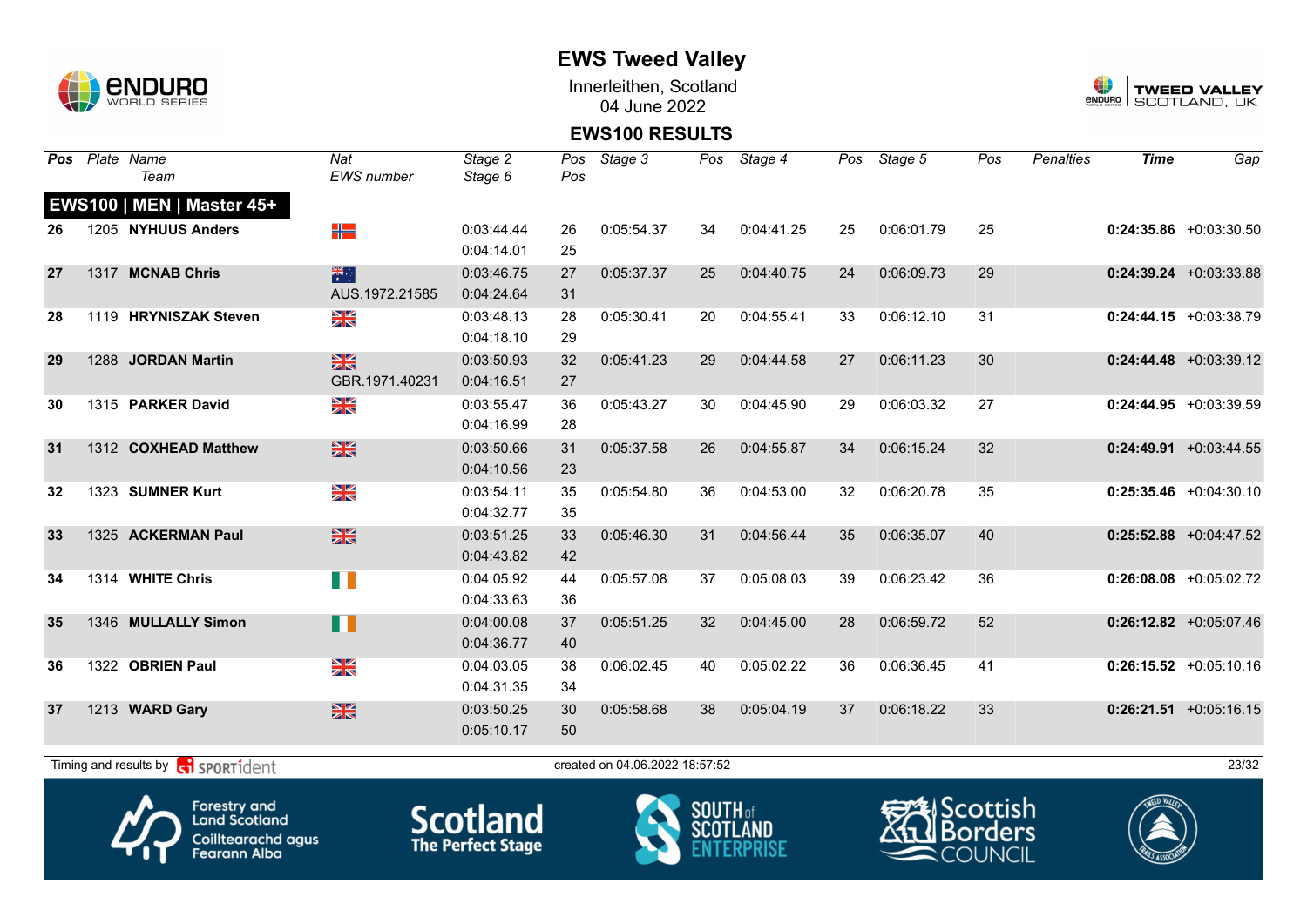

Innerleithen, Scotland 04 June 2022



#### **EWS100 RESULTS**

| Pos |      | Plate Name                                   | Nat               | Stage 2    | Pos | Stage 3                        |    | Pos Stage 4 | Pos | Stage 5    | Pos | <b>Penalties</b> | <b>Time</b> | Gap                      |
|-----|------|----------------------------------------------|-------------------|------------|-----|--------------------------------|----|-------------|-----|------------|-----|------------------|-------------|--------------------------|
|     |      | Team                                         | <b>EWS</b> number | Stage 6    | Pos |                                |    |             |     |            |     |                  |             |                          |
|     |      | EWS100   MEN   Master 45+                    |                   |            |     |                                |    |             |     |            |     |                  |             |                          |
| 38  |      | 1316 CLARKE Tom                              | NK<br>ZK          | 0:04:08.90 | 46  | 0:05:54.58                     | 35 | 0:05:07.50  | 38  | 0:06:38.03 | 43  |                  |             | $0:26:23.88$ +0:05:18.52 |
|     |      |                                              |                   | 0:04:34.87 | 39  |                                |    |             |     |            |     |                  |             |                          |
| 39  |      | 1290 CLARK Jibson                            | $\frac{N}{N}$     | 0:04:04.63 | 41  | 0:06:01.70                     | 39 | 0:05:12.75  | 43  | 0:06:20.61 | 34  |                  |             | $0:26:26.04$ +0:05:20.68 |
|     |      |                                              |                   | 0:04:46.35 | 45  |                                |    |             |     |            |     |                  |             |                          |
| 40  |      | 1329 STOTT Michael                           | NK<br>ZK          | 0:04:05.48 | 43  | 0:06:13.31                     | 45 | 0:05:15.68  | 46  | 0:06:25.70 | 38  |                  |             | $0:26:30.52$ +0:05:25.16 |
|     |      |                                              |                   | 0:04:30.35 | 33  |                                |    |             |     |            |     |                  |             |                          |
| 41  |      | 1330 BATCHELOR Guy                           | $\frac{N}{N}$     | 0:04:03.88 | 39  | 0:06:13.20                     | 44 | 0:05:15.93  | 47  | 0:06:25.53 | 37  |                  |             | $0:26:39.32$ +0:05:33.96 |
|     |      |                                              |                   | 0:04:40.78 | 41  |                                |    |             |     |            |     |                  |             |                          |
| 42  |      | 1283 BAKER Richard                           | NK<br>ZK          | 0:04:04.72 | 42  | 0:06:15.48                     | 46 | 0:05:08.95  | 40  | 0:06:40.70 | 44  |                  |             | $0:26:44.19$ +0:05:38.83 |
|     |      |                                              |                   | 0:04:34.34 | 37  |                                |    |             |     |            |     |                  |             |                          |
| 43  |      | 1318 BROWN Richard                           | $\frac{N}{N}$     | 0:04:11.80 | 47  | 0:06:15.88                     | 47 | 0:05:15.63  | 45  | 0:06:31.85 | 39  |                  |             | $0:26:49.96$ +0:05:44.60 |
|     |      |                                              |                   | 0:04:34.80 | 38  |                                |    |             |     |            |     |                  |             |                          |
| 44  | 1181 | <b>JUDD Paul</b>                             | XK<br>ZK          | 0:04:04.18 | 40  | 0:06:07.52                     | 41 | 0:05:09.97  | 41  | 0:06:52.13 | 50  |                  |             | $0:27:14.09$ +0:06:08.73 |
|     |      |                                              |                   | 0:05:00.29 | 48  |                                |    |             |     |            |     |                  |             |                          |
| 45  |      | 1340 GATH Chris                              | $\frac{N}{N}$     | 0:04:08.40 | 45  | 0:06:11.85                     | 42 | 0:05:11.58  | 42  | 0:06:37.51 | 42  |                  |             | $0:27:21.10$ +0:06:15.74 |
|     |      |                                              |                   | 0:05:11.76 | 51  |                                |    |             |     |            |     |                  |             |                          |
| 46  |      | 1342 PRESTON Neil                            | ×k<br>X           | 0:04:19.23 | 50  | 0:06:16.08                     | 48 | 0:05:21.72  | 49  | 0:06:40.81 | 45  |                  |             | $0:27:21.76$ +0:06:16.40 |
|     |      |                                              |                   | 0:04:43.92 | 43  |                                |    |             |     |            |     |                  |             |                          |
| 47  |      | 1321 SEWARD Andrew                           | $\frac{N}{N}$     | 0:04:13.60 | 48  | 0:06:11.90                     | 43 | 0:05:28.27  | 50  | 0:06:43.30 | 47  |                  |             | $0:27:27.56$ +0:06:22.20 |
|     |      |                                              |                   | 0:04:50.49 | 46  |                                |    |             |     |            |     |                  |             |                          |
| 48  |      | 1372 JONES Christopher                       | N<br>X            | 0:04:18.76 | 49  | 0:06:27.15                     | 50 | 0:05:38.21  | 51  | 0:06:41.40 | 46  |                  |             | $0:27:49.94$ +0:06:44.58 |
|     |      |                                              |                   | 0:04:44.42 | 44  |                                |    |             |     |            |     |                  |             |                          |
| 49  |      | 1188 HIBBERT Stuart                          | $\frac{N}{N}$     | 0:04:52.39 | 55  | 0:06:33.40                     | 51 | 0:05:17.18  | 48  | 0:06:54.83 | 51  |                  |             | $0:28:40.53$ +0:07:35.17 |
|     |      |                                              |                   | 0:05:02.73 | 49  |                                |    |             |     |            |     |                  |             |                          |
|     |      |                                              |                   |            |     |                                |    |             |     |            |     |                  |             |                          |
|     |      | <b>R</b> sportident<br>Timing and results by |                   |            |     | created on 04.06.2022 18:57:52 |    |             |     |            |     |                  |             | 24/32                    |
|     |      |                                              |                   |            |     |                                |    |             |     |            |     |                  |             |                          |







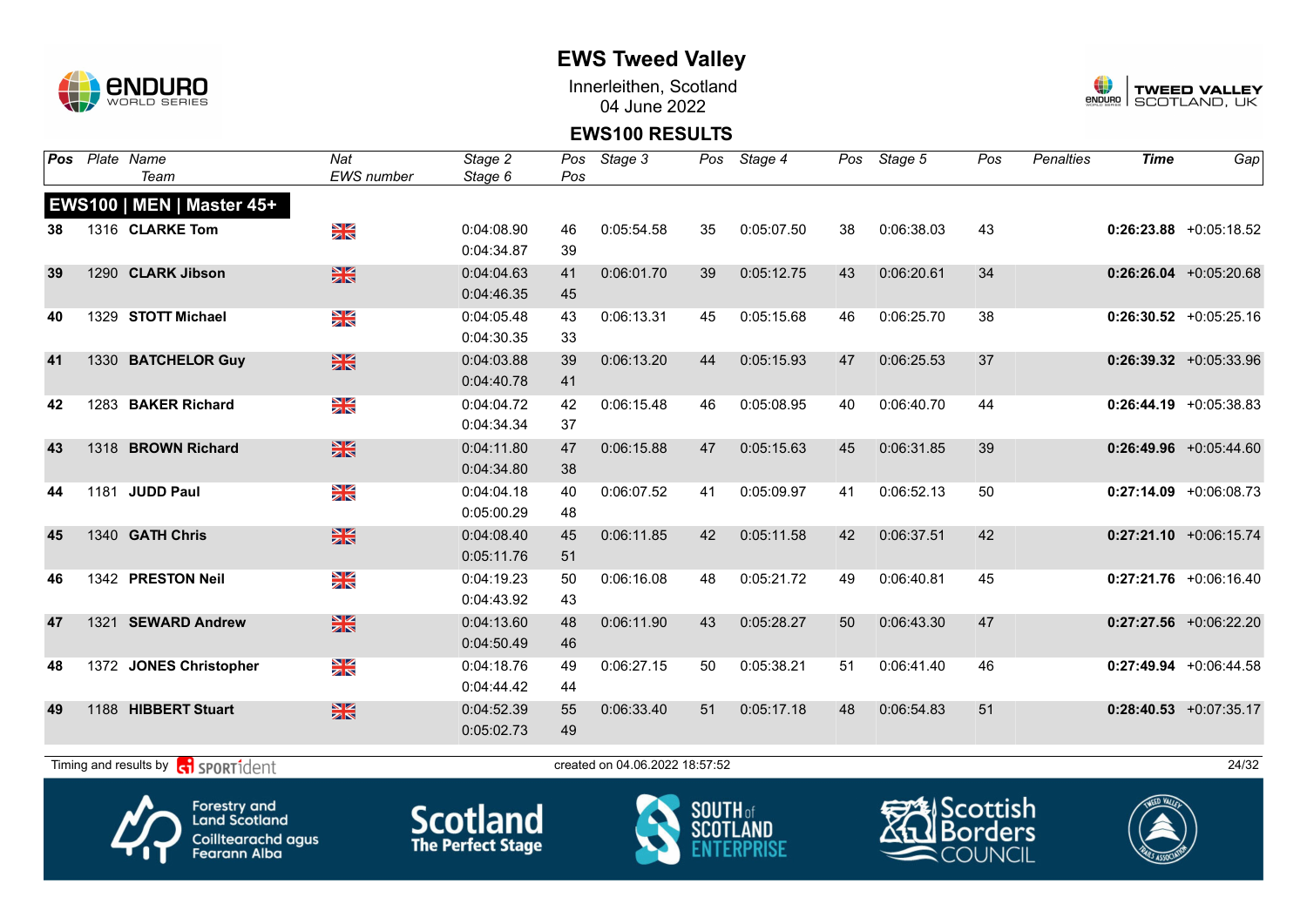

Innerleithen, Scotland 04 June 2022



#### **EWS100 RESULTS**

| <b>Pos</b>     | Plate Name                     | Nat               | Stage 2    |                | Pos Stage 3 |              | Pos Stage 4 |                | Pos Stage 5 | Pos | Penalties | <b>Time</b> | Gap                       |
|----------------|--------------------------------|-------------------|------------|----------------|-------------|--------------|-------------|----------------|-------------|-----|-----------|-------------|---------------------------|
|                | Team                           | <b>EWS</b> number | Stage 6    | Pos            |             |              |             |                |             |     |           |             |                           |
|                | EWS100   MEN   Master 45+      |                   |            |                |             |              |             |                |             |     |           |             |                           |
| 50             | 1187 KIMBERLEY Chris           | NK<br>AR          | 0:04:28.92 | 52             | 0:06:50.99  | 54           | 0:05:43.15  | 52             | 0:07:22.63  | 53  |           |             | $0:29:57.73$ +0:08:52.37  |
|                |                                |                   | 0:05:32.04 | 53             |             |              |             |                |             |     |           |             |                           |
| 51             | 1349 ROCHE John                | H                 | 0:04:38.86 | 54             | 0:06:49.63  | 53           | 0:05:44.46  | 53             | 0:07:29.77  | 55  |           |             | $0:30:02.83$ +0:08:57.47  |
|                |                                |                   | 0:05:20.11 | 52             |             |              |             |                |             |     |           |             |                           |
| 52             | 1387 MAY Kevin                 | ≫<br>Zk           | 0:04:31.44 | 53             | 0:06:45.01  | 52           | 0:06:15.60  | 55             | 0:07:28.79  | 54  |           |             | $0:31:30.10 + 0:10:24.74$ |
|                |                                |                   | 0:06:29.26 | 55             |             |              |             |                |             |     |           |             |                           |
| 53             | 1326 SHAW Robert               | $\frac{N}{N}$     | 0:05:36.81 | 56             | 0:07:27.61  | 55           | 0:06:13.82  | 54             | 0:08:20.73  | 56  |           |             | $0:33:53.54$ +0:12:48.18  |
|                |                                |                   | 0:06:14.57 | 54             |             |              |             |                |             |     |           |             |                           |
| 54             | 1345 MACKENZIE Jim             | NK<br>Ak          | 0:04:23.37 | 51             | 0:06:21.05  | 49           | 0:33:40.63  | 56             | 0:06:50.52  | 49  |           |             | $0:56:06.55 + 0:35:01.19$ |
|                |                                |                   | 0:04:50.98 | 47             |             |              |             |                |             |     |           |             |                           |
|                | DNF 1282 LAMBERT Frederic      | П                 | 0:03:20.59 | 3              |             |              | 0:04:16.15  | $\overline{4}$ | 0:05:24.78  | 2   |           |             |                           |
|                |                                |                   | 0:03:39.91 | 3              |             |              |             |                |             |     |           |             |                           |
|                | DNF 1248 GRIFFIN Ian           | NK<br>Ak          | 0:03:51.63 | 34             | 0:05:52.99  | 33           | 0:05:14.33  | 44             | 0:06:46.92  | 48  |           |             |                           |
|                |                                |                   |            |                |             |              |             |                |             |     |           |             |                           |
|                | <b>EWS100   MEN   Under 21</b> |                   |            |                |             |              |             |                |             |     |           |             |                           |
|                | 1022 JACKSON Cameron           | $\frac{N}{N}$     | 0:02:57.58 | 3              | 0:04:29.81  | 3            | 0:03:41.70  | $\mathbf{1}$   | 0:04:46.08  | 1   |           | 0:19:18.27  |                           |
|                |                                | GBR.2005.37450    | 0:03:23.10 | $\overline{1}$ |             |              |             |                |             |     |           |             |                           |
| $\overline{2}$ | 1080 SEABRIDGE Gabriel         | NK<br>ZK          | 0:02:58.25 | 4              | 0:04:29.38  | 2            | 0:03:51.32  | $\overline{2}$ | 0:04:59.00  | 6   |           |             | $0:19:48.10 + 0:00:29.83$ |
|                |                                | GBR.2003.35533    | 0:03:30.15 | 7              |             |              |             |                |             |     |           |             |                           |
| $\mathbf{3}$   | 1019 STEPHENSON Henry          | $\frac{N}{N}$     | 0:02:57.45 | $\overline{2}$ | 0:04:28.53  | $\mathbf{1}$ | 0:03:51.87  | $\overline{4}$ | 0:05:06.40  | 10  |           |             | $0:19:53.00 + 0:00:34.73$ |
|                |                                | GBR.2005.36564    | 0:03:28.75 | 5              |             |              |             |                |             |     |           |             |                           |
| 4              | 1079 EARLE Edward              | NK<br>ZK          | 0:03:04.50 | 11             | 0:04:37.48  | 6            | 0:03:52.95  | 5              | 0:04:54.26  | 3   |           |             | $0:19:57.44$ +0:00:39.17  |
|                |                                |                   | 0:03:28.25 | 4              |             |              |             |                |             |     |           |             |                           |
|                |                                |                   |            |                |             |              |             |                |             |     |           |             |                           |

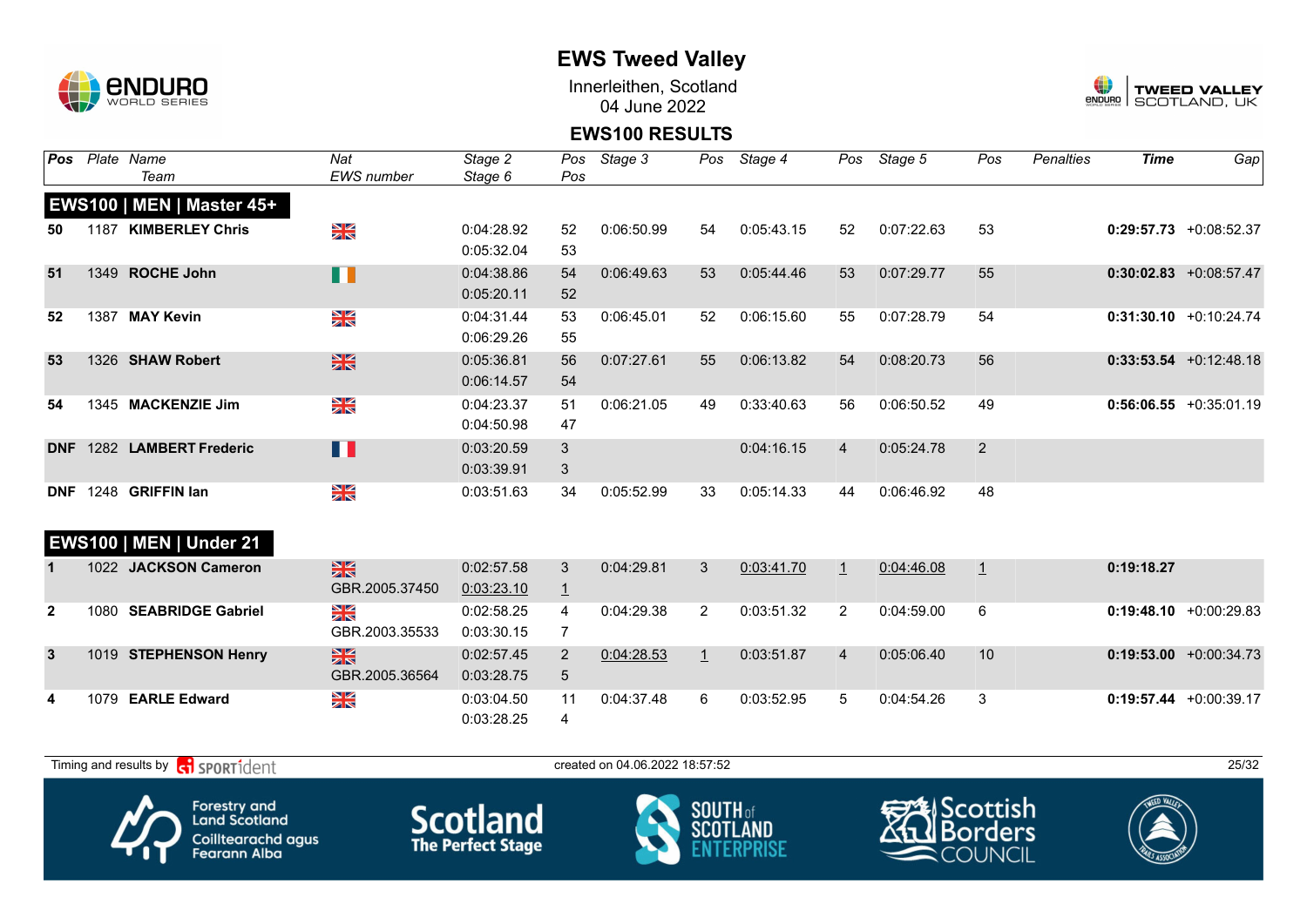

Innerleithen, Scotland 04 June 2022



#### **EWS100 RESULTS**

| <b>EWS</b> number<br>Team<br>Stage 6<br>Pos<br><b>EWS100   MEN   Under 21</b><br>$\frac{N}{N}$<br>1099 BISHOP Dougie<br>0:03:03.92<br>0:04:40.38<br>0:03:55.50<br>0:04:55.43<br>$\overline{4}$<br>$0:20:04.25$ +0:00:45.98<br>9<br>9<br>8<br>5<br>GBR.2004.33428<br>0:03:29.02<br>6<br>XK<br>$\overline{2}$<br>1023 FORSHAW Luke<br>0:03:07.19<br>0:04:32.72<br>0:03:54.64<br>6<br>0:04:51.66<br>$0:20:07.93 + 0:00:49.66$<br>16<br>6<br>4<br>GBR.2005.37800<br>20<br>0:03:41.72<br>黑<br>1024 MCCONNELL Evan<br>$\overline{7}$<br>$0:20:14.21$ +0:00:55.94<br>$\overline{7}$<br>0:03:06.92<br>0:04:39.82<br>8<br>0:03:57.15<br>10<br>0:04:59.15<br>15<br>GBR.2004.37627<br>0:03:31.17<br>8<br>≥k<br>1020 MCBRIDE Jack<br>0:03:57.44<br>9<br>8<br>0:03:05.85<br>0:04:40.45<br>10<br>0:05:06.17<br>$0:20:15.02$ +0:00:56.75<br>12<br>11<br>GBR.2005.39551<br>3<br>0:03:25.11<br>$\frac{N}{N}$<br>5<br>9<br>1051 CARR Lewis<br>0:04:53.16<br>$0:20:22.67$ +0:01:04.40<br>0:02:59.25<br>5<br>23<br>0:03:59.85<br>16<br>0:04:58.80<br>0:03:31.61<br>9<br>NK<br>ZK<br><b>MUNN Josh</b><br>0:03:56.68<br>0:05:11.17<br>$0:20:31.92$ +0:01:13.65<br>0:03:05.87<br>13<br>0:04:40.64<br>9<br>14<br>10<br>1097<br>11<br>0:03:37.56<br>14<br>$\frac{N}{N}$<br>1103 MCCRONE Hunter<br>22<br>0:03:04.12<br>0:04:37.48<br>6<br>0:03:55.45<br>$\overline{7}$<br>0:05:19.04<br>$0:20:32.05$ +0:01:13.78<br>11<br>10 | <b>Pos</b> | Plate Name | Nat | Stage 2    | Pos | Stage 3 | Pos | Stage 4 | Pos | Stage 5 | Pos | <b>Penalties</b> | <b>Time</b> | Gap |
|----------------------------------------------------------------------------------------------------------------------------------------------------------------------------------------------------------------------------------------------------------------------------------------------------------------------------------------------------------------------------------------------------------------------------------------------------------------------------------------------------------------------------------------------------------------------------------------------------------------------------------------------------------------------------------------------------------------------------------------------------------------------------------------------------------------------------------------------------------------------------------------------------------------------------------------------------------------------------------------------------------------------------------------------------------------------------------------------------------------------------------------------------------------------------------------------------------------------------------------------------------------------------------------------------------------------------------------------------------------------------------------------------|------------|------------|-----|------------|-----|---------|-----|---------|-----|---------|-----|------------------|-------------|-----|
|                                                                                                                                                                                                                                                                                                                                                                                                                                                                                                                                                                                                                                                                                                                                                                                                                                                                                                                                                                                                                                                                                                                                                                                                                                                                                                                                                                                                    |            |            |     |            |     |         |     |         |     |         |     |                  |             |     |
|                                                                                                                                                                                                                                                                                                                                                                                                                                                                                                                                                                                                                                                                                                                                                                                                                                                                                                                                                                                                                                                                                                                                                                                                                                                                                                                                                                                                    |            |            |     |            |     |         |     |         |     |         |     |                  |             |     |
|                                                                                                                                                                                                                                                                                                                                                                                                                                                                                                                                                                                                                                                                                                                                                                                                                                                                                                                                                                                                                                                                                                                                                                                                                                                                                                                                                                                                    |            |            |     |            |     |         |     |         |     |         |     |                  |             |     |
|                                                                                                                                                                                                                                                                                                                                                                                                                                                                                                                                                                                                                                                                                                                                                                                                                                                                                                                                                                                                                                                                                                                                                                                                                                                                                                                                                                                                    |            |            |     |            |     |         |     |         |     |         |     |                  |             |     |
|                                                                                                                                                                                                                                                                                                                                                                                                                                                                                                                                                                                                                                                                                                                                                                                                                                                                                                                                                                                                                                                                                                                                                                                                                                                                                                                                                                                                    |            |            |     |            |     |         |     |         |     |         |     |                  |             |     |
|                                                                                                                                                                                                                                                                                                                                                                                                                                                                                                                                                                                                                                                                                                                                                                                                                                                                                                                                                                                                                                                                                                                                                                                                                                                                                                                                                                                                    |            |            |     |            |     |         |     |         |     |         |     |                  |             |     |
|                                                                                                                                                                                                                                                                                                                                                                                                                                                                                                                                                                                                                                                                                                                                                                                                                                                                                                                                                                                                                                                                                                                                                                                                                                                                                                                                                                                                    |            |            |     |            |     |         |     |         |     |         |     |                  |             |     |
|                                                                                                                                                                                                                                                                                                                                                                                                                                                                                                                                                                                                                                                                                                                                                                                                                                                                                                                                                                                                                                                                                                                                                                                                                                                                                                                                                                                                    |            |            |     |            |     |         |     |         |     |         |     |                  |             |     |
|                                                                                                                                                                                                                                                                                                                                                                                                                                                                                                                                                                                                                                                                                                                                                                                                                                                                                                                                                                                                                                                                                                                                                                                                                                                                                                                                                                                                    |            |            |     |            |     |         |     |         |     |         |     |                  |             |     |
|                                                                                                                                                                                                                                                                                                                                                                                                                                                                                                                                                                                                                                                                                                                                                                                                                                                                                                                                                                                                                                                                                                                                                                                                                                                                                                                                                                                                    |            |            |     |            |     |         |     |         |     |         |     |                  |             |     |
|                                                                                                                                                                                                                                                                                                                                                                                                                                                                                                                                                                                                                                                                                                                                                                                                                                                                                                                                                                                                                                                                                                                                                                                                                                                                                                                                                                                                    |            |            |     |            |     |         |     |         |     |         |     |                  |             |     |
|                                                                                                                                                                                                                                                                                                                                                                                                                                                                                                                                                                                                                                                                                                                                                                                                                                                                                                                                                                                                                                                                                                                                                                                                                                                                                                                                                                                                    |            |            |     |            |     |         |     |         |     |         |     |                  |             |     |
|                                                                                                                                                                                                                                                                                                                                                                                                                                                                                                                                                                                                                                                                                                                                                                                                                                                                                                                                                                                                                                                                                                                                                                                                                                                                                                                                                                                                    |            |            |     |            |     |         |     |         |     |         |     |                  |             |     |
|                                                                                                                                                                                                                                                                                                                                                                                                                                                                                                                                                                                                                                                                                                                                                                                                                                                                                                                                                                                                                                                                                                                                                                                                                                                                                                                                                                                                    |            |            |     |            |     |         |     |         |     |         |     |                  |             |     |
|                                                                                                                                                                                                                                                                                                                                                                                                                                                                                                                                                                                                                                                                                                                                                                                                                                                                                                                                                                                                                                                                                                                                                                                                                                                                                                                                                                                                    |            |            |     |            |     |         |     |         |     |         |     |                  |             |     |
|                                                                                                                                                                                                                                                                                                                                                                                                                                                                                                                                                                                                                                                                                                                                                                                                                                                                                                                                                                                                                                                                                                                                                                                                                                                                                                                                                                                                    |            |            |     | 0:03:35.96 | 12  |         |     |         |     |         |     |                  |             |     |
| ≫≪<br>8<br>1102 LEAR Jack<br>0:03:02.83<br>0:03:58.95<br>0:05:06.12<br>$0:20:37.89$ +0:01:19.62<br>12<br>8<br>0:04:46.88<br>17<br>15                                                                                                                                                                                                                                                                                                                                                                                                                                                                                                                                                                                                                                                                                                                                                                                                                                                                                                                                                                                                                                                                                                                                                                                                                                                               |            |            |     |            |     |         |     |         |     |         |     |                  |             |     |
| GBR.2002.39106<br>0:03:43.11<br>23                                                                                                                                                                                                                                                                                                                                                                                                                                                                                                                                                                                                                                                                                                                                                                                                                                                                                                                                                                                                                                                                                                                                                                                                                                                                                                                                                                 |            |            |     |            |     |         |     |         |     |         |     |                  |             |     |
| $\frac{N}{N}$<br>1029 VARNDELL Joe<br>13<br>0:03:07.31<br>0:04:45.45<br>0:03:57.47<br>12<br>0:05:11.13<br>$0:20:39.38$ +0:01:21.11<br>13<br>17<br>14                                                                                                                                                                                                                                                                                                                                                                                                                                                                                                                                                                                                                                                                                                                                                                                                                                                                                                                                                                                                                                                                                                                                                                                                                                               |            |            |     |            |     |         |     |         |     |         |     |                  |             |     |
| 0:03:38.02<br>15                                                                                                                                                                                                                                                                                                                                                                                                                                                                                                                                                                                                                                                                                                                                                                                                                                                                                                                                                                                                                                                                                                                                                                                                                                                                                                                                                                                   |            |            |     |            |     |         |     |         |     |         |     |                  |             |     |
| X<br>1096 STORR Sam<br>0:05:13.15<br>17<br>0:03:00.32<br>6<br>0:04:48.17<br>19<br>0:04:07.08<br>20<br>$0:20:40.90 + 0:01:22.63$<br>14                                                                                                                                                                                                                                                                                                                                                                                                                                                                                                                                                                                                                                                                                                                                                                                                                                                                                                                                                                                                                                                                                                                                                                                                                                                              |            |            |     |            |     |         |     |         |     |         |     |                  |             |     |
| GBR.2004.40312<br>0:03:32.18<br>10                                                                                                                                                                                                                                                                                                                                                                                                                                                                                                                                                                                                                                                                                                                                                                                                                                                                                                                                                                                                                                                                                                                                                                                                                                                                                                                                                                 |            |            |     |            |     |         |     |         |     |         |     |                  |             |     |
| $\frac{N}{N}$<br>1025 ROBINSON Harry<br>18<br>15<br>0:03:07.50<br>18<br>0:04:43.81<br>13<br>0:03:57.93<br>13<br>0:05:14.05<br>$0:20:42.02$ +0:01:23.75                                                                                                                                                                                                                                                                                                                                                                                                                                                                                                                                                                                                                                                                                                                                                                                                                                                                                                                                                                                                                                                                                                                                                                                                                                             |            |            |     |            |     |         |     |         |     |         |     |                  |             |     |
| 0:03:38.73<br>16                                                                                                                                                                                                                                                                                                                                                                                                                                                                                                                                                                                                                                                                                                                                                                                                                                                                                                                                                                                                                                                                                                                                                                                                                                                                                                                                                                                   |            |            |     |            |     |         |     |         |     |         |     |                  |             |     |
| HD 11<br>0:03:10.30<br>0:03:58.03<br>0:05:08.89<br>12<br>$0:20:42.84$ +0:01:24.57<br>16<br>1026 SWEENY Darragh<br>20<br>0:04:45.98<br>15<br>14                                                                                                                                                                                                                                                                                                                                                                                                                                                                                                                                                                                                                                                                                                                                                                                                                                                                                                                                                                                                                                                                                                                                                                                                                                                     |            |            |     |            |     |         |     |         |     |         |     |                  |             |     |
| 17<br>0:03:39.64                                                                                                                                                                                                                                                                                                                                                                                                                                                                                                                                                                                                                                                                                                                                                                                                                                                                                                                                                                                                                                                                                                                                                                                                                                                                                                                                                                                   |            |            |     |            |     |         |     |         |     |         |     |                  |             |     |

Forestry and<br>Land Scotland

Coilltearachd agus<br>Fearann Alba







 $T$ iming and results by  $\overline{c_1}$  SPORT1 $\overline{1}$  dent to created on 04.06.2022 18:57:52 26/32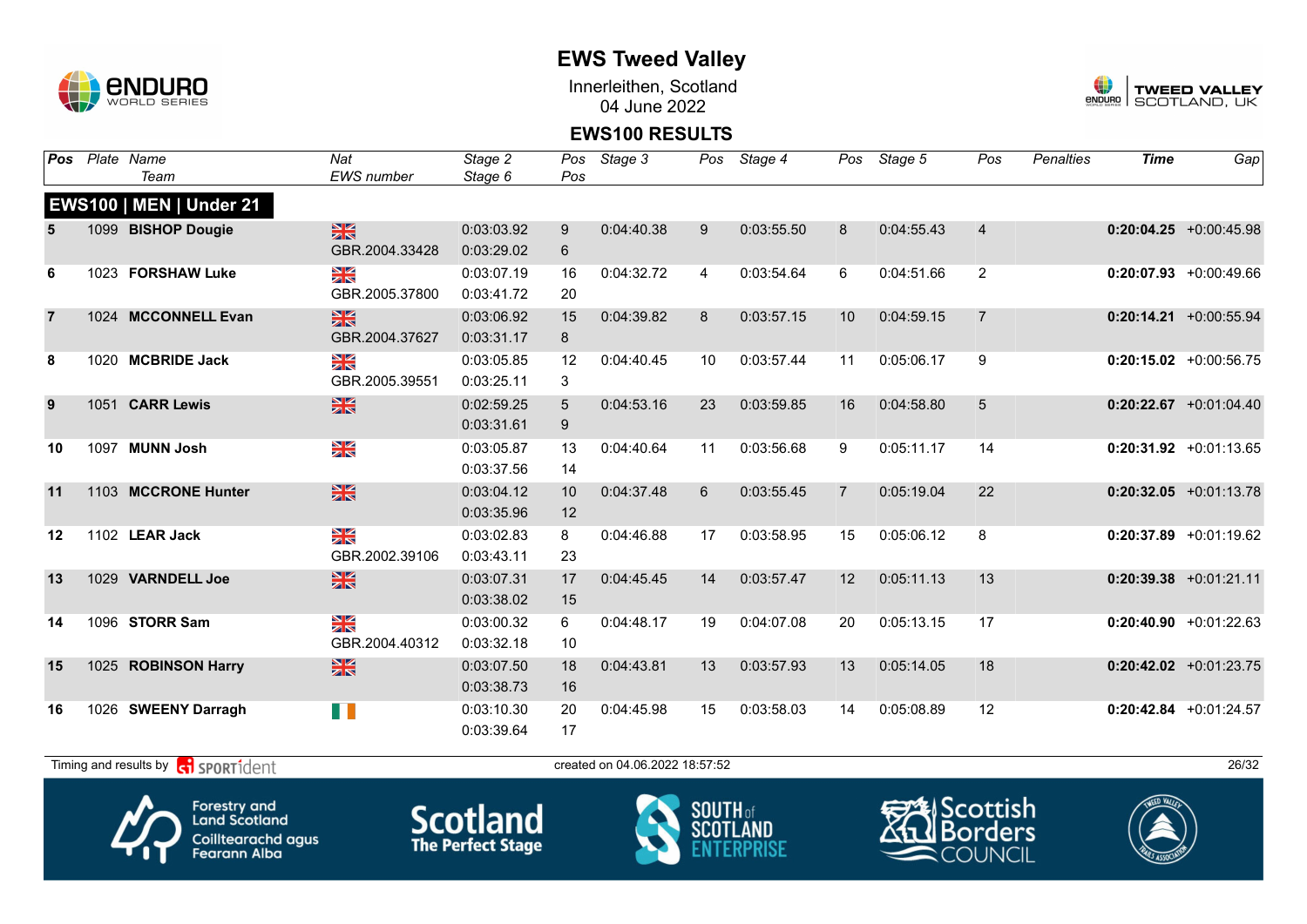

Innerleithen, Scotland 04 June 2022



#### **EWS100 RESULTS**

| Pos |      | Plate Name                     | Nat               | Stage 2    | Pos | Stage 3    |    | Pos Stage 4 | Pos | Stage 5    | Pos | <b>Penalties</b> | <b>Time</b> | Gap                       |
|-----|------|--------------------------------|-------------------|------------|-----|------------|----|-------------|-----|------------|-----|------------------|-------------|---------------------------|
|     |      | Team                           | <b>EWS</b> number | Stage 6    | Pos |            |    |             |     |            |     |                  |             |                           |
|     |      | <b>EWS100   MEN   Under 21</b> |                   |            |     |            |    |             |     |            |     |                  |             |                           |
| 17  |      | 1081 ACKROYD Jack              | $\frac{N}{N}$     | 0:03:06.25 | 14  | 0:04:46.68 | 16 | 0:04:05.62  | 19  | 0:05:18.91 | 21  |                  |             | $0:20:52.52$ +0:01:34.25  |
|     |      |                                |                   | 0:03:35.06 | 11  |            |    |             |     |            |     |                  |             |                           |
| 18  |      | 1101 ALLARDYCE Connel          | N<br>X            | 0:03:12.61 | 22  | 0:04:43.18 | 12 | 0:04:00.98  | 17  | 0:05:12.87 | 15  |                  |             | $0:21:00.29$ +0:01:42.02  |
|     |      |                                |                   | 0:03:50.65 | 29  |            |    |             |     |            |     |                  |             |                           |
| 19  |      | 1076 MURPHY Craig              | $\frac{N}{N}$     | 0:03:14.13 | 24  | 0:04:53.31 | 24 | 0:04:07.22  | 21  | 0:05:13.00 | 16  |                  |             | $0:21:08.90 +0:01:50.63$  |
|     |      |                                |                   | 0:03:41.24 | 18  |            |    |             |     |            |     |                  |             |                           |
| 20  | 1031 | <b>JOHNSON Jasper</b>          | ≫≪                | 0:03:16.60 | 27  | 0:05:02.86 | 27 | 0:04:02.31  | 18  | 0:05:07.35 | 11  |                  |             | $0:21:10.47$ +0:01:52.20  |
|     |      |                                | GBR.2003.37874    | 0:03:41.35 | 19  |            |    |             |     |            |     |                  |             |                           |
| 21  |      | 1108 SCHONE Max                | N N               | 0:03:19.18 | 29  | 0:04:51.73 | 20 | 0:04:07.52  | 22  | 0:05:15.66 | 19  |                  |             | $0:21:10.50 + 0:01:52.23$ |
|     |      |                                | IRL.2004.50522    | 0:03:36.41 | 13  |            |    |             |     |            |     |                  |             |                           |
| 22  |      | 1106 CARLYLE Angus             | ≫<br>X            | 0:03:13.01 | 23  | 0:04:47.92 | 18 | 0:04:07.70  | 23  | 0:05:21.03 | 23  |                  |             | $0:21:11.81$ +0:01:53.54  |
|     |      |                                |                   | 0:03:42.15 | 21  |            |    |             |     |            |     |                  |             |                           |
| 23  |      | 1098 BROWN Cammy               | $\frac{N}{N}$     | 0:03:09.45 | 19  | 0:04:53.08 | 22 | 0:04:12.67  | 26  | 0:05:23.32 | 24  |                  |             | $0:21:28.87$ +0:02:10.60  |
|     |      |                                |                   | 0:03:50.35 | 28  |            |    |             |     |            |     |                  |             |                           |
| 24  | 1027 | <b>WHITE Jake</b>              | $\blacksquare$    | 0:03:20.44 | 30  | 0:05:00.18 | 25 | 0:04:08.62  | 24  | 0:05:17.59 | 20  |                  |             | $0:21:29.25$ +0:02:10.98  |
|     |      |                                | IRL.2005.30486    | 0:03:42.42 | 22  |            |    |             |     |            |     |                  |             |                           |
| 25  |      | 1038 CROS Dorian               | n i               | 0:03:11.13 | 21  | 0:04:51.97 | 21 | 0:04:10.53  | 25  | 0:05:37.61 | 30  |                  |             | $0:21:40.94$ +0:02:22.67  |
|     |      |                                | FRA.2002.34042    | 0:03:49.70 | 25  |            |    |             |     |            |     |                  |             |                           |
| 26  |      | 1264 JONES Owen                | N<br>X            | 0:03:18.60 | 28  | 0:05:02.81 | 26 | 0:04:17.23  | 28  | 0:05:25.66 | 25  |                  |             | $0:21:56.35 +0:02:38.08$  |
|     |      |                                | GBR.2003.36320    | 0:03:52.05 | 31  |            |    |             |     |            |     |                  |             |                           |
| 27  |      | 1265 LODER Fergus              | $\frac{N}{N}$     | 0:03:21.28 | 31  | 0:05:03.20 | 28 | 0:04:13.51  | 27  | 0:05:28.61 | 26  |                  |             | $0:21:56.44 + 0:02:38.17$ |
|     |      |                                |                   | 0:03:49.84 | 26  |            |    |             |     |            |     |                  |             |                           |
| 28  |      | 1105 BRODISON James            | $\frac{N}{N}$     | 0:03:21.55 | 32  | 0:05:09.67 | 30 | 0:04:22.27  | 31  | 0:05:30.73 | 27  |                  |             | $0:22:09.10$ +0:02:50.83  |
|     |      |                                |                   | 0:03:44.88 | 24  |            |    |             |     |            |     |                  |             |                           |

 $T$ iming and results by  $\overline{c_1}$  SPORT1 $\overline{1}$  dent to created on 04.06.2022 18:57:52 27/32







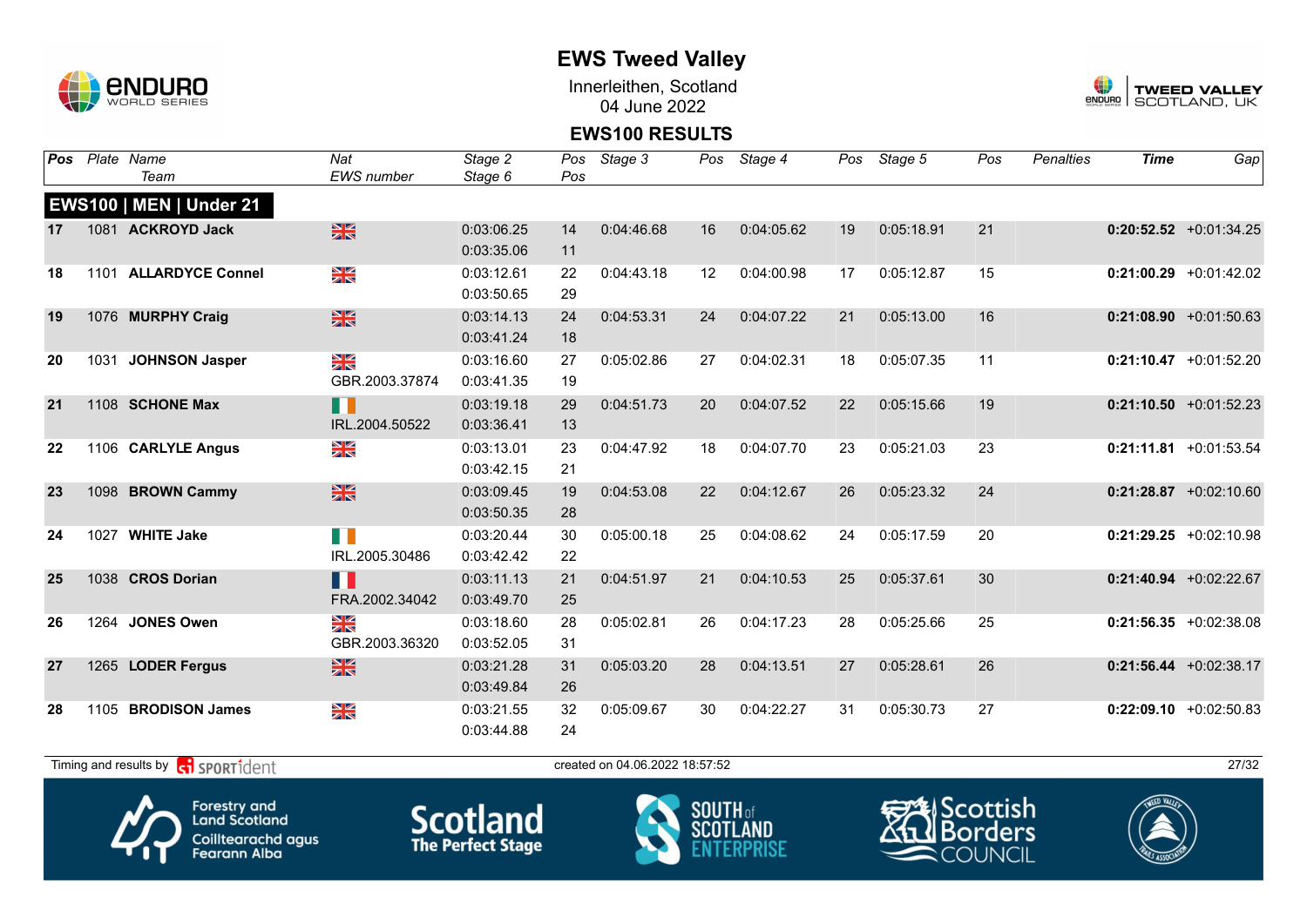

Innerleithen, Scotland 04 June 2022



#### **EWS100 RESULTS**

| Pos |      | Plate Name                                                  | Nat               | Stage 2    | Pos            | Stage 3                        |    | Pos Stage 4 |    | Pos Stage 5 | Pos | <b>Penalties</b> | <b>Time</b> | Gap                       |
|-----|------|-------------------------------------------------------------|-------------------|------------|----------------|--------------------------------|----|-------------|----|-------------|-----|------------------|-------------|---------------------------|
|     |      | Team                                                        | <b>EWS</b> number | Stage 6    | Pos            |                                |    |             |    |             |     |                  |             |                           |
|     |      | <b>EWS100   MEN   Under 21</b>                              |                   |            |                |                                |    |             |    |             |     |                  |             |                           |
| 29  |      | 1078 TOWNSEND Adam                                          | $\frac{N}{N}$     | 0:03:15.98 | 25             | 0:05:21.23                     | 34 | 0:04:19.00  | 29 | 0:05:33.60  | 28  |                  |             | $0:22:26.84$ +0:03:08.57  |
|     |      |                                                             |                   | 0:03:57.03 | 34             |                                |    |             |    |             |     |                  |             |                           |
| 30  |      | 1100 EVANS Josh                                             | XK<br>X           | 0:03:16.47 | 26             | 0:05:04.27                     | 29 | 0:04:19.55  | 30 | 0:06:06.44  | 34  |                  |             | $0:22:38.04$ +0:03:19.77  |
|     |      |                                                             |                   | 0:03:51.31 | 30             |                                |    |             |    |             |     |                  |             |                           |
| 31  |      | 1269 MOORE Findlay                                          | $\frac{N}{N}$     | 0:03:27.21 | 33             | 0:05:12.16                     | 31 | 0:04:27.83  | 32 | 0:05:36.78  | 29  |                  |             | $0:22:40.94$ +0:03:22.67  |
|     |      |                                                             |                   | 0:03:56.96 | 33             |                                |    |             |    |             |     |                  |             |                           |
| 32  |      | 1028 REEDER Harry                                           | $\frac{N}{N}$     | 0:03:34.23 | 36             | 0:05:17.60                     | 33 | 0:04:30.19  | 33 | 0:05:44.06  | 31  |                  |             | $0:23:00.36$ +0:03:42.09  |
|     |      |                                                             |                   | 0:03:54.28 | 32             |                                |    |             |    |             |     |                  |             |                           |
| 33  | 1021 | <b>BEHER Jonathan</b>                                       | $\frac{N}{N}$     | 0:03:28.31 | 34             | 0:05:13.83                     | 32 | 0:04:35.33  | 34 | 0:05:55.27  | 33  |                  |             | $0:23:31.53$ +0:04:13.26  |
|     |      |                                                             |                   | 0:04:18.79 | 35             |                                |    |             |    |             |     |                  |             |                           |
| 34  |      | 1030 BIRCHILL Freddy                                        | NK<br>ZK          | 0:03:02.71 | $\overline{7}$ | 0:04:33.02                     | 5  | 0:03:51.78  | 3  | 0:08:56.59  | 39  |                  |             | $0:24:14.33 + 0:04:56.06$ |
|     |      |                                                             |                   | 0:03:50.23 | 27             |                                |    |             |    |             |     |                  |             |                           |
| 35  |      | 1262 MCCARTNEY Alice                                        | $\frac{N}{N}$     | 0:03:55.16 | 39             | 0:05:54.78                     | 36 | 0:04:49.05  | 36 | 0:05:53.40  | 32  |                  |             | $0:24:52.86$ +0:05:34.59  |
|     |      |                                                             |                   | 0:04:20.47 | 36             |                                |    |             |    |             |     |                  |             |                           |
| 36  |      | 1110 CLARK Dan                                              | NK<br>ZK          | 0:03:40.37 | 37             | 0:06:56.93                     | 38 | 0:05:05.83  | 37 | 0:06:18.79  | 35  |                  |             | $0:27:07.49$ +0:07:49.22  |
|     |      |                                                             |                   | 0:05:05.57 | 39             |                                |    |             |    |             |     |                  |             |                           |
| 37  |      | 1107 O'MALLEY Daniel                                        | 米门                | 0:04:14.82 | 40             | 0:06:29.63                     | 37 | 0:05:26.25  | 38 | 0:07:08.78  | 36  |                  |             | $0:28:19.67$ +0:09:01.40  |
|     |      |                                                             | AUS.2002.40480    | 0:05:00.19 | 38             |                                |    |             |    |             |     |                  |             |                           |
| 38  |      | 1111 JEFFREYS Finn                                          | NK<br>AR          | 0:04:35.25 | 41             | 0:07:30.10                     | 40 | 0:05:45.30  | 39 | 0:07:47.00  | 37  |                  |             | $0:32:42.36$ +0:13:24.09  |
|     |      |                                                             |                   | 0:07:04.71 | 41             |                                |    |             |    |             |     |                  |             |                           |
| 39  |      | 1263 JONES Aiden                                            | $\frac{N}{N}$     | 0:05:20.02 | 42             | 0:07:39.69                     | 41 | 0:06:08.07  | 40 | 0:09:08.34  | 40  |                  |             | $0:33:13.87$ +0:13:55.60  |
|     |      |                                                             |                   | 0:04:57.75 | 37             |                                |    |             |    |             |     |                  |             |                           |
| 40  |      | 1268 MORSHUIS Ties                                          |                   | 0:05:50.65 | 43             | 0:07:28.71                     | 39 | 0:07:11.60  | 41 | 0:08:24.93  | 38  |                  |             | $0:34:45.69$ +0:15:27.42  |
|     |      |                                                             |                   | 0:05:49.80 | 40             |                                |    |             |    |             |     |                  |             |                           |
|     |      | Timing and results by <b>container that the SPORT1</b> dent |                   |            |                | created on 04.06.2022 18:57:52 |    |             |    |             |     |                  |             | 28/32                     |
|     |      |                                                             |                   |            |                |                                |    |             |    |             |     |                  |             |                           |







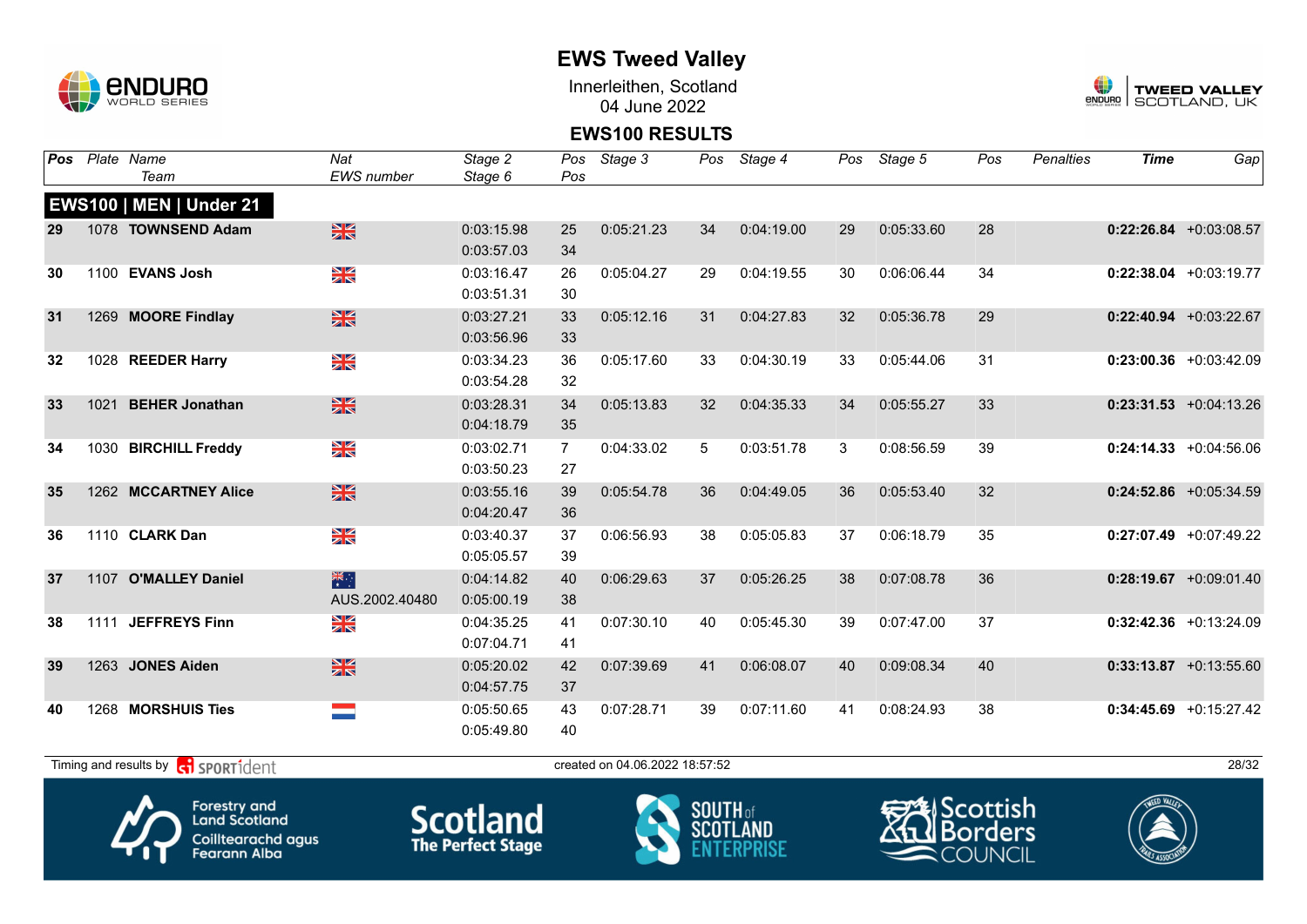

Innerleithen, Scotland 04 June 2022



#### **EWS100 RESULTS**

| Pos            |      | Plate Name<br>Team             | Nat<br><b>EWS</b> number        | Stage 2<br>Stage 6       | Pos<br>Pos                       | Stage 3    | Pos            | Stage 4    | Pos            | Stage 5    | Pos            | Penalties | Time       | Gap                       |
|----------------|------|--------------------------------|---------------------------------|--------------------------|----------------------------------|------------|----------------|------------|----------------|------------|----------------|-----------|------------|---------------------------|
|                |      | <b>EWS100   MEN   Under 21</b> |                                 |                          |                                  |            |                |            |                |            |                |           |            |                           |
|                |      | DNF 1271 ELLIOTT James         | $\frac{N}{N}$                   | 0:02:53.90<br>0:03:23.12 | $\overline{1}$<br>2              |            |                |            |                |            |                |           |            |                           |
|                |      | DNF 1104 PENMAN Cameron        | NK<br>ZK                        | 0:03:29.55               | 35                               | 0:08:30.00 | 42             | 0:04:44.35 | 35             |            |                |           |            |                           |
| <b>DNF</b>     |      | 1083 JONES Valentino           | $\frac{N}{N}$                   | 0:03:50.12               | 38                               | 0:05:44.11 | 35             | 0:07:30.87 | 42             |            |                |           |            |                           |
| <b>DNS</b>     |      | 1266 DONALDSON Rhys            | NK<br>ZK                        |                          |                                  |            |                |            |                |            |                |           |            |                           |
|                |      | EWS100   WOMEN                 |                                 |                          |                                  |            |                |            |                |            |                |           |            |                           |
|                |      | 1255 MORGAN Jessie-may         | $\frac{N}{N}$<br>GBR.1992.30385 | 0:03:32.98<br>0:04:01.59 | $\overline{1}$<br>$\overline{1}$ | 0:05:07.82 | $\mathbf{1}$   | 0:04:24.73 | $\mathbf{1}$   | 0:05:33.75 | $\mathbf{1}$   |           | 0:22:40.87 |                           |
| $\overline{2}$ |      | 1376 GIBLIN Megan-Thalia       | $\frac{N}{N}$<br>GBR.1997.38660 | 0:03:48.21<br>0:04:16.16 | 6<br>3                           | 0:05:25.63 | $\overline{2}$ | 0:04:47.87 | 3              | 0:06:00.98 | 2              |           |            | $0:24:18.85 +0:01:37.98$  |
| $\mathbf{3}$   |      | 1353 WILSON Kerry              | $\frac{N}{N}$                   | 0:03:35.85<br>0:04:12.49 | 2<br>2                           | 0:05:34.15 | 5              | 0:04:52.40 | 6              | 0:06:06.87 | 5              |           |            | $0:24:21.76$ +0:01:40.89  |
| 4              |      | 1366 WHYTE Megan               | NK<br>ZK                        | 0:03:40.57<br>0:04:29.11 | 3<br>6                           | 0:05:29.97 | 4              | 0:04:46.99 | $\overline{2}$ | 0:06:03.85 | $\overline{4}$ |           |            | $0:24:30.49$ +0:01:49.62  |
| 5              |      | 1135 MANNING Rachel            | $\frac{N}{N}$                   | 0:03:50.50<br>0:04:16.79 | 8<br>$\overline{4}$              | 0:05:35.70 | 6              | 0:04:48.52 | $\overline{4}$ | 0:06:02.83 | 3              |           |            | $0:24:34.34 + 0:01:53.47$ |
| 6              | 1167 | <b>ALLAN Laura</b>             | NK<br>ZK                        | 0:03:48.87<br>0:04:30.58 | $\overline{7}$<br>7              | 0:05:43.90 | $\overline{7}$ | 0:04:56.67 | $\overline{7}$ | 0:06:15.67 | 6              |           |            | $0:25:15.69$ +0:02:34.82  |
| $\overline{7}$ |      | 1364 WARNET Puck               | <b>STATISTICS</b>               | 0:04:00.73<br>0:04:27.72 | 10<br>$\sqrt{5}$                 | 0:05:48.75 | 9              | 0:05:01.43 | 8              | 0:06:28.67 | 8              |           |            | $0:25:47.30 + 0:03:06.43$ |

 $T$ iming and results by  $\overline{c_1}$  SPORT1 $\overline{d}$  enter the created on 04.06.2022 18:57:52 29/32









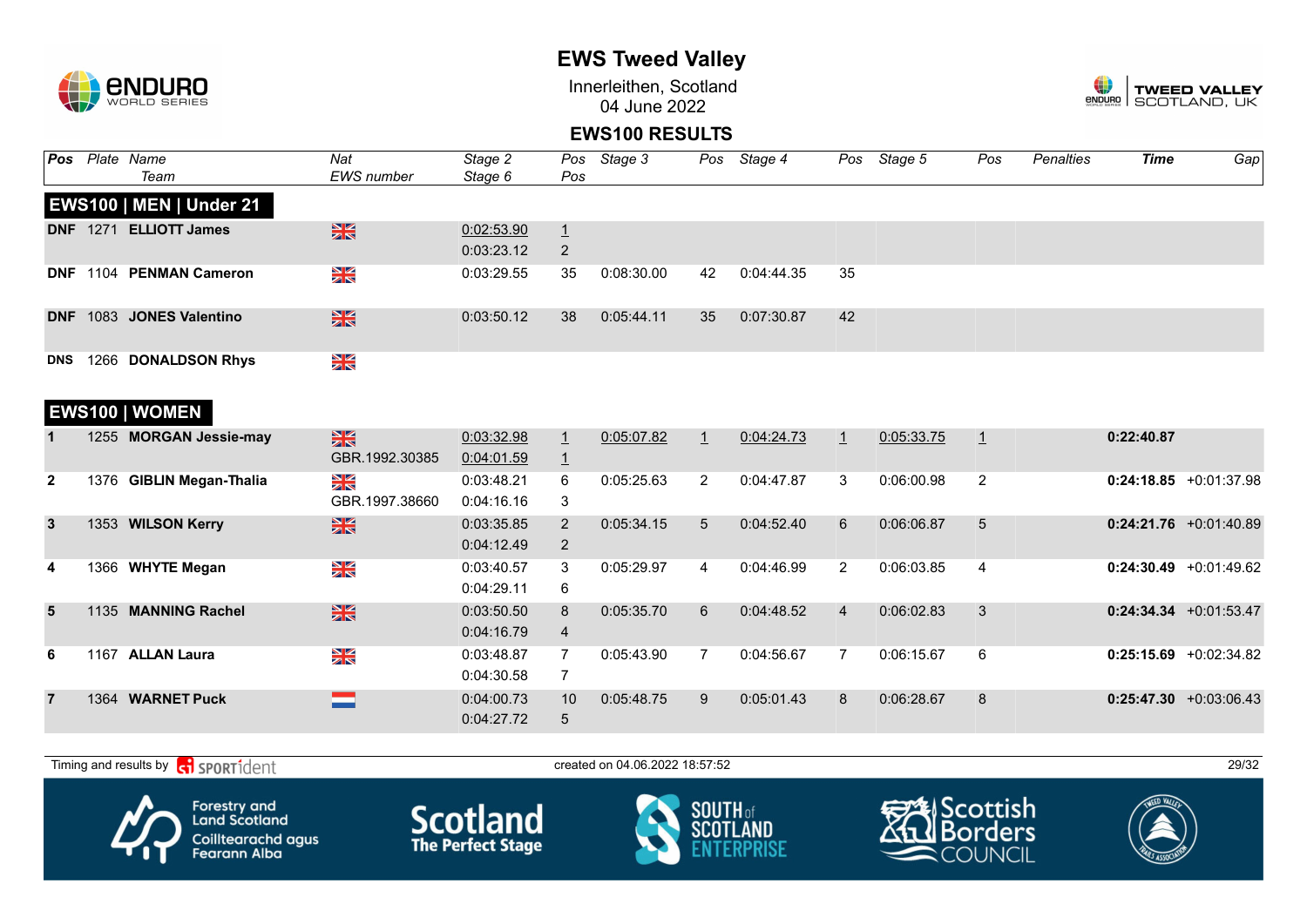

Innerleithen, Scotland 04 June 2022



### **EWS100 RESULTS**

| Pos        |      | Plate Name<br>Team                                | Nat<br><b>EWS</b> number    | Stage 2<br>Stage 6       | Pos<br>Pos     | Stage 3                        | Pos                                | Stage 4    | Pos | Stage 5    | Pos            | <b>Penalties</b> | <b>Time</b> | Gap                       |
|------------|------|---------------------------------------------------|-----------------------------|--------------------------|----------------|--------------------------------|------------------------------------|------------|-----|------------|----------------|------------------|-------------|---------------------------|
|            |      | EWS100   WOMEN                                    |                             |                          |                |                                |                                    |            |     |            |                |                  |             |                           |
| 8          |      | 1253 HARPER BROWN Daisy                           | N<br>X                      | 0:04:07.70               | 13             | 0:05:46.68                     | 8                                  | 0:05:14.43 | 12  | 0:06:30.50 | 9              |                  |             | $0:26:21.47 + 0:03:40.60$ |
|            |      |                                                   |                             | 0:04:42.16               | 9              |                                |                                    |            |     |            |                |                  |             |                           |
| 9          |      | 1365 INGLIS Grace                                 | 米                           | 0:04:00.67               | 9              | 0:06:05.00                     | 11                                 | 0:05:12.23 | 10  | 0:06:21.52 | $\overline{7}$ |                  |             | $0:26:27.37 + 0:03:46.50$ |
|            |      |                                                   |                             | 0:04:47.95               | 11             |                                |                                    |            |     |            |                |                  |             |                           |
| 10         |      | 1377 HASSAN Mikyla                                | ÷, <u>sik</u>               | 0:04:07.11               | 12             | 0:06:18.74                     | 14                                 | 0:05:14.15 | 11  | 0:06:52.33 | 12             |                  |             | $0:27:24.21$ +0:04:43.34  |
|            |      |                                                   |                             | 0:04:51.88               | 12             |                                |                                    |            |     |            |                |                  |             |                           |
| 11         | 1381 | <b>WRIGHT Sally</b>                               | 米                           | 0:04:08.37               | 14             | 0:06:31.20                     | 15                                 | 0:05:22.18 | 13  | 0:06:41.57 | 10             |                  |             | $0:27:28.09$ +0:04:47.22  |
|            |      |                                                   |                             | 0:04:44.77               | 10             |                                |                                    |            |     |            |                |                  |             |                           |
| 12         |      | 1386 MAY Katie                                    | X                           | 0:04:17.43               | 15             | 0:06:02.73                     | 10                                 | 0:05:34.17 | 15  | 0:06:42.07 | 11             |                  |             | $0:27:41.29$ +0:05:00.42  |
|            |      |                                                   | GBR.1993.37796              | 0:05:04.89               | 13             |                                |                                    |            |     |            |                |                  |             |                           |
| 13         |      | 1379 NICE Melanie                                 | 米                           | 0:04:19.17               | 16             | 0:06:08.13                     | 12                                 | 0:05:36.62 | 16  | 0:07:20.57 | 13             |                  |             | $0:28:51.06$ +0:06:10.19  |
|            |      |                                                   |                             | 0:05:26.57               | 14             |                                |                                    |            |     |            |                |                  |             |                           |
| 14         |      | 1369 BOWEN Alice                                  | NK<br>Ak                    | 0:04:32.27               | 18             | 0:06:38.42                     | 16                                 | 0:05:29.93 | 14  | 0:07:27.90 | 14             |                  |             | $0:29:58.70 +0:07:17.83$  |
|            |      |                                                   |                             | 0:05:50.18               | 16             |                                |                                    |            |     |            |                |                  |             |                           |
| 15         |      | 1363 JAMES Molly                                  | $\frac{N}{N}$               | 0:04:22.34               | 17             | 0:07:16.03                     | 19                                 | 0:05:55.44 | 17  | 0:07:54.18 | 16             |                  |             | $0:30:57.44$ +0:08:16.57  |
|            |      |                                                   | GBR.1997.40407              | 0:05:29.45               | 15             |                                |                                    |            |     |            |                |                  |             |                           |
| 16         | 1384 | <b>DAVIES Sarah-Alice</b>                         | XX                          | 0:04:50.10               | 19             | 0:07:05.87                     | 17                                 | 0:06:21.67 | 18  | 0:07:36.20 | 15             |                  |             | $0:31:48.26 + 0:09:07.39$ |
|            |      |                                                   | GBR.1988.50454              | 0:05:54.42               | 18             |                                |                                    |            |     |            |                |                  |             |                           |
| 17         |      | 1259 SMITH Emily                                  | $\frac{\text{N}}{\text{N}}$ | 0:04:00.73               | 10             | 0:06:09.47                     | 13                                 | 0:05:09.33 | 9   | 0:13:42.84 | 18             |                  |             | $0:33:41.49 +0:11:00.62$  |
|            |      |                                                   |                             | 0:04:39.12               | 8              |                                |                                    |            |     |            |                |                  |             |                           |
| 18         |      | 1373 FARRELL Marie                                | n a                         | 0:06:33.38               | 20             | 0:07:14.18                     | 18                                 | 0:07:11.90 | 19  | 0:08:32.00 | 17             |                  |             | $0:35:21.72$ +0:12:40.85  |
|            |      |                                                   |                             | 0:05:50.26               | 17             |                                |                                    |            |     |            |                |                  |             |                           |
| <b>DNF</b> |      | 1352 CHAPPETTA Christina                          | $\equiv$                    | 0:03:40.80               | $\overline{4}$ | 0:05:29.93                     | 3                                  | 0:04:48.69 | 5   |            |                |                  |             |                           |
|            |      |                                                   | USA.1989.22479              |                          |                |                                |                                    |            |     |            |                |                  |             |                           |
|            |      |                                                   |                             |                          |                |                                |                                    |            |     |            |                |                  |             | 30/32                     |
|            |      | Timing and results by contract of the SPORT1 dent |                             |                          |                | created on 04.06.2022 18:57:52 |                                    |            |     |            |                |                  |             |                           |
|            |      | <b>Forestry and</b>                               |                             |                          |                |                                |                                    |            |     | ヂしScottish |                |                  |             |                           |
|            |      | <b>Land Scotland</b>                              |                             | <b>Scotland</b>          |                |                                | <b>SOUTH of</b><br><b>SCOTLAND</b> |            |     |            |                |                  |             |                           |
|            |      | <b>Coilltearachd agus</b>                         |                             | <b>The Perfect Stage</b> |                |                                |                                    |            |     |            | <b>Borders</b> |                  |             |                           |
|            |      | <b>Fearann Alba</b>                               |                             |                          |                |                                |                                    |            |     |            | <b>COUNCIL</b> |                  |             |                           |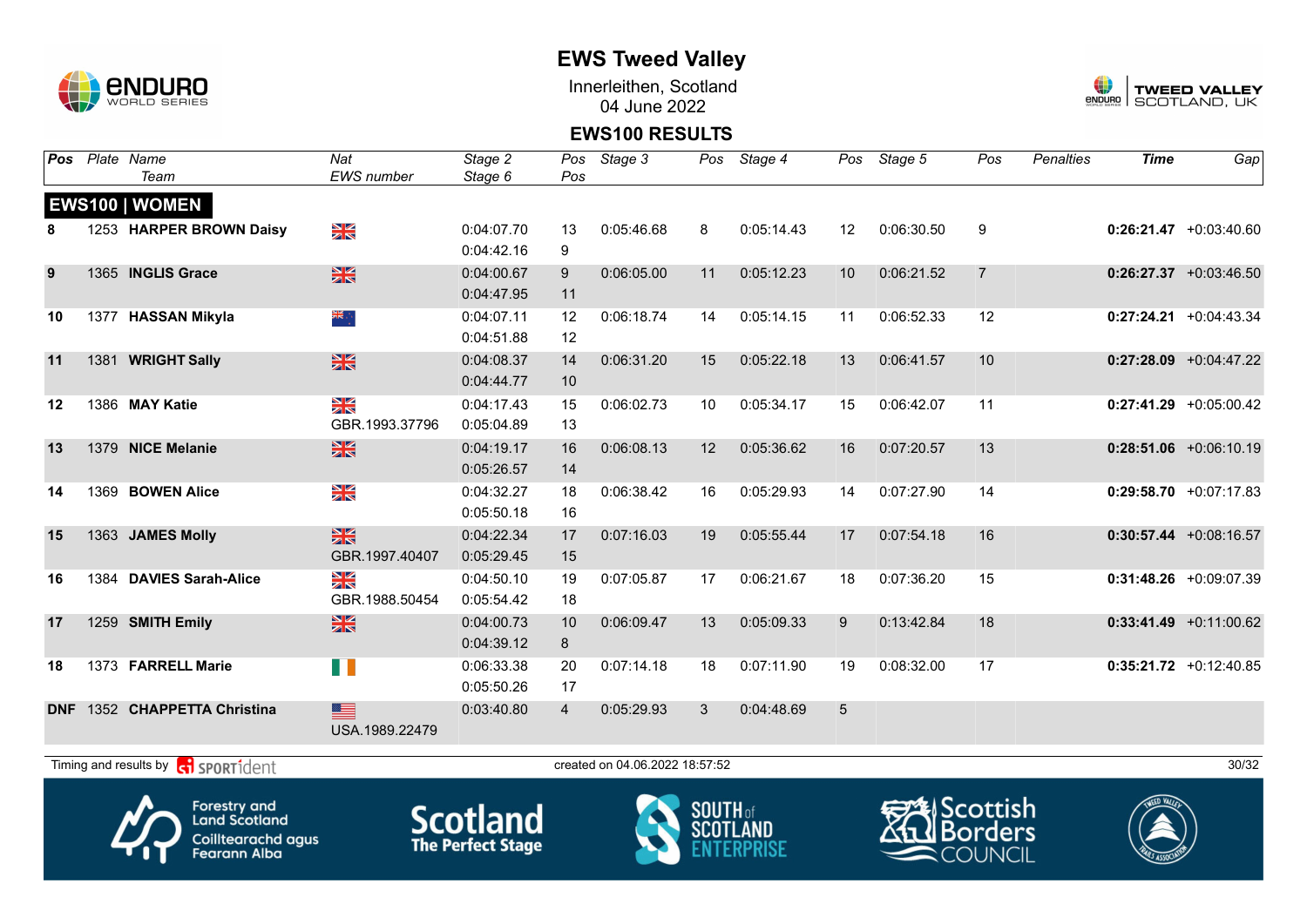

Innerleithen, Scotland 04 June 2022



#### **EWS100 RESULTS**

| <b>Pos</b>     |      | Plate Name                  | Nat                             | Stage 2    | Pos            | Stage 3    |                | Pos Stage 4 | Pos            | Stage 5    | Pos            | <b>Penalties</b> | <b>Time</b> | Gap                       |
|----------------|------|-----------------------------|---------------------------------|------------|----------------|------------|----------------|-------------|----------------|------------|----------------|------------------|-------------|---------------------------|
|                |      | Team                        | <b>EWS</b> number               | Stage 6    | Pos            |            |                |             |                |            |                |                  |             |                           |
|                |      | <b>EWS100   WOMEN</b>       |                                 |            |                |            |                |             |                |            |                |                  |             |                           |
|                |      | DNF 1354 MOYNIHAN Kirstin   | ¥≼                              | 0:03:41.43 | 5              | 1:17:39.37 | 20             |             |                |            |                |                  |             |                           |
|                |      |                             |                                 |            |                |            |                |             |                |            |                |                  |             |                           |
|                |      | EWS100   WOMEN   Master 35+ |                                 |            |                |            |                |             |                |            |                |                  |             |                           |
|                |      | 1356 WAKELY Katie           | $\frac{N}{N}$                   | 0:03:29.45 | $\perp$        | 0:05:16.93 | $\perp$        | 0:04:38.70  | $\perp$        | 0:05:46.27 | $\perp$        |                  | 0:23:01.52  |                           |
|                |      |                             |                                 | 0:03:50.17 | $\overline{1}$ |            |                |             |                |            |                |                  |             |                           |
| $\overline{2}$ | 1360 | <b>BIRTLES Emma</b>         | X                               | 0:03:55.00 | $\overline{2}$ | 0:05:41.97 | 2              | 0:04:49.03  | $\overline{2}$ | 0:06:07.48 | 2              |                  |             | $0:24:58.49$ +0:01:56.97  |
|                |      |                             |                                 | 0:04:25.01 | $\overline{2}$ |            |                |             |                |            |                |                  |             |                           |
| 3              |      | 1367 MULDOON Michelle       | H                               | 0:04:08.35 | 3              | 0:06:03.26 | $\overline{4}$ | 0:05:03.33  | 3              | 0:06:20.96 | 3              |                  |             | $0:26:09.08$ +0:03:07.56  |
|                |      |                             | IRL.1980.22263                  | 0:04:33.18 | 3              |            |                |             |                |            |                |                  |             |                           |
| 4              |      | 1380 CRAIG Viki             | ≫<br>X                          | 0:04:16.08 | 5              | 0:06:01.70 | 3              | 0:05:33.91  | 6              | 0:06:51.58 | 4              |                  |             | $0:27:43.05$ +0:04:41.53  |
|                |      |                             |                                 | 0:04:59.78 | 5              |            |                |             |                |            |                |                  |             |                           |
| 5              | 1357 | <b>BELL Lucy</b>            | $\frac{N}{N}$                   | 0:04:16.05 | $\overline{4}$ | 0:06:13.63 | 5              | 0:05:20.50  | $\overline{4}$ | 0:07:02.22 | 5              |                  |             | $0:27:48.85 + 0:04:47.33$ |
|                |      |                             |                                 | 0:04:56.45 | 4              |            |                |             |                |            |                |                  |             |                           |
| 6              | 1371 | <b>LITHERLAND Natasha</b>   | N<br>X                          | 0:04:37.11 | $\mathbf{7}$   | 0:06:42.74 | 6              | 0:05:55.00  | $\overline{7}$ | 0:07:20.50 | 6              |                  |             | $0:29:51.75$ +0:06:50.23  |
|                |      |                             |                                 | 0:05:16.40 | 6              |            |                |             |                |            |                |                  |             |                           |
| $\overline{7}$ |      | 1358 PEARSON Melissa        | $\frac{N}{N}$                   | 0:04:30.43 | 6              | 0:07:45.84 | 10             | 0:05:32.70  | 5              | 0:07:34.70 | $\overline{7}$ |                  |             | $0:30:44.68$ +0:07:43.16  |
|                |      |                             |                                 | 0:05:21.01 | $\overline{7}$ |            |                |             |                |            |                |                  |             |                           |
| 8              |      | 1383 PROWSE Mandy           | NK<br>ZK                        | 0:04:53.82 | 10             | 0:07:17.60 | 9              | 0:06:14.52  | 8              | 0:08:00.43 | 8              |                  |             | $0:32:19.93 + 0:09:18.41$ |
|                |      |                             |                                 | 0:05:53.56 | 9              |            |                |             |                |            |                |                  |             |                           |
| 9              |      | 1378 WARK Jennifer          | $\frac{N}{N}$                   | 0:04:39.21 | 8              | 0:06:59.59 | $\overline{7}$ | 0:06:29.85  | 9              | 0:08:35.15 | 10             |                  |             | $0:32:31.48$ +0:09:29.96  |
|                |      |                             | GBR.1986.40209                  | 0:05:47.68 | 8              |            |                |             |                |            |                |                  |             |                           |
|                |      |                             |                                 |            |                |            |                |             |                |            |                |                  |             |                           |
| 10             |      | 1385 CARLE Lauren           | $\frac{\mathbf{N}}{\mathbf{N}}$ | 0:05:05.98 | 11             | 0:07:46.50 | 11             | 0:06:34.65  | 10             | 0:08:15.63 | 9              |                  |             | $0:33:43.13 + 0:10:41.61$ |
|                |      |                             |                                 | 0:06:00.37 | 10             |            |                |             |                |            |                |                  |             |                           |